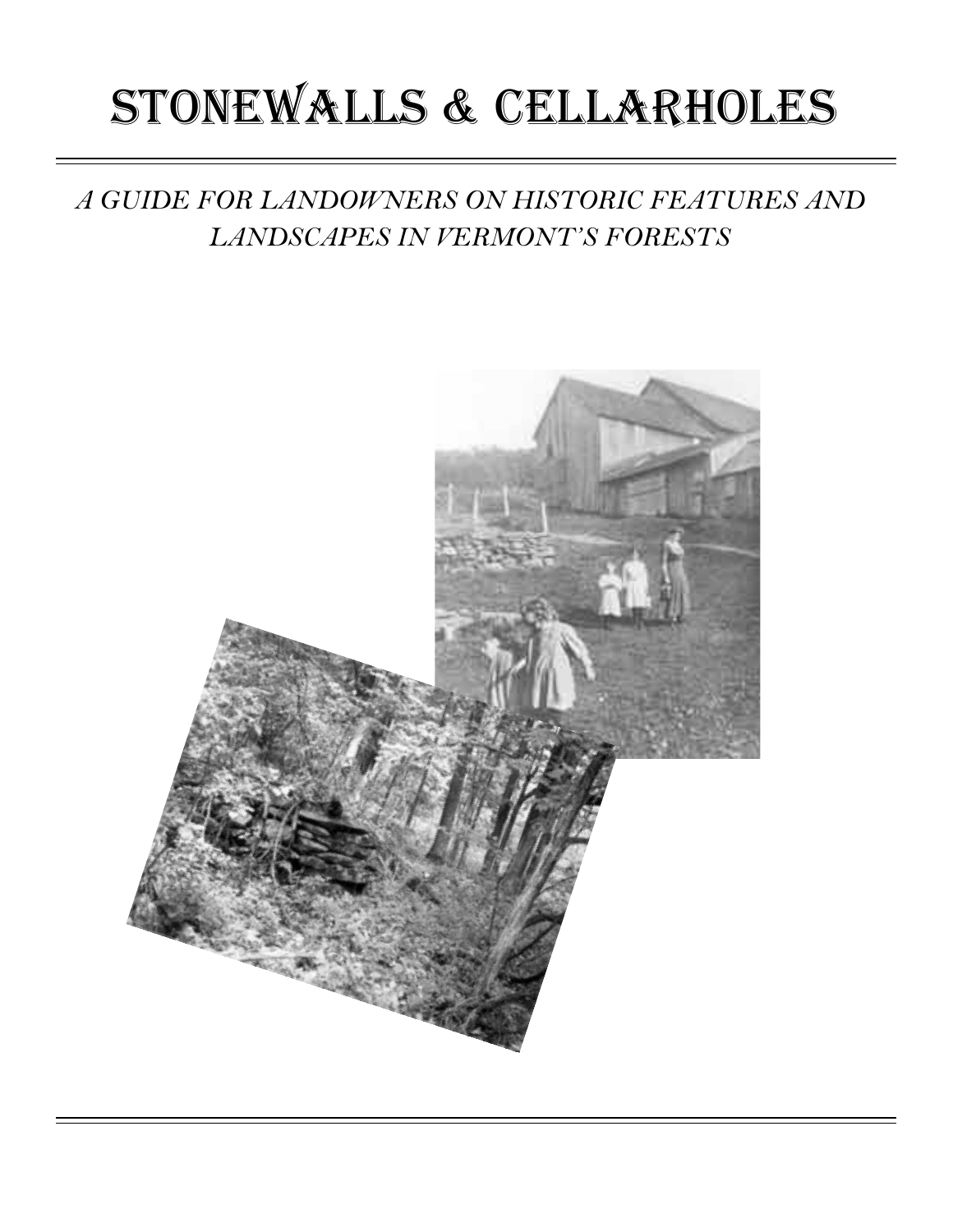#### **Authors:**

Robert Sanford is a District Coordinator for the Vermont Environmental Board and teaches anthropology at the Community College of Vermont.

Don and Nina Huffer are consultant foresters.

#### **Contributors:**

Tom Neumann is a consulting archaeologist who is now based in Georgia.

Giovanna Peebles is the Vermont State Archaeologist.

Mary Butera is a student at the Community College of Vermont and librarian of the South Londonderry Free Library.

Dave Lacy is Forest Archaeologist for the Green Mountain National Forest.

#### **Photo credits:**

John Barrows, Wes Guyette, Don Huffer, Nina Huffer, Brian MacDonald, Jay Maciejowski, Gary Salmon, Robert Sanford, Lisa Stuhlmuller.

**Cover Photos:** *Gideon Ricker Farm, Then and Now, Waterbury, VT* 

**Acknowledgements:** The authors thank Melissa Currier, Gary Salmon and Janis Murcic for their assistance with this project.

Editing and layout by Ginger Anderson

#### **This is a project of the Vermont Forest Stewardship Program**

Vermont Agency of Natural Resources Department of Forests, Parks, and Recreation 103 South Main Street Waterbury, VT 05671-0601

*The Agency of Natural Resources is an equal opportunity Agency and offers all persons the benefit of participating in each of its programs and competing in all areas of employment regardless of race, color, religion, sex, national origin, age, disability, sexual preference, or other non-merit factors.*

*This document is available upon request in large print, braille and audio cassette.* 

1994-VGA Single Copy Price 1995-Revision 
S3.00

S3.00

S3.00

S3.00

S3.00

S3.00

S3.00

S3.00

S3.00

S3.00

S3.00

S3.00

S3.00

S3.00

S3.00

S3.00

S3.00

S3.00

S3.00

S3.00

S3.00

S3.00

S3.00

S3.00

S3.00

S3.00

S3.00

S3.00

S3.00

S3.0 No reproduction of this material without acknowledgement.

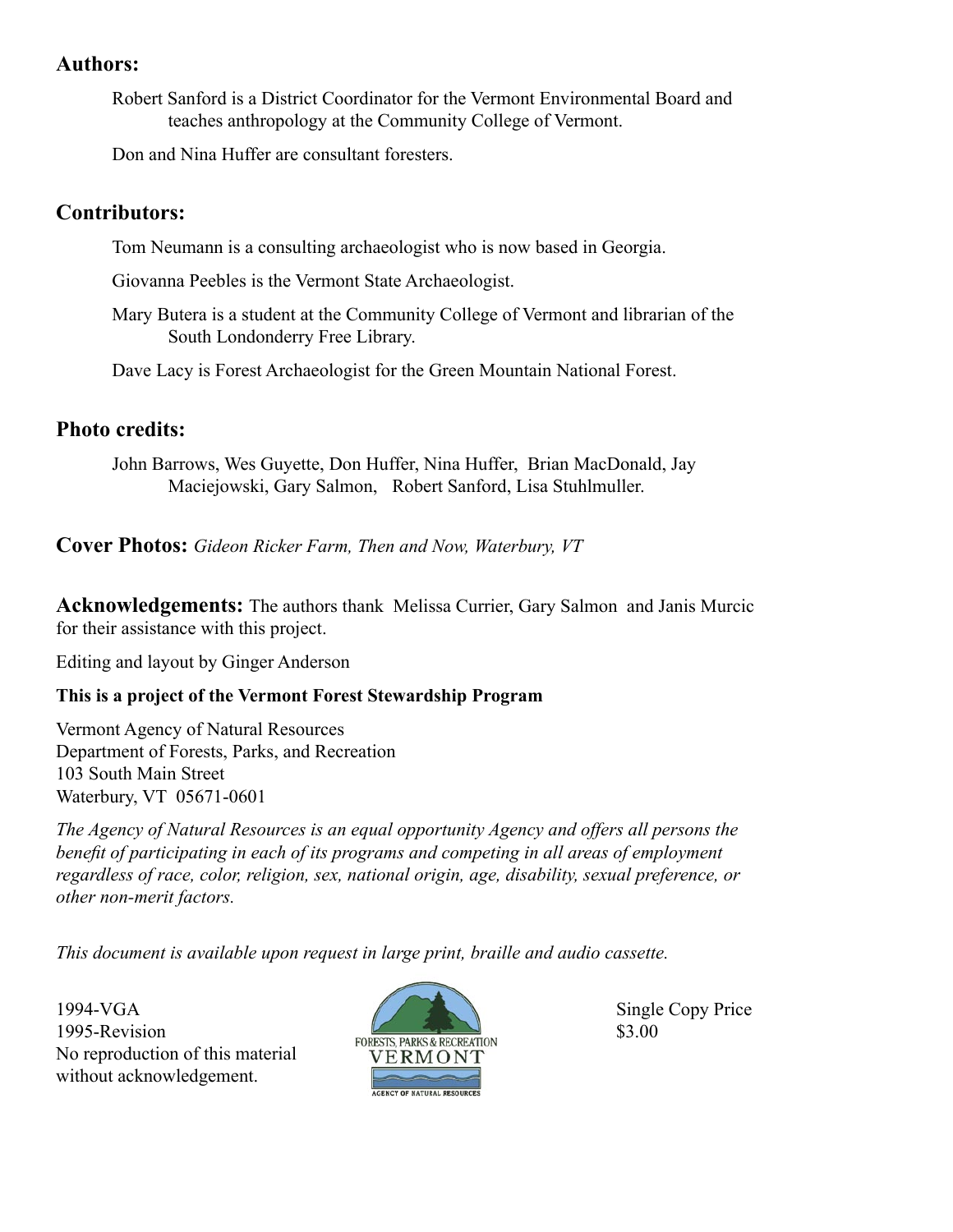## **Stonewalls and Cellarholes: A Guide for Landowners on Historic Features and Landscapes in Vermont's Forests**

### *Contents*

| <b>Introduction</b> |                                                                          |  |
|---------------------|--------------------------------------------------------------------------|--|
|                     |                                                                          |  |
|                     |                                                                          |  |
|                     |                                                                          |  |
|                     |                                                                          |  |
|                     |                                                                          |  |
|                     |                                                                          |  |
|                     |                                                                          |  |
|                     | Recommended Practices to Protect Cultural Resources During Logging 29    |  |
| Appendix A          |                                                                          |  |
| <b>Appendix B</b>   |                                                                          |  |
| Appendix C          |                                                                          |  |
| <b>Appendix D</b>   | For the Developer: Consumer Tips on Hiring a Cultural Resources Firm  42 |  |
| <b>Appendix E</b>   |                                                                          |  |
| <b>Appendix F</b>   |                                                                          |  |
| <b>Appendix G</b>   | Researching and Documenting Cultural Resources: A Family Project  45     |  |
| <b>Appendix H</b>   |                                                                          |  |
| <b>Authors</b>      | Rob Sanford                                                              |  |
|                     | Don Huffer                                                               |  |
|                     | Nina Huffer                                                              |  |
| <b>Contributors</b> | Tim Neumahnn                                                             |  |
|                     | Giovanna Peebles                                                         |  |
|                     | Mary Butera                                                              |  |
|                     | Dave Lacy                                                                |  |
|                     |                                                                          |  |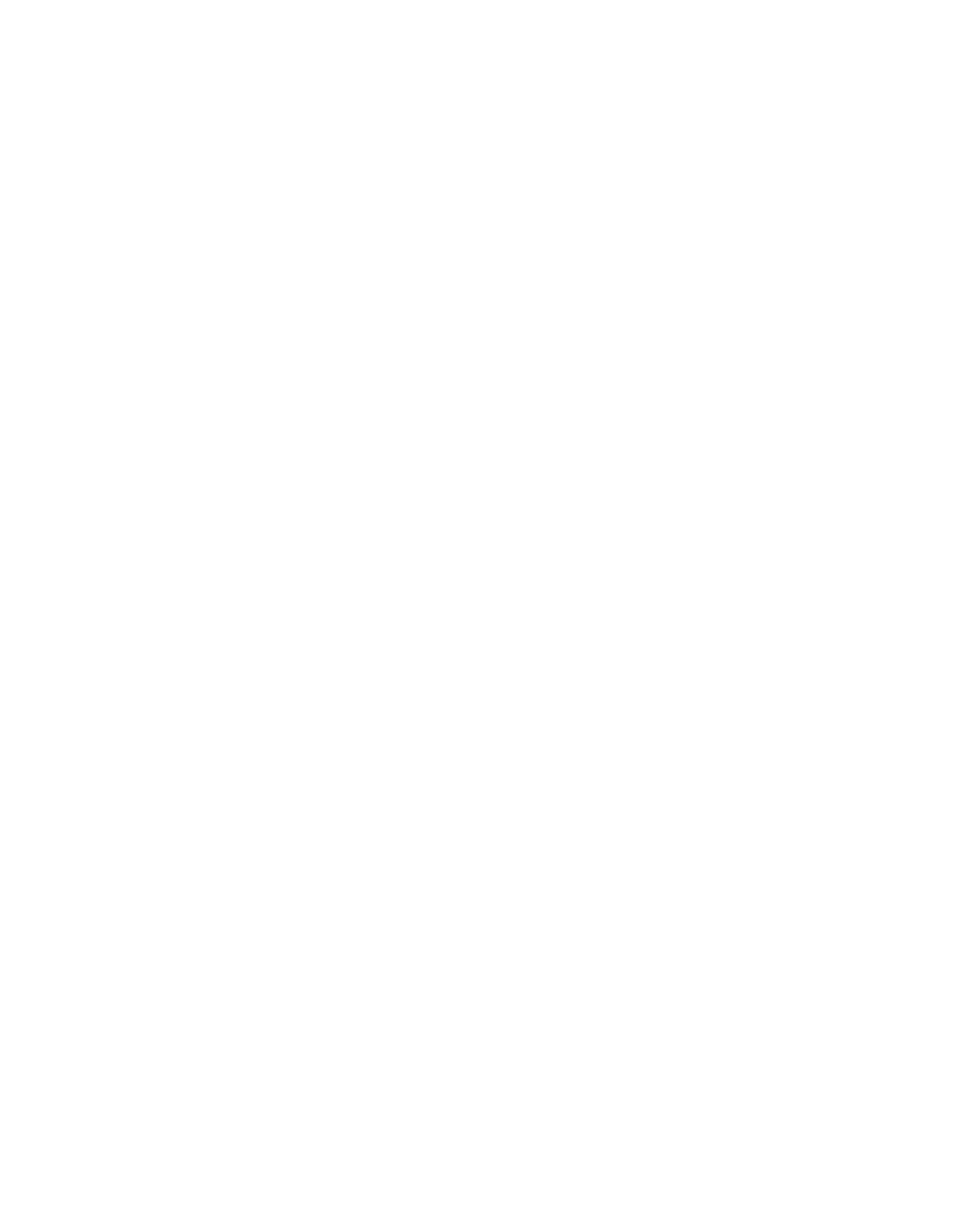### **Stonewalls and Cellarholes: Historic Features and Landscapes in Vermont's Forests**

#### **Introduction**

 If you own woodland in Vermont, you may wonder if your land contains cultural resources, and if so,what limitations or opportunities these resources present. Cultural resources include historic structures and all archaeological resources. Many cultural resources are buried in the ground and the study of them is rather new. As a result, there is very little regulation of these resources on private land,and most people know little about them. Knowing more about cultural resources and their significance may broaden the management and enjoyment of your woodlands. This guide is meant to give you general information, whether you are merely curious, are interested in long-term land management, or are planning a major development. This guide describes different examples of cultural resources found in Vermont, provides advice on protecting them during forest management activities and gives references for further study.

 Cultural resources are the *places* containing evidence left behind by people who once lived in an area, whether an Indian village from 1,700 years ago, a charcoal kiln from the 18th century, or the remains of a logging camp from the 1890's. We call these things "resources" because they can help us understand the past. Cultural resources contain information about where people lived, what they had, and how they behaved. Much of this information comes from the relationship between and among objects, rather than the objects themselves. For example, once an arrowhead is taken out of the ground much of its potential information has been lost. How things are collected may be more important than the object or collection itself.

 There are three types of cultural resources: structures, archaeological sites, and cultural landscapes. *"Structures"* refers to buildings, bridges, industrial furnaces, and other elements of the "built environment." *"Archaeological sites"* refers to any places left behind by people, be it a trash dump, an old farmhouse location, or an Indian campsite high in the mountains. *"Cultural landscapes"* refers to large tracts of land that, as a unit, preserve the character of a time or lifestyle, including buildings, sites, and land use. Agricultural land in the rural areas of Addison County is a good example of a cultural landscape.

 A useful way to think of cultural resources, prehistoric and historic, is as sheets or layers of material covering the entire state with varying thicknesses for each sheet. You can also think of each layer as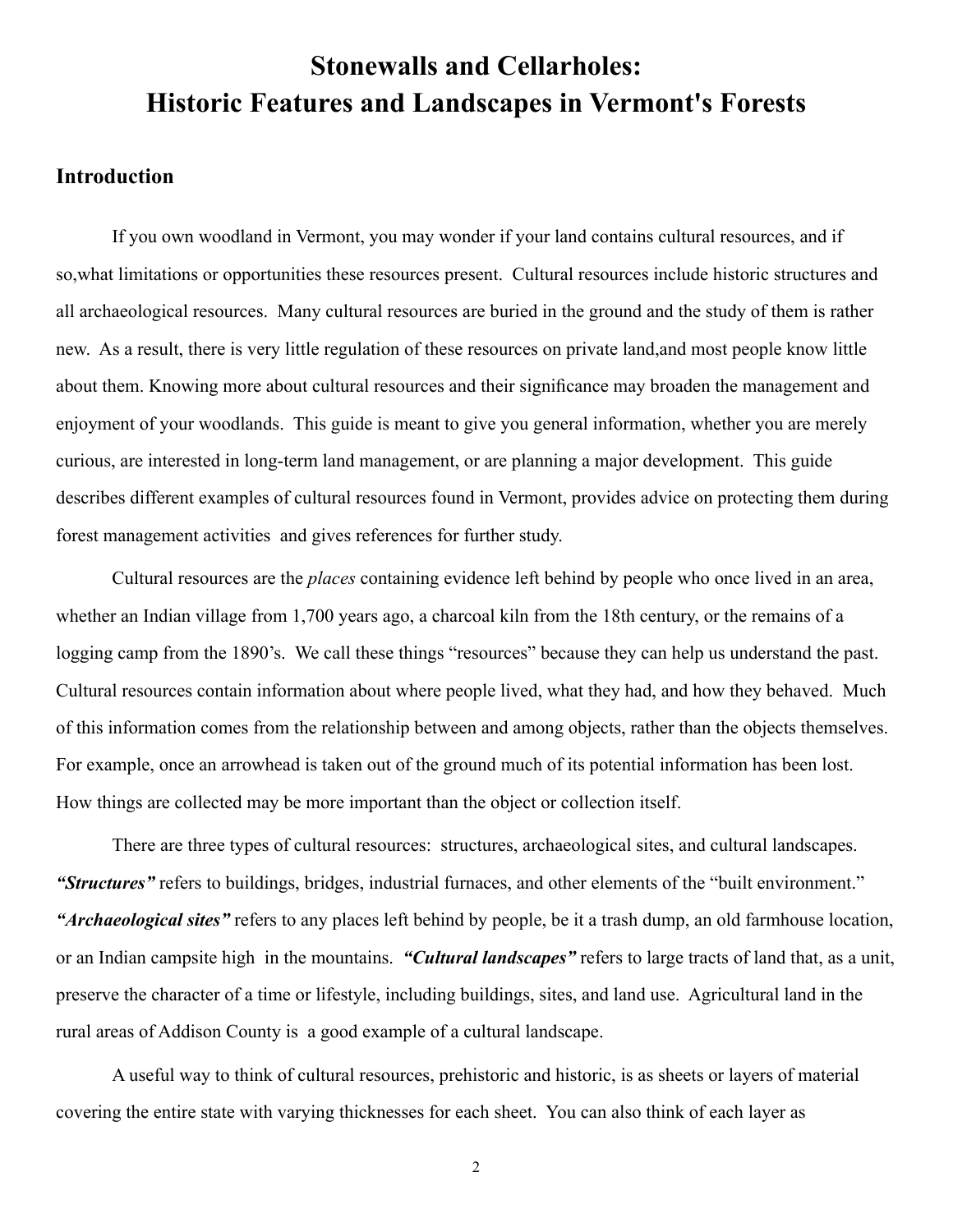representing a particular culture or period in history. Many people mistakenly think Vermont does not have many layers of cultural history, or that there are few archaeological sites. In reality, some of these resources, especially historical ones, can be seen by looking around while walking through your property.

 Do not dig to find these; this may destroy cultural resources. By looking carefully at above-ground clues, you will be pleasantly surprised at how much you can learn about your land's history.

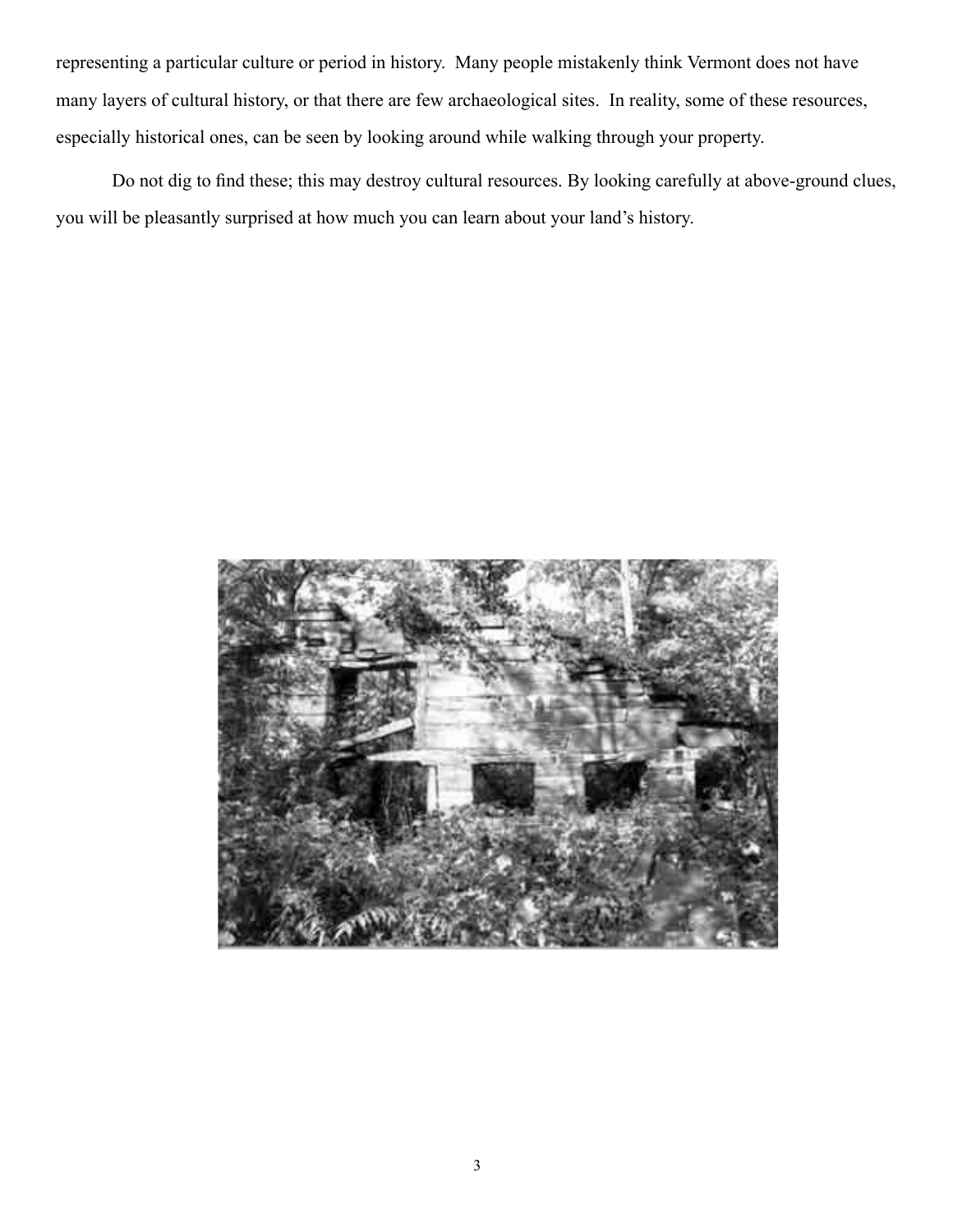#### **A Walk Through The Woods**

 When people buy woodland, they obtain not only the present woodlot, but also what has gone on in that woodlot for decades and centuries. A question many woodland owners have is: *"What am I likely to see when I take a walk through my woodland? What things of the past might I see?"* This is a large subject area. To narrow it down we'll discuss some situations and sites found on forest properties. They are the most common cultural resources you might encounter.

 Stone walls are found on a majority of Vermont properties. Prior treatment of land as either pasture or cultivated field was widespread and occurred on most woodlots at some time in the past two centuries. Logging also has taken place, certainly when the land was first cleared, and later, as agricultural uses ceased and open land reverted to woods. Foundations of houses, barns, outbuildings, or sugarhouses, and water wells are not uncommon. Abandoned town roads are often found. Other roads, such as old logging roads and farm roads, run through many Vermont properties. Roads, stone walls, and foundations are the most common cultural resources found.

 Other resources are occasionally found. They include: lime kilns, charcoal kilns, mill dams, factory foundations, cemeteries, remnants of horse-drawn farming equipment, stage coach roads, and hollow logs used for culverts or waterpipes. On the ground's surface, within historic site areas, you may see artifacts such as pottery shards, pieces of glass, nails, dishes, horseshoes and other ironware.

 To provide you with an idea of potential cultural resources in the forest setting, we have assembled the following resource descriptions and pictures. The pictures are based upon the most common occurrences listed above. Although we do not propose to document the obscure cultural resources or to present complete coverage, we hope this will whet your appetite to learn more about the cultural resources on your land.

#### **1. Foundations of Structures and Sites of Former Buildings**

 These resources can be among the most noticeable, even when building walls are gone. Often, the outline of the foundation, and the type of surrounding trees, plants and land features provide clues to the past building use. Sometimes, rectangular holes in the ground are the only clues to indicate where buildings once stood.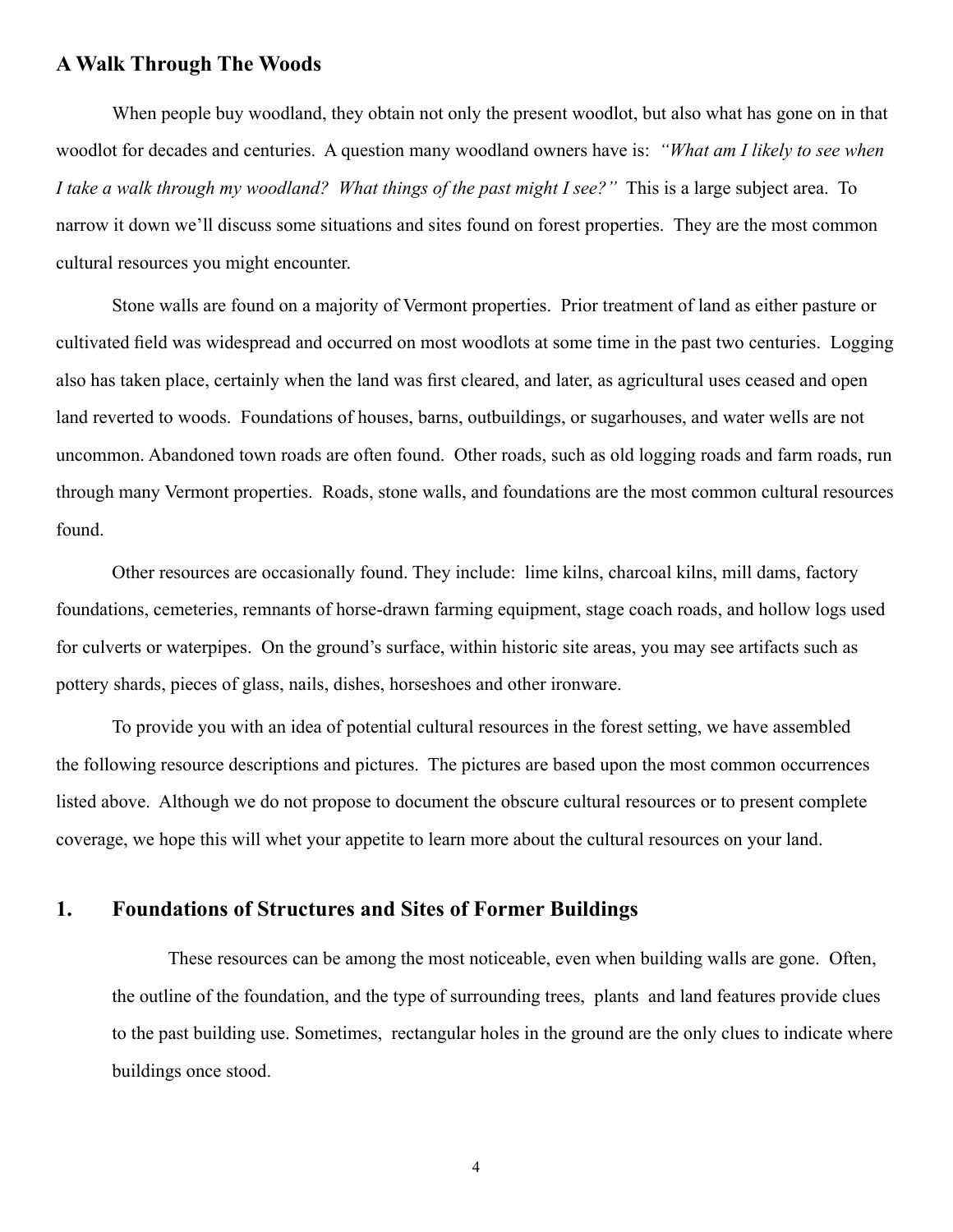#### **A. House foundations.**

 Early cabins were placed on the ground with puncheon floors without a foundation or cellar. Houses built in the 18th and 19th centuries had cellars. You will frequently find the 'cellar hole,' an excavated pit with foundation walls going 4 to 6 feet into the ground. Even after a century or more, some of these walls still stand straight and erect. Some show the bulges and distortion of decades of frost heaves, the pressure of soils, and the tugging of roots. Houses built in the 18th and 19th centuries were not firmly secured, but merely rested upon their stone foundations. Houses were rarely simply abandoned and left to decay. They were either moved elsewhere or dismantled for re-use of the materials. The remnants you find today in your woodland are the stone work, almost always represented by the foundation.



**Cellar-hole-foundation–Chester**

 The foundation walls give you a good picture of the size and shape of the former house or building. Before 1830, most rural houses were built in a few variations of the "end-chimney or center-chimney house." Two distinct types of center-chimney houses were developed, a "one-room deep" house and a "two-room deep" house, like the commonly labeled "Cape" house. One-room deep houses are recognized by their narrow width, usually 15 to 20 feet. Two-room deep houses are significantly wider, usually 25 to 35 feet. The houses could be modified into dwellings with one or more stories and rooms on one, two, or three sides of the fireplace (see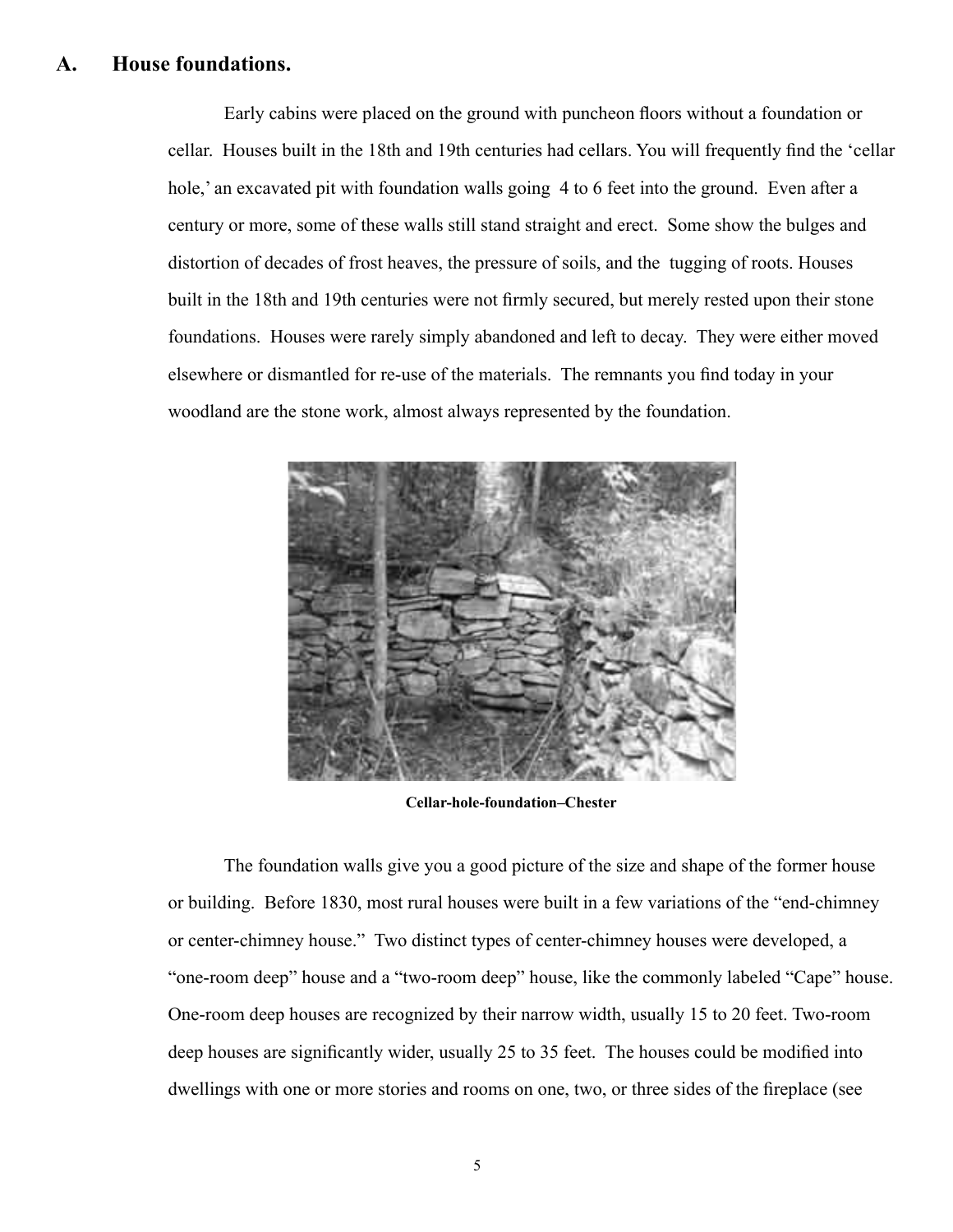

the book, *Big House, Little House, Back House, Barn* by Thomas Hubka, University Press of New England, 1984 for descriptions, pictures and diagrams of houses of the 19th century). You can measure the dimensions of the outer walls of the foundation to see whether it was a oneor two-room deep house. Often, the structure was larger than the foundation, due to kitchens, ells, porches, and other additions which sat on sills, footings or low stonewalls. Signs of these additions may be gone now.

 Frequently, in the cellar portion of the foundation, you'll see massive blocks of stonework. This is the arch that supported the chimney structure. The most common form of chimney support was two walls of granite stones built up and topped horizontally by long stones on which the chimney was built. This structure has the look of a fireplace, but no hole at the top for the smoke; instead it has a solid horizontal topping called the *split stone chimney arch*. An even more massive block of stonework, perhaps with arches on several sides, represents the chimney support in a house with several fireplaces on the central chimney (the rooms were built around it).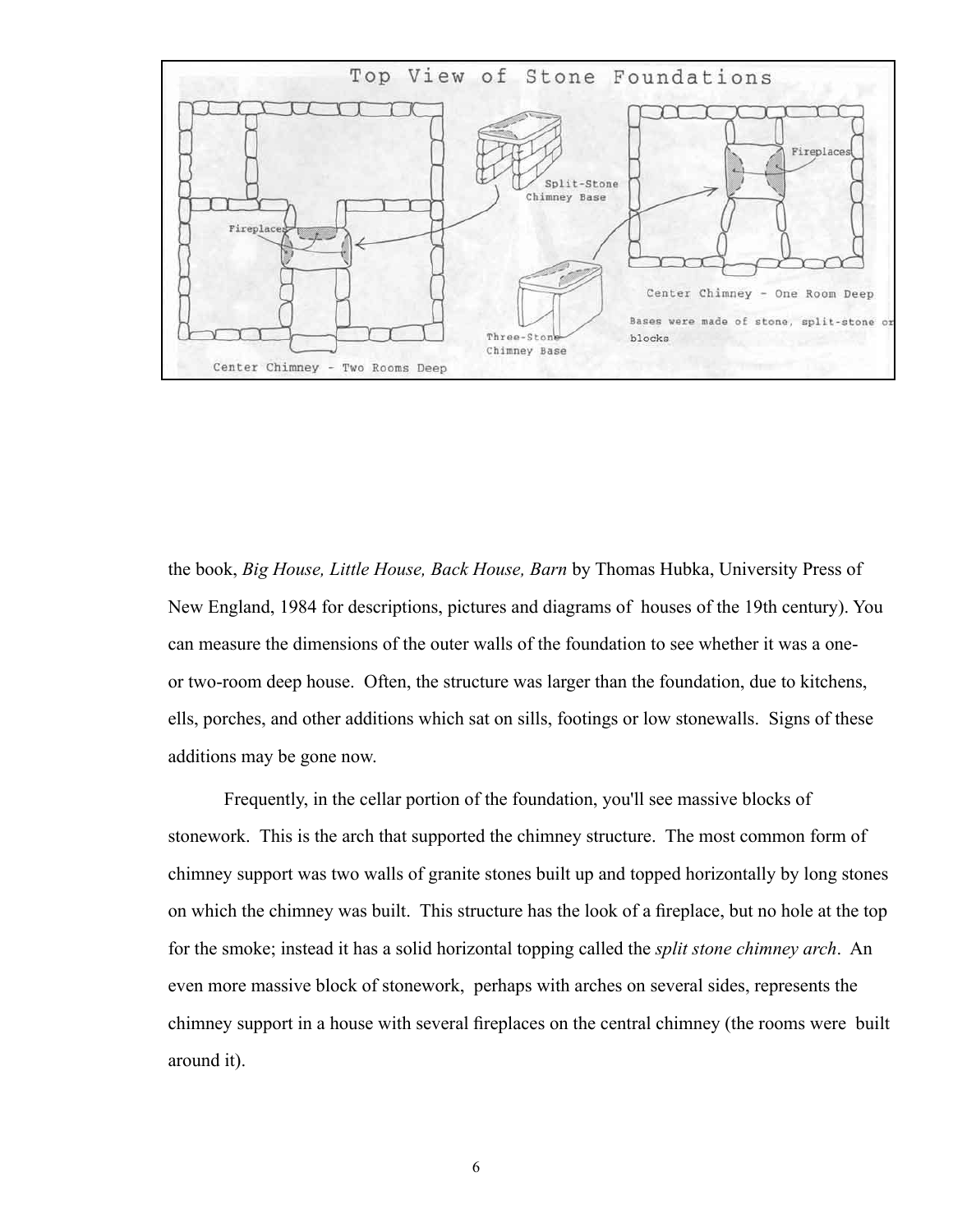

*Left***, Example of split arch chimney foundation–Chester;** *Right***, Stone-lined well**

 Other stonework found around the house include steps. Stone steps, often large, flat stones, may lead down into the cellar. Often you find stone steps leading to the top of the foundation from the outside of the foundation wall; these were the steps up to the front door or side door. (See photo on page 49.)

 Around the house, quite often some distance away from the house, is the well. The well may be as deep as 20 to 30 feet, but most were shallower. The round, stone-lined structure kept the walls of the well from caving in. The hand pump in the kitchen sink did not become common until after the Civil War. Piped-in water became common in the latter quarter of the 19th century when lead pipes became commercially available. Wooden pipelines were tried earlier, but never proved satisfactory. You may still find some remnants of wooden pipeline, made from hollowed-out logs, nested end-to-end. The well was the main water source before these changes; you'll find wells near old foundations in many woodlands.

 Most early settlers did not bother with amenities such as planting special trees around the house. As the house became part of a settlement or as farmers became more affluent, plantings and landscaping gained popularity.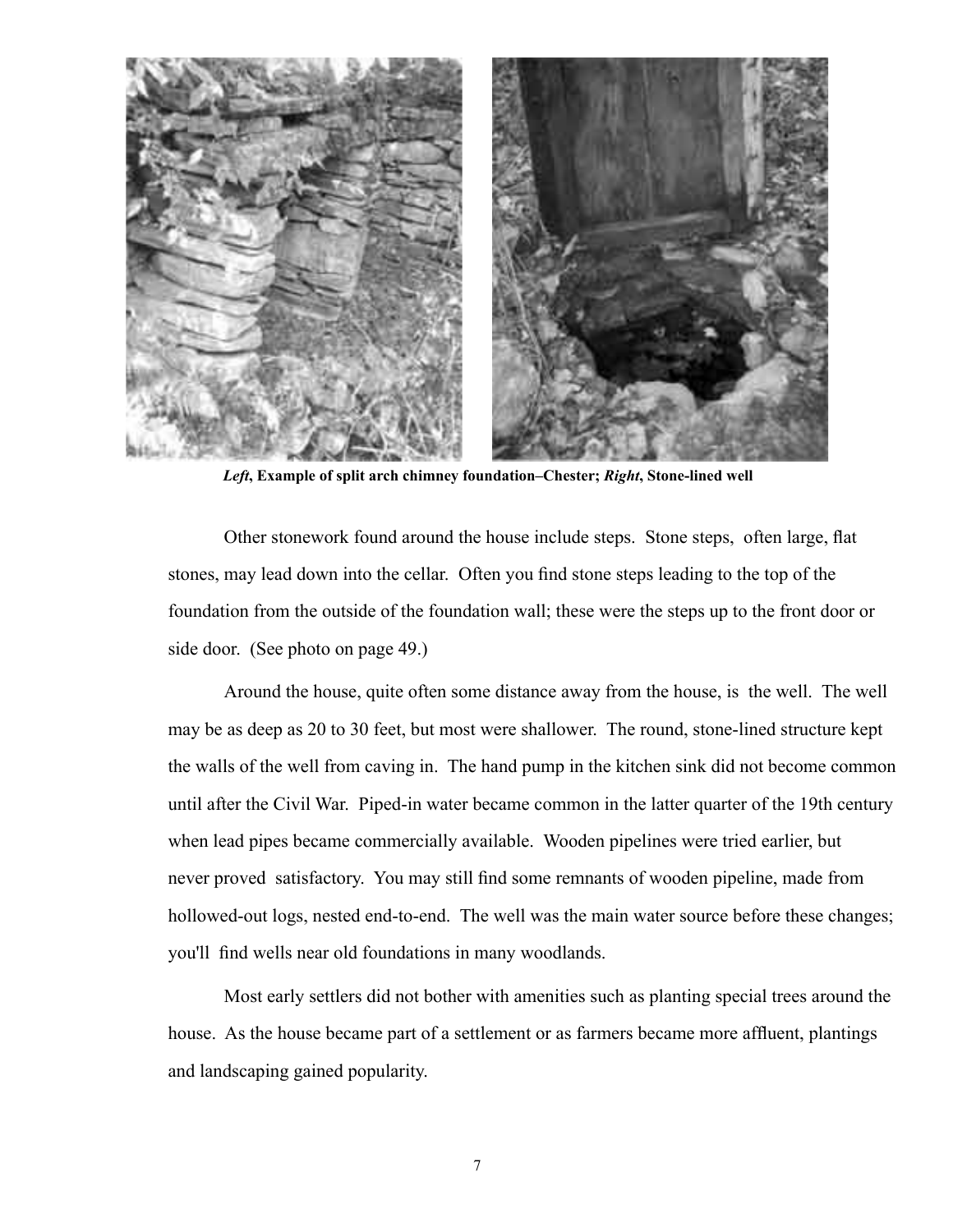The so-called "front yard" didn't become widespread until after 1820. You'll find evidence of the front yard around many foundations. One indicator is remnant shrubs and flowers. The shrubs include lilacs, which might have been planted in clumps on each side of the front door, or in a line to form a hedge. By some foundations, you find the front lawn trees, often two sugar maples at either end of the front yard. Other front yard plantings include roses, day lilies, morning glories, hydrangeas and periwinkle. Occasionally you will also find a stone wall foundation defining the front lawn, where the lawn was on a steep bank and had to be built up to make it level and usable. Later in the 19th century, more exotic trees were planted near the house and in the front yard; these included black locust, white poplar, and Lombardy poplar. Old specimens are still found around some cellar holes.



**Black locust and sumac near an old foundation–Monkton**

#### **B. Barn foundations.**

 Barn foundations are similar to those of houses except the stone foundation was wider, taller and more substantial (builders used boulders, large stones and slabs of granite).

 Barns built before 1800 used the "English"style. These had the barn door on the side of the building, opening onto a central threshing room. There was a bay on either side of this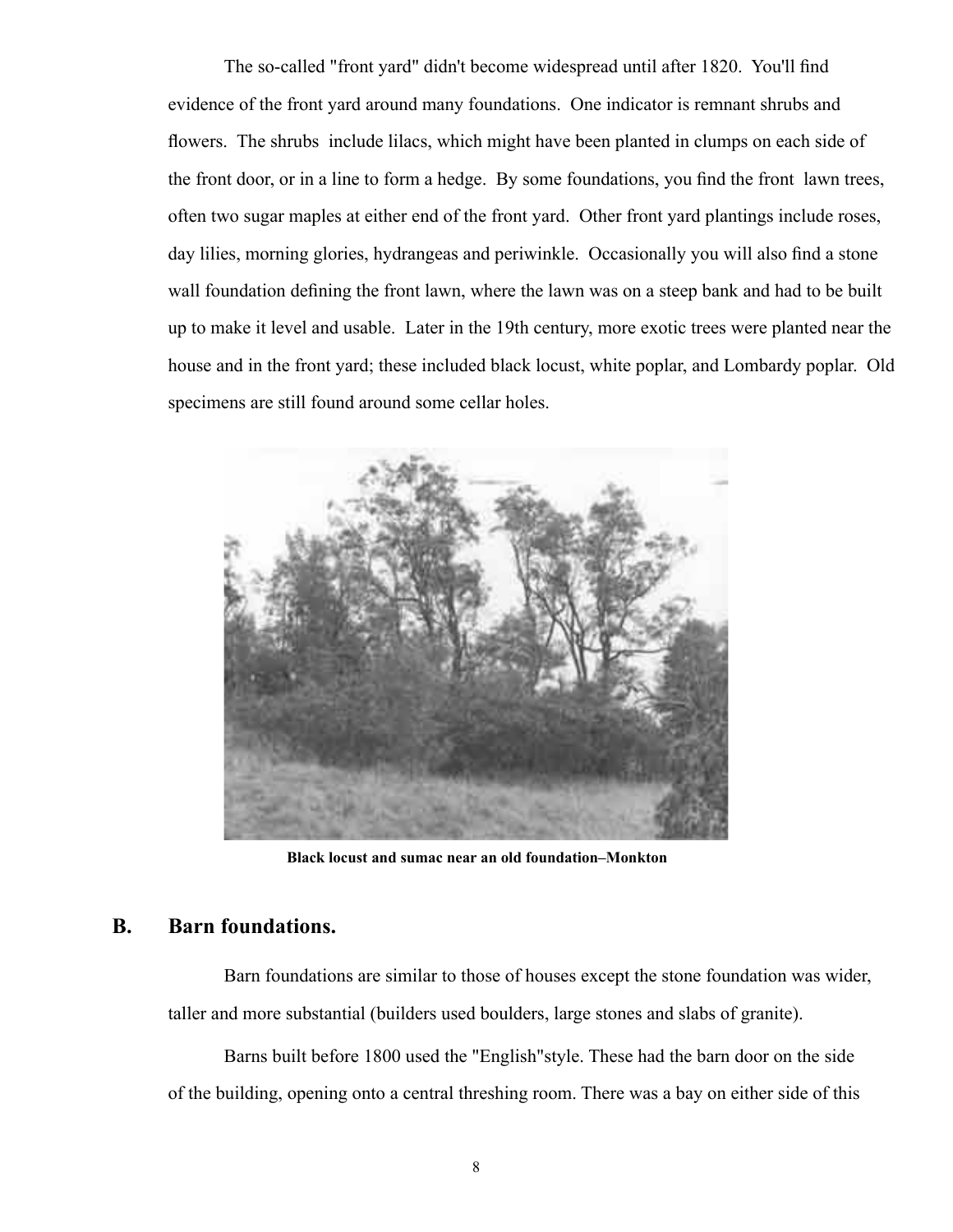central room; these barns had no cellar. Post-1850 barns had the main doors on the gable ends. The central passageway went the length of these barns so wagons could be driven through either door. Frequently these barns were built with a cellar where manure or crops could be stored. Barns were often built on split levels, with a ramp leading from a roadway to the upper level. The ramps were buttressed with stone. You will find these ramps quite often; they give you an indication of where the barn door was located; either on the broad side of the barn or the gable ends. Another feature you may find in a barn with a cellar. foundation are steps. These steps lead from the cellar level up to the next floor. The stones used in these steps are much larger and more massive that the steps in a house foundation.

 While the foundation is a good indicator of where the barn was, plants are a good indicator of where the barnyard or dump was located. You might find thistles, burdock and nettles growing in the field (or former field). These plant species require rich soils; manure, hay and straw dump sites certainly produce richer soils. Sudden changes in the ground topography, such as a large bump, may also indicate a dump site of manure and straw.

#### **C. Outbuildings and other foundations.**

 The farm may have had numerous outbuildings including some of the following:pigsties, chicken houses, corn cribs (especially after the Civil War when corn production expanded), root cellar, sugarhouse, icehouse, and pumphouse. During the late 18th century and early 19th century, these buildings were usually separate; later they became add-ons to the barn and house. Stone foundations are visible remains of these buildings; smaller in size than those for houses or barns.

 You may find other foundations not directly associated with farmsteads; old factory or mill foundations, for example.

#### **2. Walls and Fences.**

 The first fences used by early settlers were not stone walls, but fences made of wood. A row of stumps and large log timbers stacked atop each other in zigzag fashion were the first fences. Wood was plentiful and it had to be gotten rid of to make way for fields and pastures. Chestnut and cedar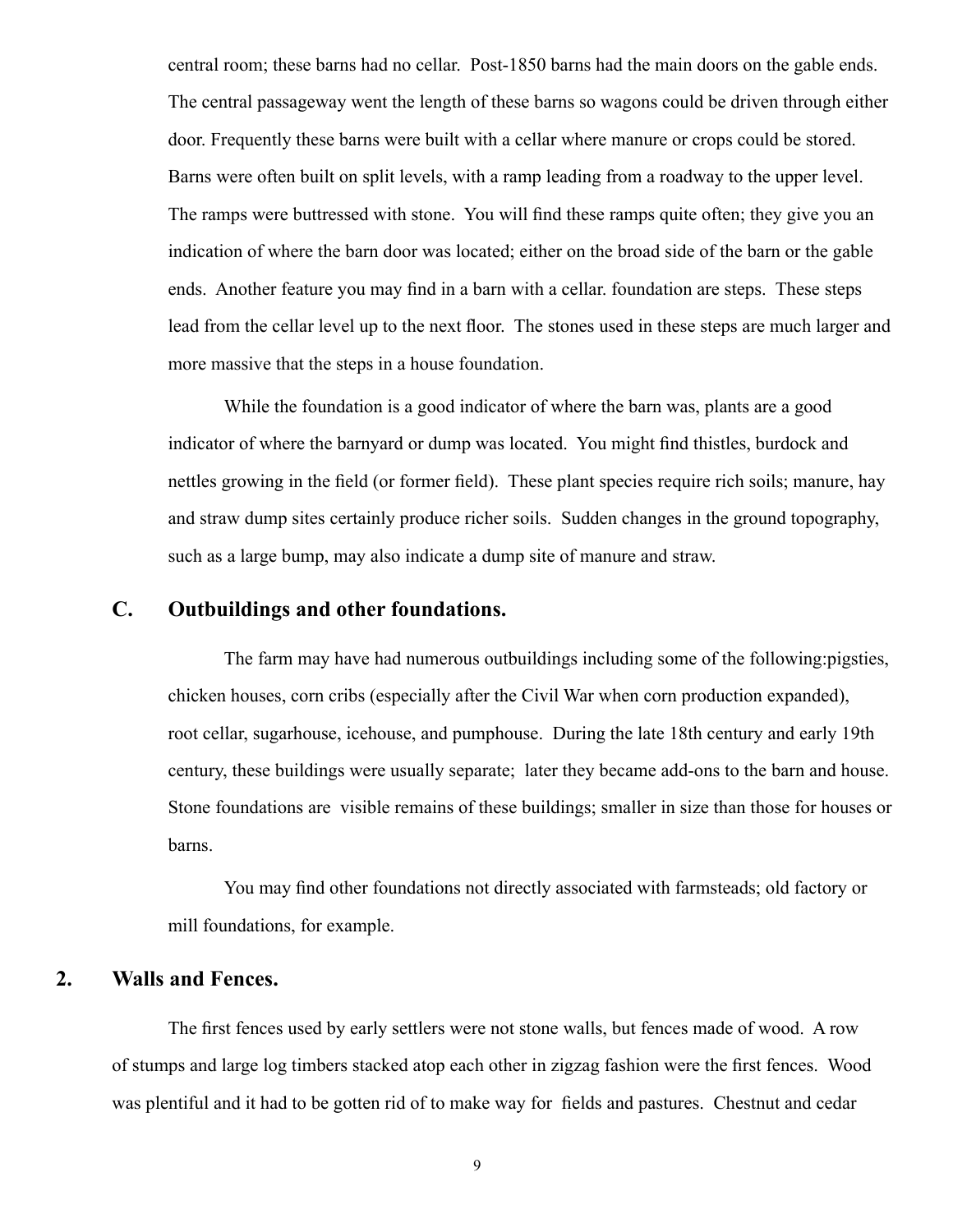lasted a long time but they were not plentiful in all of New England. Frequently, oak was used and these fences had to be replaced every seven years or so. As St. John de Crevecouer noted, "Our present modes of making fences are very bad...they decay so fast, they are so subject to being hove up by the frost, it is inconceivable the cost and care which a large farm requires in that single article," (*Sketches of Eighteenth-Century America* cited on page 120 of *Changes in the Land*, William Cronon). When the land began to be plowed for fields, and the plow heaved up rocks, the problem of permanent fences was solved and Vermont and New England's famed stone walls were begun.

#### **A. The single thickness wall.**

 This is the most common wall found on woodland properties. Walls vary in height and thickness from a couple of feet wide to several feet wide, and from three to five feet tall. Where the ground became steep, the wall might have been blended into ledge. Where the stone wall was built over a ledge, it was made shorter until the ledge could take over the stone wall duties. The wall picked up again at the base of the ledge. Some walls that were built down steep inclines had long, flat stones placed diagonally in the wall to serve as a brace for the stones behind it. How were the walls kept so straight? Even today you can follow many of the walls with a compass and find that they hardly waver from the line for hundreds and thousands of feet. Some of the walls followed survey lines (range line and section lines), but many seem to be the result of a farmer's ability to line up a wall with just a starting point and an ending point. A good wall was a source of pride to its builders; some walls show a statement of style or status that goes well beyond just the functional needs. To this day, experts can tell if different walls had the same builder.

 Walls were built to keep the owner's animals in or the neighboring owner's animals out. With the invention of barbed wire, stone walls were not displaced. The barbed wire fence was usually attached to trees along the wall, adding to its height.

#### **B. The double thickness wall with infillings.**

 These walls may have been built in particularly stony fields or in a field in which crops were cultivated. Two parallel stone walls were built, with a gap left in the middle. This gap was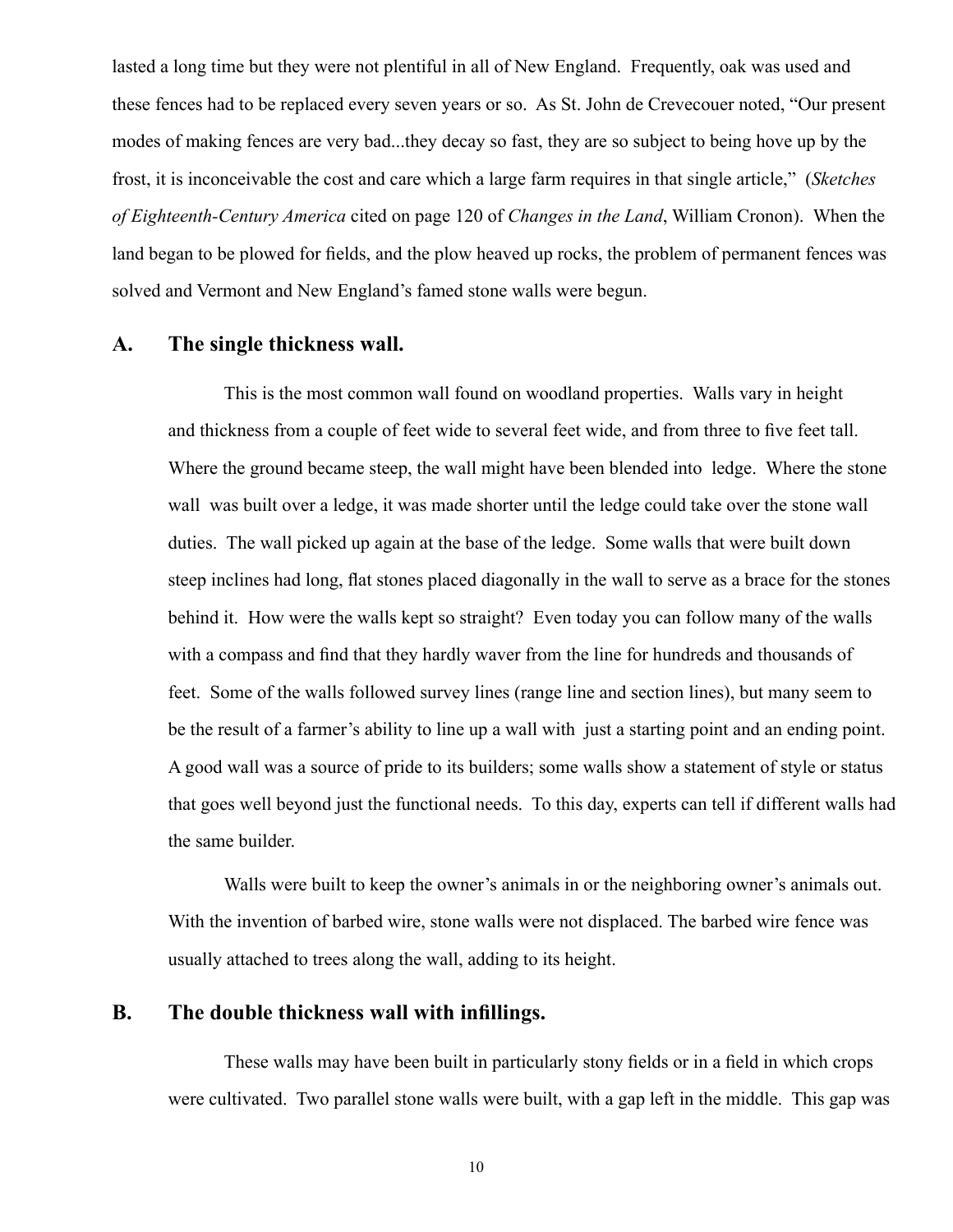filled in with smaller stones. One wall probably received all the stones from both of the fields it divided.



*Left***, Stone wall;** *Right,* **Stone wall with infill—both from Shrewsbury.**

#### **C. Other uses of stone walls.**

 The 'cow path' walls formed a lane or passageway between the barnyard and the pasture. The cows were driven down this path, and the stone walls kept them out of the fields and mowings, until they reached the pasture.

 Stone walls forming small, rectangular or square pens, may be town "pounds" for stray animals or more commonly, barnyard walls, night pen walls, or garden walls. The walled-in area around the barn was where the animals could be separated according to species (horses, cattle) or age (calves, yearlings, heifers). The night pen was a walled area where livestock could be brought close to the house at night for protection against predators. The garden was usually located near the house and was walled to keep animals out of the vegetables, herbs, and flowers.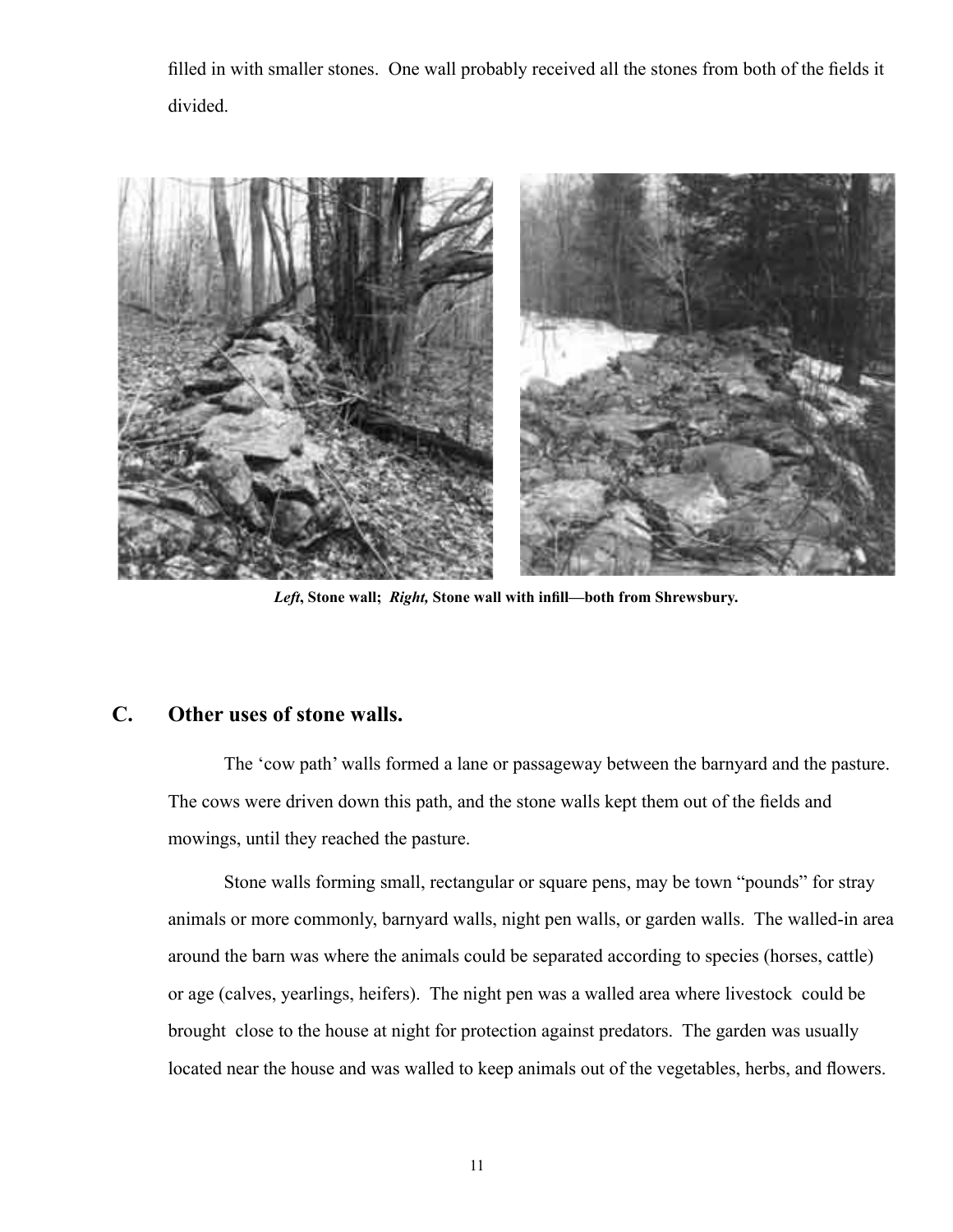

 **Animal pen-Chester**

#### **3. Town Roads and Other Roads**

 The first settlers carved a house and farm out of the woods. As more and more people settled there, the area might grow into a town. The main travel way between the farms and the town usually became a town road. A neighborhood supported a road district and a school district. The road district was a cooperative group of farmers who maintained the local road. Farmers were assessed a road tax, which was usually paid by giving days of labor on the local roads. It is not usually possible to distinguish different road types in the field. The following describes the most common ones found in Vermont.

#### **A. Old town roads.**

 Old town roads are found on many woodlands. They are distinguished from a farmstead access road by evidence of maintenance. Town roads frequently have stone wall buttresses. This is a wall of stone laid up on the downhill side of the road to level the road, and stabilize it to keep it from sliding down the hill. Town roads also may have stone culverts. These might be as simple as two stone walls being built up as the abutments, with large stones placed across the top to form the road surface. Other stone culverts were elaborate walls from four to eight feet high. Long stones were placed horizontally across the top of the wall like the stringers on a bridge.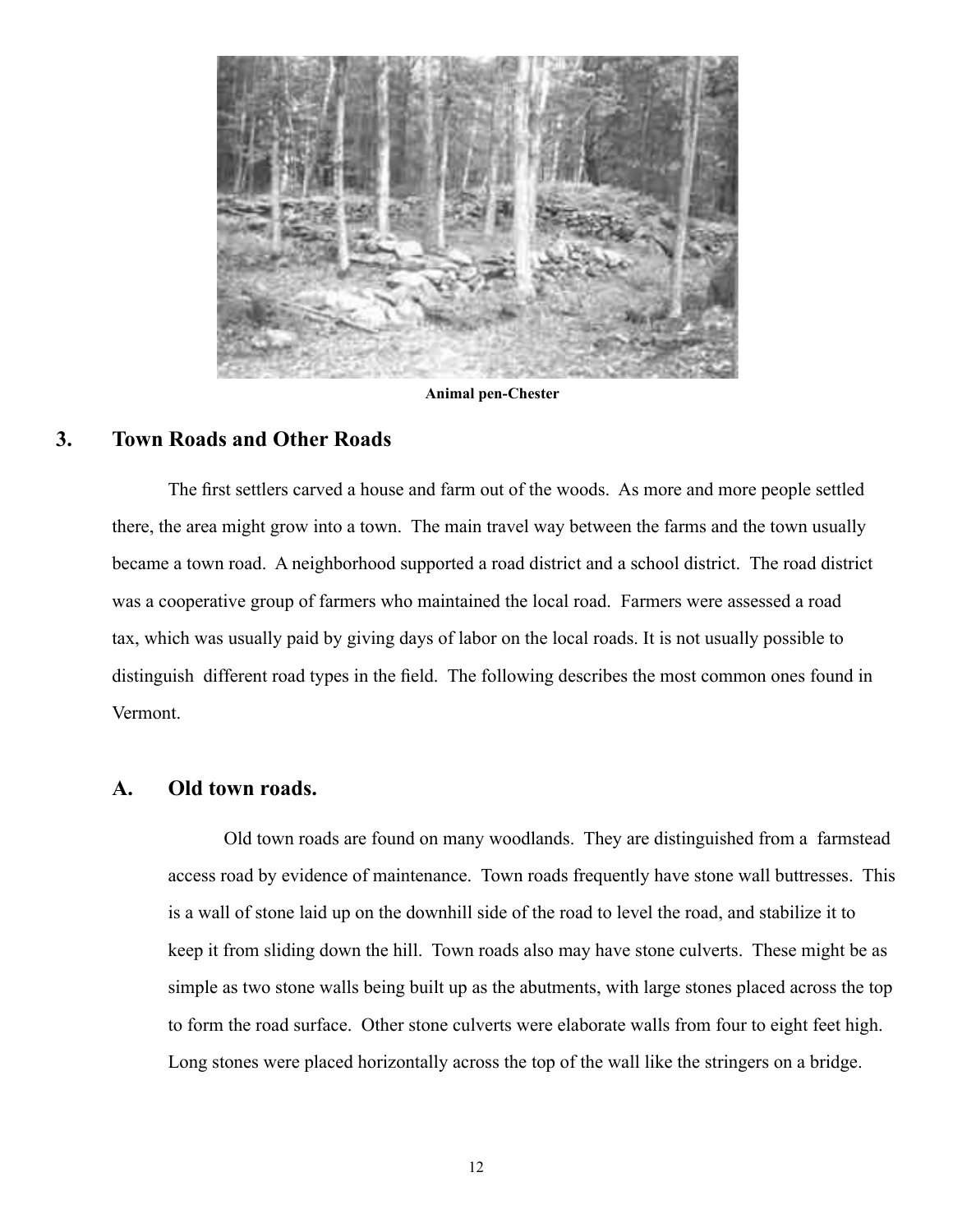Large flat stones were placed across the stringers to form the driving surface of the road. Town roads frequently had ditches to direct water runoff to the culverts.

 Since stones were removed to smooth the road surface and place culverts, stone walls may line old town roads for miles, even in areas where the walls did not function as a field enclosure. All of these improvements required continual maintenance. When the location of a town road was changed or a road was abandoned, the road condition declined. Erosion caused road surfaces to gradually sink lower and lower. In many places, the old town road is now four to six feet lower than the bottom of the stone wall which was once the grade line of the road surface. The road may now resemble a gulley or old streambed due to years of erosion.

 Since the town road linked up the farms and house sites, wherever you find a foundation you will probably find some evidence of an old road. Many old town roads look abandoned, but are actually still legal town rights-of-way, having never gone through the now formal process of being discontinued ("thrown up") or changed to a "legal trail."



*Left***, Stone culvert;** *Right***, Old road–Jamaica**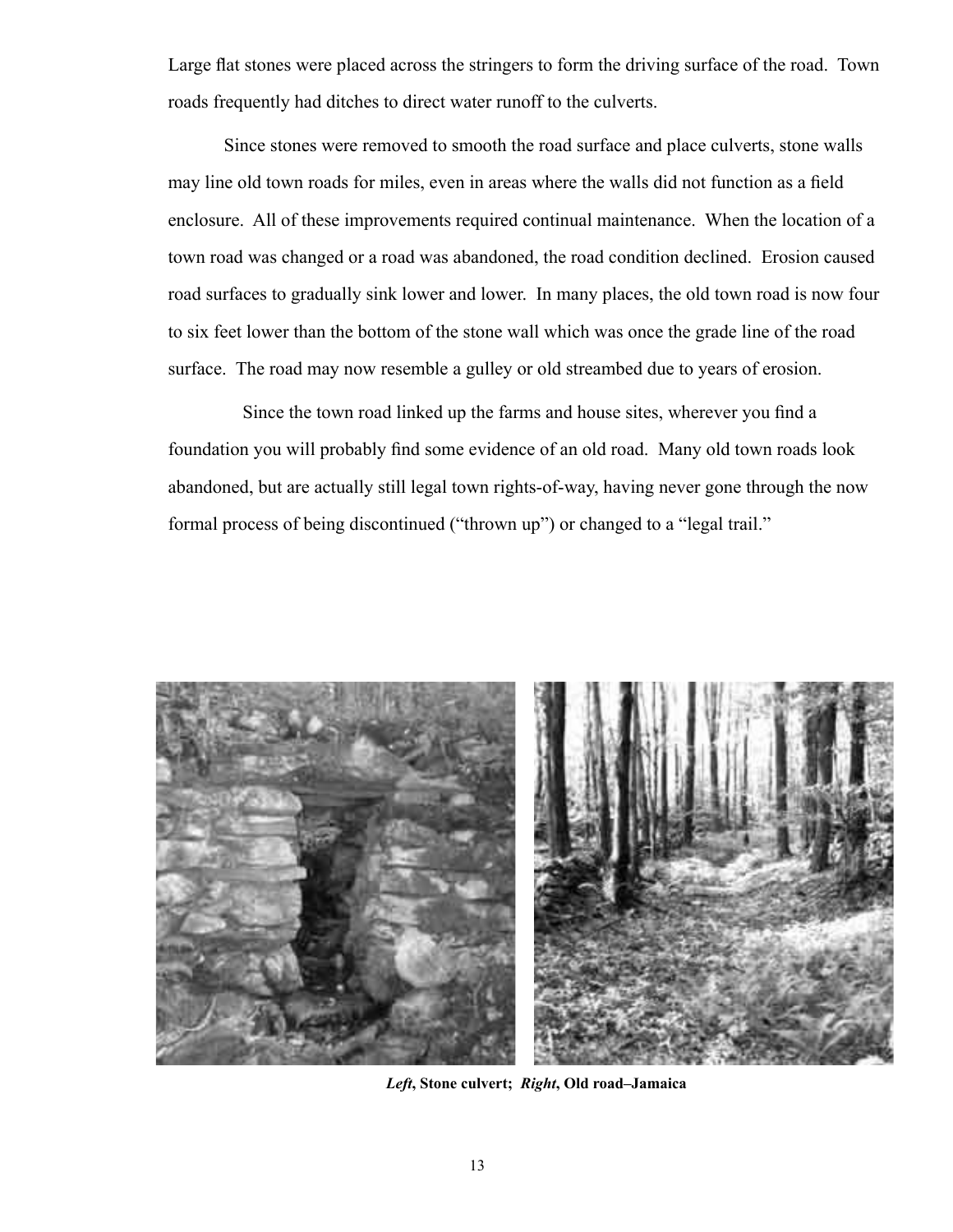#### **B. Stagecoach roads.**

 Some woodlands have evidence of through roads called "stagecoach roads". These roads pre-date the town roads and rarely have the improvements of a town road. They may be identified on old maps or surveys as old stagecoach roads. They look like logging roads but there may be abandoned farmsteads, taverns, and cemeteries along such road remains. Another indication of former use might be a house on the property or in the vicinity identified as a former stagecoach inn.

#### **C. Farm roads.**

 Farm roads connected up the various activities of the farm. They may be as simple as set of tracks out to the mowing field, or the road between the walls of the fields that connect the farm and house with the woodlot or the back pasture. These roads probably have grown in over the years and may only be visible now as lines of smaller trees in a road-width band (about 8 to 10 feet wide) winding through the surrounding forestland.

 The cultural resources discussed in the preceding sections are the most common ones found in Vermont's woodlands. They are by no means the only ones, as each woodland and each site is unique. Following is a short list of other indicators of cultural resources you may find on your land.

#### **4. Evidence of past land uses: farming and logging.**

 Just over a century ago, around 80% of Vermont was open land; today around 80% of the state is covered by forest. To keep all that land open, cultivation and pasturing were intense and some evidence still exists to indicate these practices. On the farm of a century ago, the following advice was given as to how to lay out the fields: "The fields closest to the house and barn should be tilled and cultivated. To save labor in hauling manure and prevent loss in getting in the crops...The mowing lots should be next, if the soil permits; as these must be dunged and their crops carted. The lots for pasturage should be next and the wood lots furthest of all the lots from the house." (Samuel Dean writing in 1791, quoted by Hubka, 1984).

Our present landscape has features that reflect this history.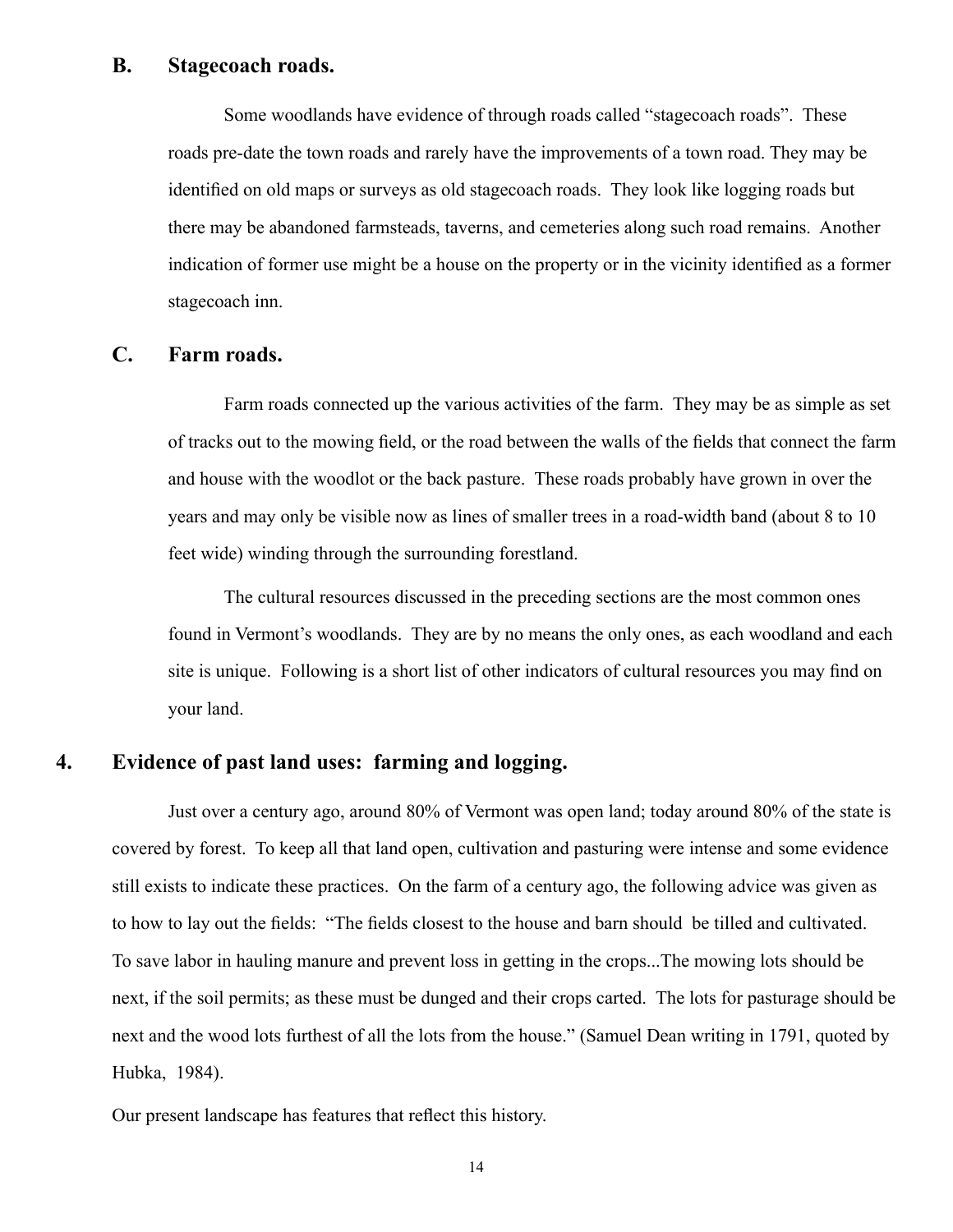#### **A. Fields.**

 Stone walls around formerly cultivated fields usually have more cobbles and small stones than do stone walls found around former pastureland. No one cleared their pasture of these small stones, but for easier plowing and better cultivation, cobbles were cleared from cultivated fields and gardens. If the stones were not put in the wall, often they were placed in piles out in the field. This got the stones out of the way for cultivation and saved time and peoples' backs if the rocks were not lugged to the wall. Remember that Vermont's stone walls did not appear overnight, but are the effort of three or four generations of men and women, boys and girls.

 Another indication that a field was cultivated is the "dead furrow." As the plow crossed and recrossed a field, each furrow made by the plow would overlap the previous furrow. When the field was harrowed and dragged to make it smooth, all the furrows would disappear except for the last one at the end of the field. Here at the transition between the plowed field and the unplowed field is a "step up" where the last furrow was made. The unplowed ground became higher than the plowed field. This last furrow is still visible in some fields and woodlots decades after the last plowing and exclusive use as a pasture or woodland.

 Sometimes a local name indicates how the fields were formerly used: "Potato Hill" in Chester was an area where potatoes were grown. In this formerly cultivated field are found the stone piles with small stones and cobbles.



 **Stone pile in a former potato field–Chester**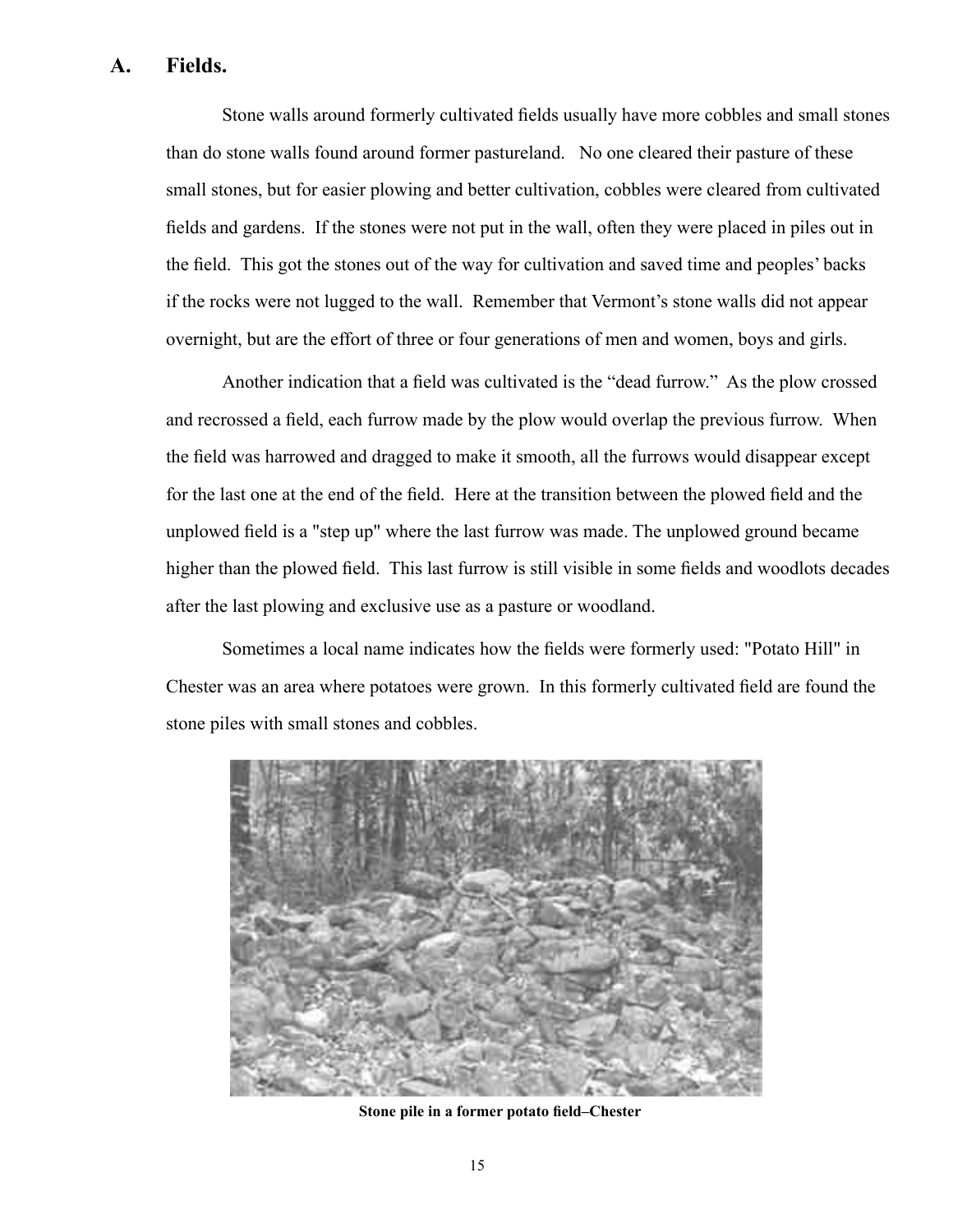#### **B. Pastures.**

 Most of Vermont was pastured. As the advice in 1791 from Mr. Dean indicated, these lots were further away from the house and did not get loads of manure or careful stone removal. Stone walls around the pastured areas were built up with large stones. The objective of stone walls was to keep the animals in place and away from crops. The stone piles found in the pasture are often anchored by stones too large to be carried to the wall, or left because the wall was too far away, or perhaps because the farmers had more than enough stones to build the wall. Early field clearing may have left the rockiest areas for pasture to avoid continual clearing of endless rocks.

 In a pasture where the stone wall came to a ledge, the farmer let the ledge become the fence; the stone wall picked up again where the ledge was no longer suitable for an animal barrier. You can identify an area as former pastureland if most of the rocks were left where they "grew." The pastures were the poorest, steepest, and rockiest land. Your woodland that is growing on the steep part of the hill or on top of the ridge was probably former pastureland. The stone walls that march up the steep hillsides and go over rock ledge indicate just about all the terrain was pastured.

#### **C. Apple orchards.**

 Most farms also had an apple orchard. Apples were the main fruit that could be grown in Vermont and were valued because they would keep through most of the winter. Early farmers usually had a small family orchard in close proximity to the house, and some apple trees were usually planted near the "dooryard." Farther away from the house, usually on the side of a hill and out of the valley bottom where the cold air and frosts settled, was the larger apple orchard. You still find these apple orchards in the woods today. Remnants of apple trees, frequently still found in an even row pattern, are present in many woodlots. The trees are now overtopped by white pines, aspens, or red maples, the trees that come to occupy former open areas, but many of the old apple trees are still alive. Quite often these trees can be brought back into fruit production by pruning them after removing the trees shading them. Some of the old varieties can be perpetuated and will also produce food for wildlife.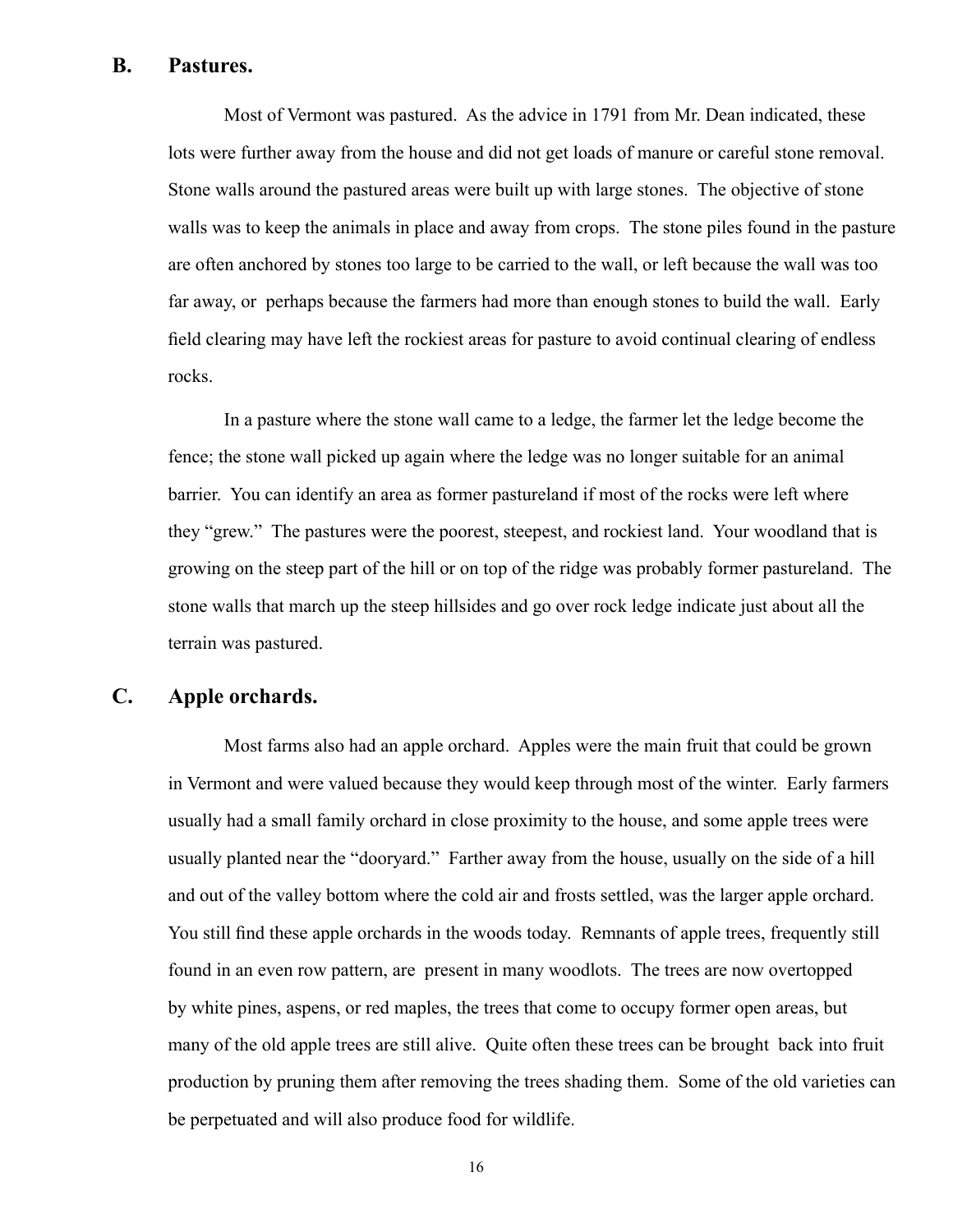

*Left***, Overtopped apple tree;** *Right***, "Monarch Maples"in an old sugarbush**

#### **D. Woodlots and sugarbushes.**

 Beyond the apple orchard and sometimes beyond the pasture or as part of the pasture, is found the farm's woodlot and sugarbush. The woodlot provided firewood and logs. Fireplaces use a great deal of wood. Before the closed cast iron stove of the Pennsylvania Germans was used in New England, as much as 40 cords of wood per year were consumed to cook and heat all the rooms in the house.

 An indication that an area has been perpetually used as a woodlot is the absence of walls to keep the farm animals from straying. The presence of old stumps with smooth cut tops indicates that the woodlot was cut off in the recent past. Farmers frequently pastured cows in their woodlot; the animals trampled or ate down the hardwood seedlings. You may find stumps mixed in with larger trees, as well as a lack of hardwood brush in the understory.

 The sugarbush or sugar lot is not as hard to detect as the former woodlot. Some areas have remnants of a sugarhouse, such as the foundation of the building or the bricks which held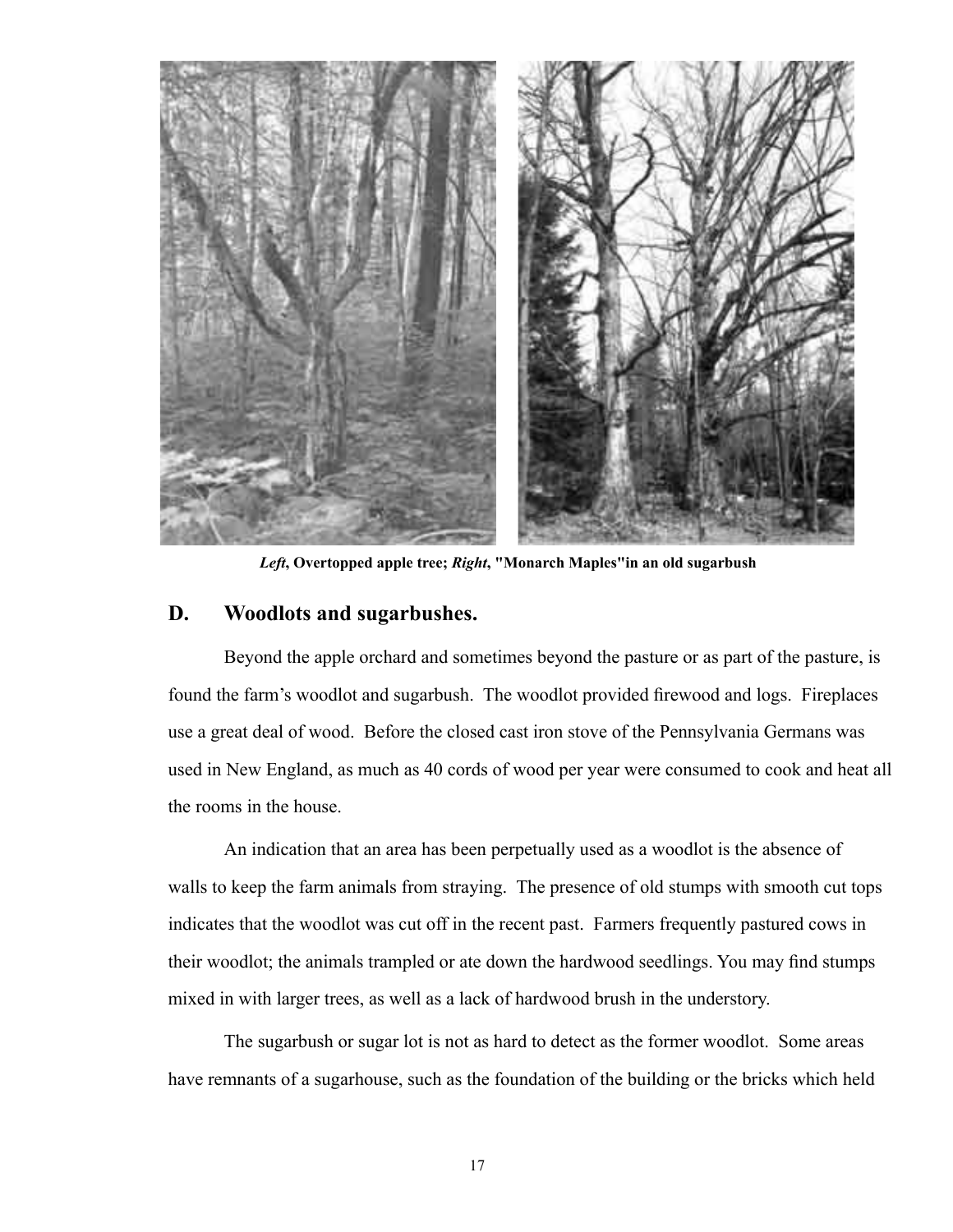up the arch. Frequently, pieces of old buckets or the iron doors of the arch, where the wood was loaded, can still be found. Sometimes charcoal can be found in the earth to mark the spot of the former arch. Occasionally the pans in which the sap was boiled down are also seen in the woods. A rare find is old metal pipeline, the predecessor of the current plastic pipeline. A sure indication of the old sugar lot is the "monarch" sugar maples still holding out on the site. These large grand trees are frequently found near the top of the ridge or hill, just beyond a grove of young sugar maples (which have probably seeded in from the old trees).

#### **E. Logging.**

 Vermont's woods were cut and burned to make clearings soon after the arrival of the European settlers. Our forest has been cut off at least twice, the first time to make way for agricultural land. This was finished just after the Civil War.

Agriculture declined, so the forest grew back. Much of it was cut again; this was mostly completed by the 1920's and 1930's. This cutting was not as extensive as the initial clearing. Logging has been going on in the "third forest" for some time now.

 Stumps are the irrefutable proof that logging has been done on the land in the past. The stumps that are 40 to 50 years old are now rounded-topped mounds, or jagged remnants. In the case of spruce and hemlock which have hard, durable branches, branch stubs are still sticking out of the jagged stump. Some of these stump remnants of 50 years ago may have some smooth tops still left, because they were sawn with a crosscut saw. A tree that falls down naturally will have a jagged, broken-off stump, usually higher than the 12 to 14 inches from the ground which is the standard height of the sawn tree stump. Stumps cut as recently as 25 years ago will be more than half intact. Those from trees cut 5 to 10 years ago will be mostly intact, with fewer signs of decay.

 Other indications that logging has been done on the land are the old "skid roads." Frequently you can tell these old trails by the evenly spaced sets of ruts, which might look like parallel ripples instead of deep grooves. Often the trees along the skid trail have old wounds at their bases, facing the road where logs bumped the tree as they were skidded by it. Early wounds were made during horse logging, then by bulldozer logging equipment, and now with skidders or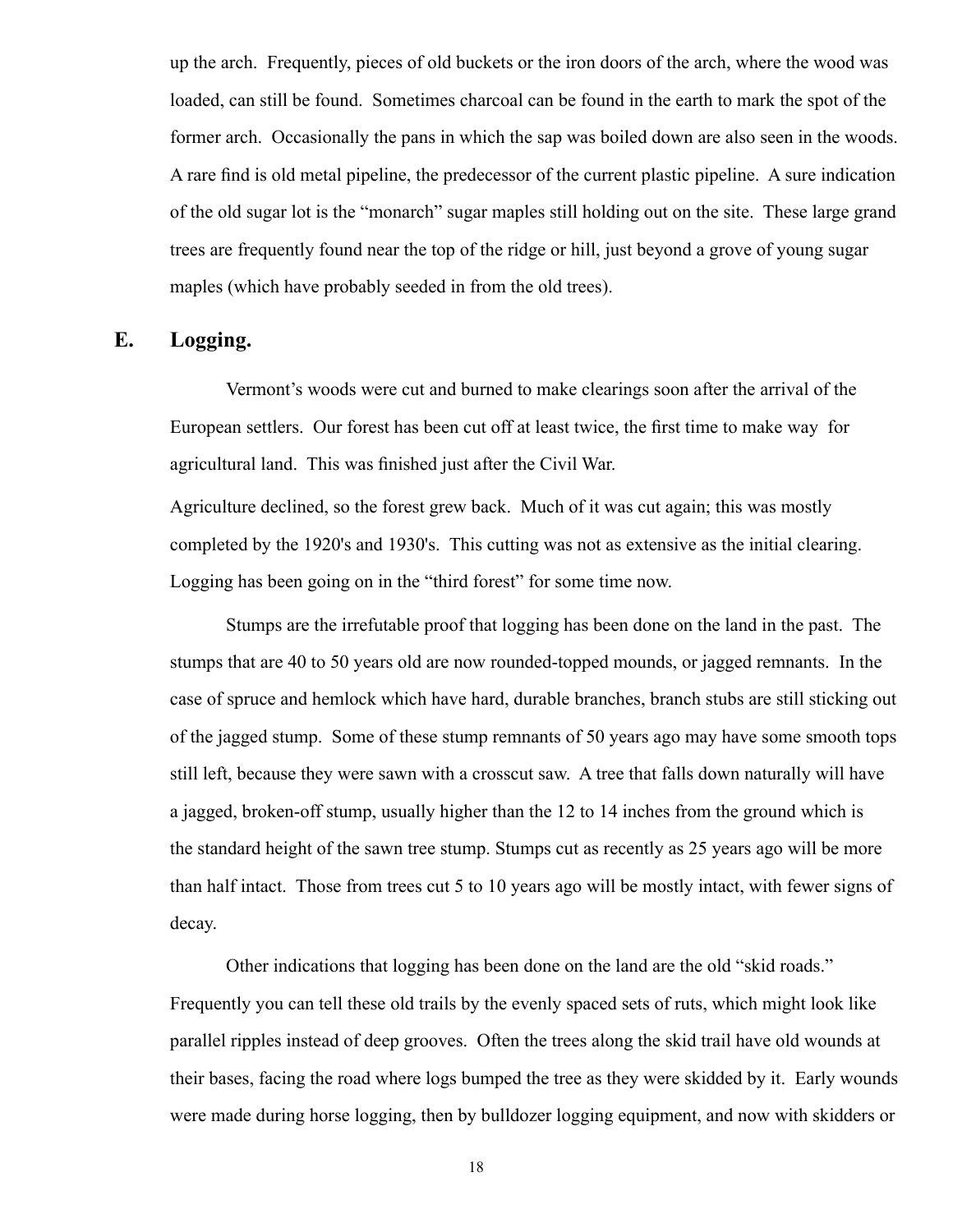

forwarders. A tree will grow new wood around a wound. The thickness of the callus tissue that grows over the wound is an indication of how long ago the logging injury occurred. *Left***, Remains of a sugarhouse (note buckets);** *Right***, cut stump, 40+ years old**

 Other indications of past logging activity include structures such as loading ramps and logging camps. Ramps ("headers") were made where the logs were stacked or earth was built up to form a ramp up which logs could be rolled and then dropped down into a truck or wagon. The ramp may also take the form of a bluff at the end of which an opening was carved; a wagon or truck could be driven into that area for loading. Logs were then pushed or skidded out onto the bluff and down onto the truck or wagon.

 Logging camps were usually just shacks in the woods built upon the ground with no foundation; these have not survived the years. You may find some iron cable, or skidding rope as it was called, or some evidence of where the dump and cook shack might have been (such as old stove pipes, tin cans or bottles). But usually, to learn if a logging camp was on your land, you need to research the history of your land. Logging camps were most prevalent in the northern part of the state in the spruce and fir areas owned by timber or paper companies.

 Farming and logging were certainly the most common land use practices in the past, and most land in Vermont will show evidence of both activities.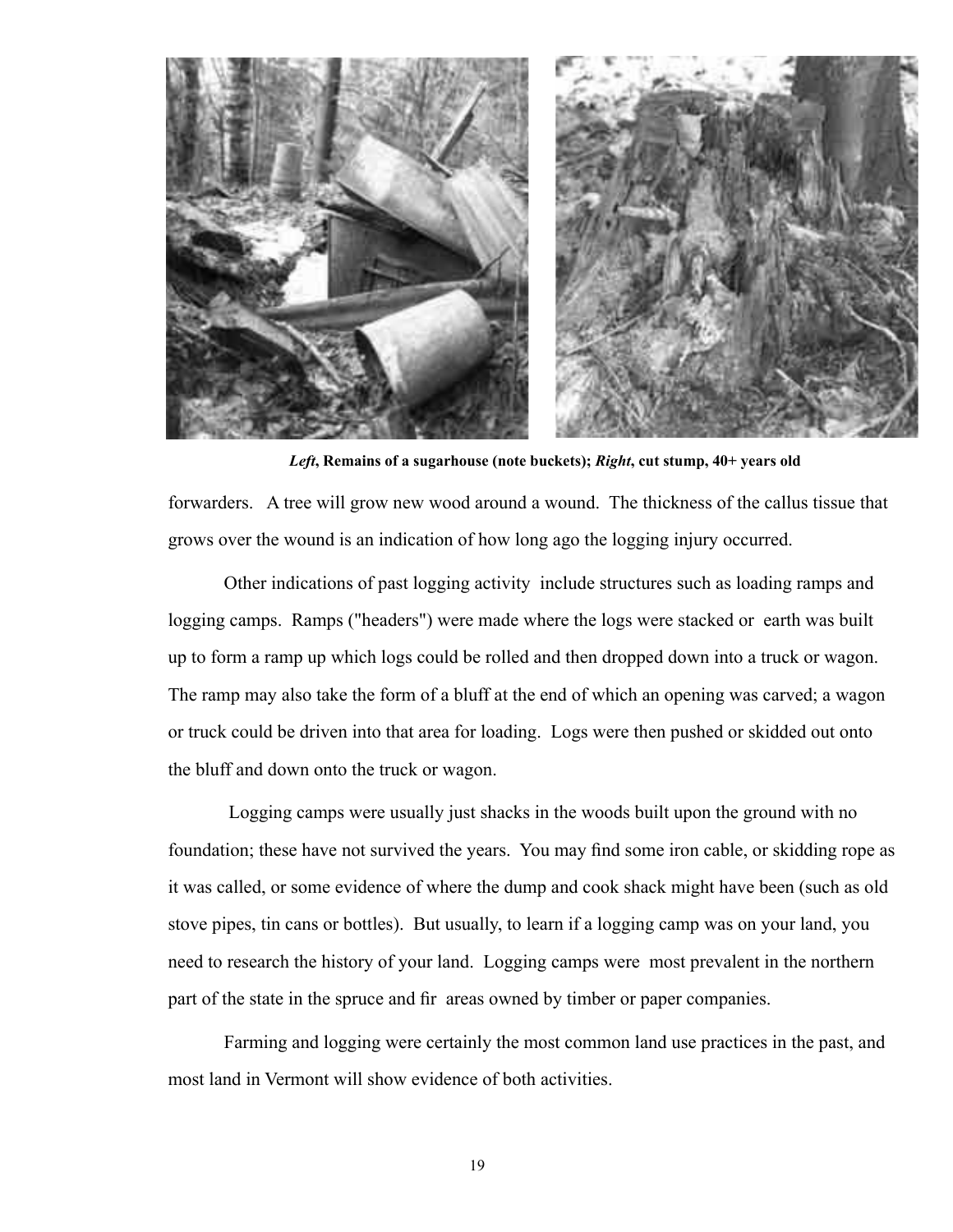#### **5. Some Other Cultural Resources**

#### **A. Cemeteries.**

 Cemeteries are frequently found in the Vermont woods. They are sometimes maintained by the town, and a road usually provides access, even to the small family cemetery. An example of a woods cemetery is the small stone cemetery in the town of Windham (see photo below) . The cemetery has a stone wall around it, bounding an area about 20 by 20 feet. A wooden picket gate provides entry into the cemetery.

Only two stones are present. One reads: Dea. *John Woodburn, Died,* 

*Jan 11, 1851, Age 73 years*. The other stone reads: *Mercy, Wife of Dea*. *John Woodburn, Died, Jan 14, 1851, Age 69 years*. The local legend is that the deacon and his wife took in an itinerant who happened to have a contagious, infectious disease and that they were also infected and died. They were buried in their own cemetery, away from town because of the fear of contagion. A cemetery is a wonderful source of information about a property. It tells which families lived in the area, and often is your best source for tracing down who lived on your land. It is also a source for tracing living relatives of the former residents.



*Left***, Woodburn gravesite in Windham;** *Right***, Old cemetery–Mendon**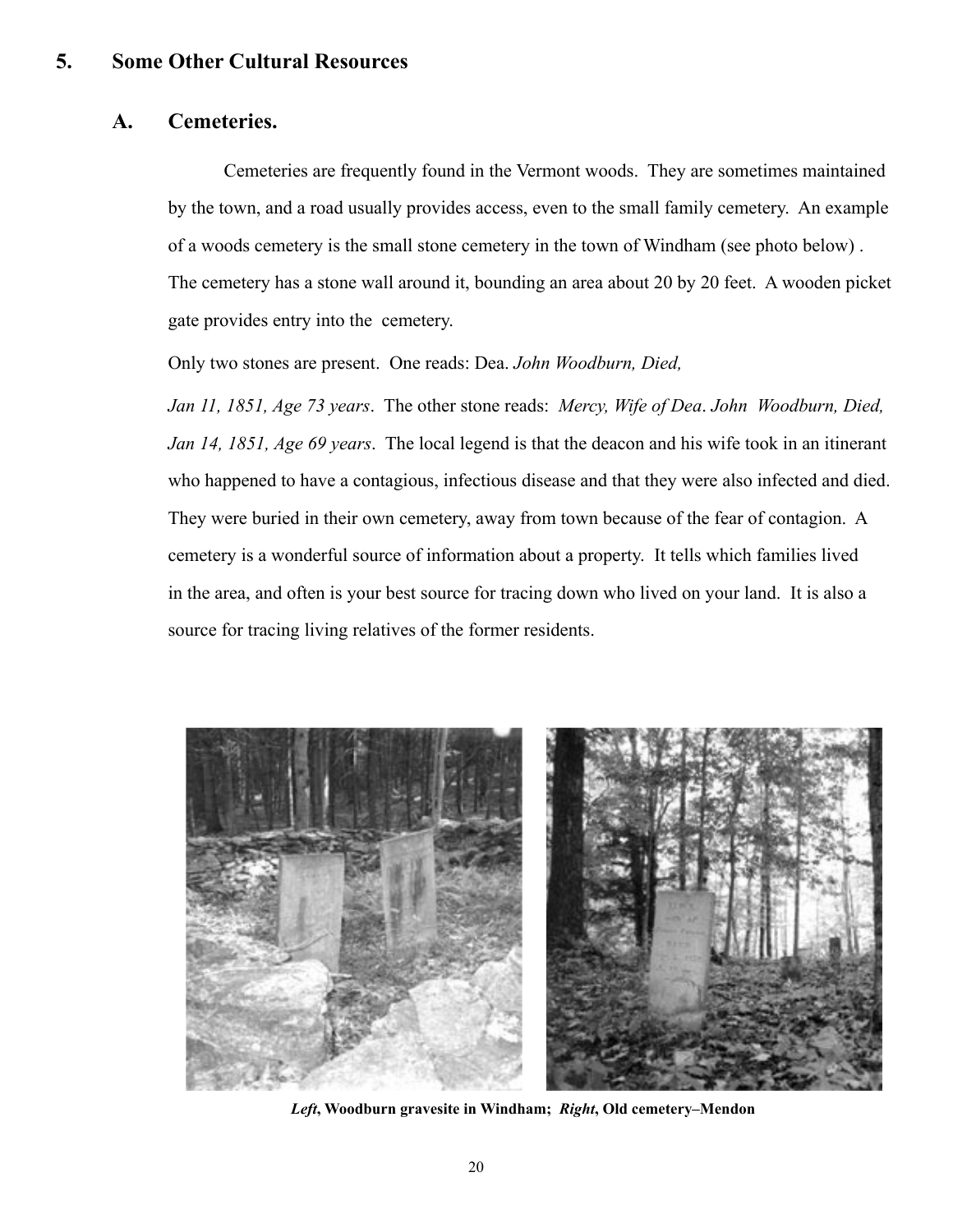#### **B. Lime kilns, charcoal kilns and blast furnaces.**

 Lime kilns were common in the early to mid-19th century. A lime kiln is a circular structure made of stones and/or bricks. Limestone was placed in the top of the kiln, a fire was built under it, and the limestone was heated until it turned to powder. The powdered lime fell to the bottom of the kiln and was removed to a wagon or cart. Its primary use was to fertilize the fields or for mortar mix. The odd structure you may find on your woodland might be the remnants of a lime kiln. It usually will be surrounded by white limestone remains (see *200 Years of Soot, Sweat and Toil*, by Vic Rolando, Archaeological Society of Vermont, 1992, for a complete description of the charcoal, limestone and iron industries in Vermont).

 The charcoal kiln was usually a circular structure, sometimes with a base of brick or stone, but often just a circular depression cut out of a bank. In early charcoal production, logs were piled up in a conical shape and covered with dirt to keep the pile almost airtight. Vents were placed in the structure to allow enough oxygen to support minimal combustion. The wood was slowly burned until it became charcoal. Later, kilns were made of brick or stone. If your woodland supported a kiln at one time, you might not see indications of the stone or brick structure, but you might find the charcoal; due to its slow decay, the charcoal stays intact for centuries. Blast furnaces were used to produce iron. If you have a blast furnace on your



*Left***, Lime kiln fire opening (note charcoal)–Weathersfield;** *Right***, Top of blast furnace–Dorset**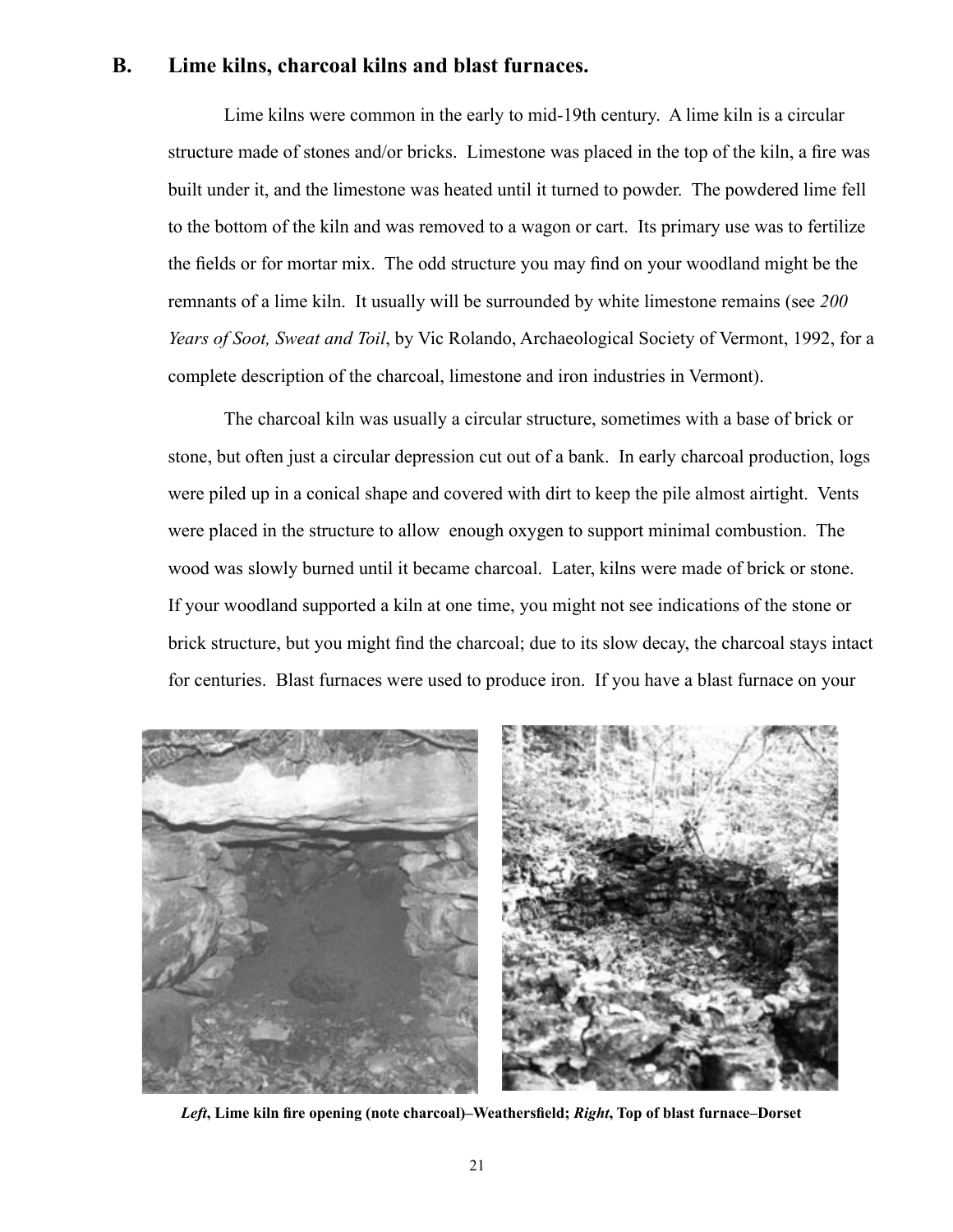property, you will find pieces of slag, the molten iron waste. Furnace remains are rare, however, and are almost always associated with a source of water, which was piped or channeled into the site.

#### **C. Dams.**

 Along streams, you may find remains of "diversion dams." These were placed in a stream to divert water into a channel so that it would flow over a waterwheel. The waterwheel suplied power for a sawmill, gristmill,or maybe a cider mill. Some properties have evidence of large dams and millponds whcih supplied energy for commercial grain mills or large sawmills

 Artifacts associated with mills may still be present such as grindstones, the large circular stones that were turned to pulverize grain to convert it to flour. The most durable parts of a mill are stone dams and causeways; these are the remnants you'll likely find. If the dams were made of wood cribbing and earth, these are probably gone; years of spring floods have washed out or rotted out these structures.



**Remains of a sawmill–Bartonsville**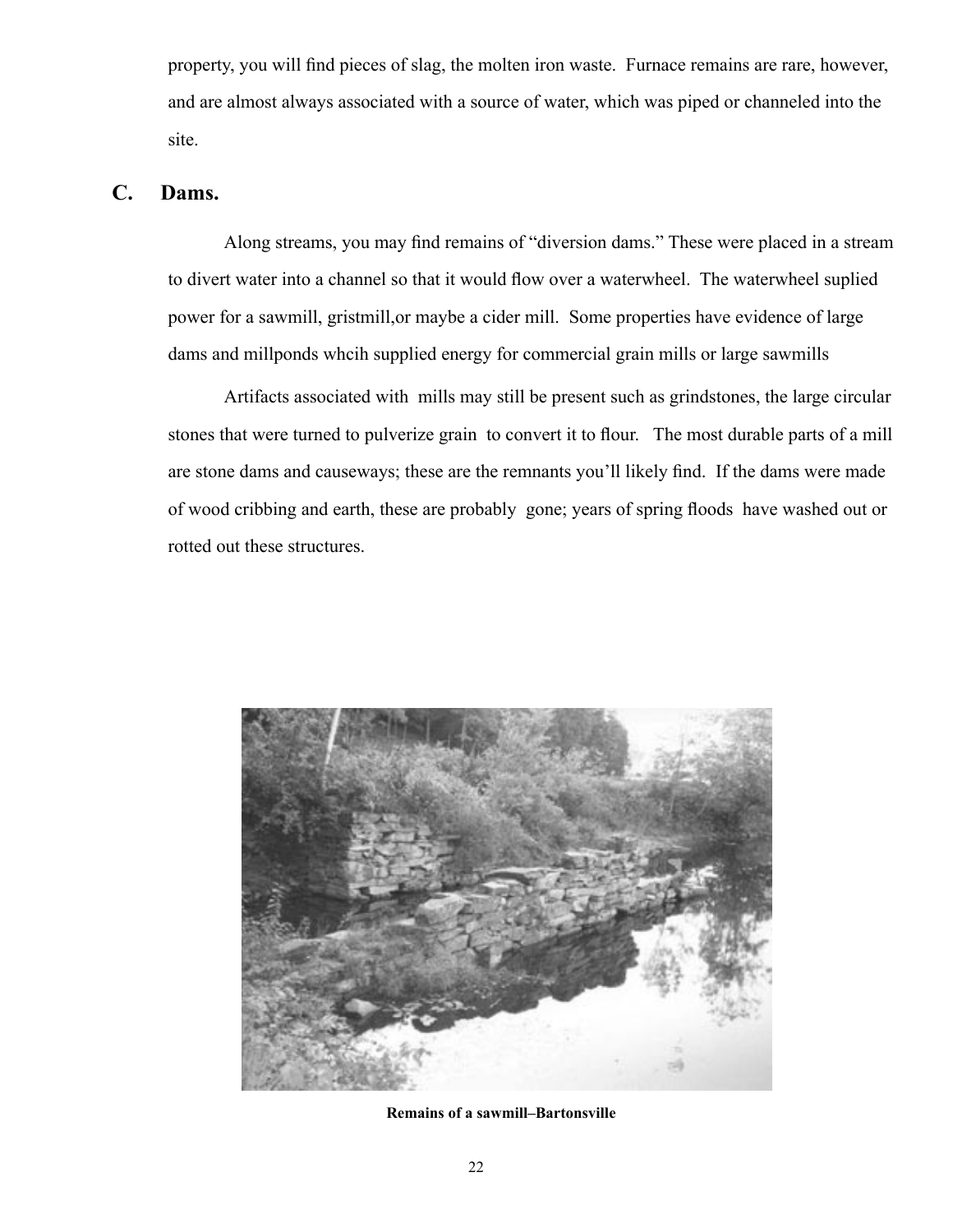#### **D. Water pipes.**

 Water pipes were logs or pieces of wood (or occasionally soapstone), which were bored or augered, and used to carry water from the spring or well to the house or barn. Most wooden pipes have rotted, but occasionally a preserved one is found in a swampy area where the conditions are not favorable for oxygen-dependent decay-causing bacteria. Sometimes a water line can be found leading from the well to the house or barn. This is usually marked by a long depression in the ground still visible even after the passage of decades or even a century or more.

#### **E. Stone posts.**

 Stone posts are exactly what the name implies; small upright stone slabs. Sometimes fasteners were placed in the post through which wooden or iron poles would be placed to bar a gateway. Stone posts were often found near the barn. They served as the gate posts for the gate which was used for letting the cattle out into the cow path. Stone posts with iron rings were used for hitching animals.



*Left***, Remains of a wooden pipe;** *Right***, Stone post with drilled hole.**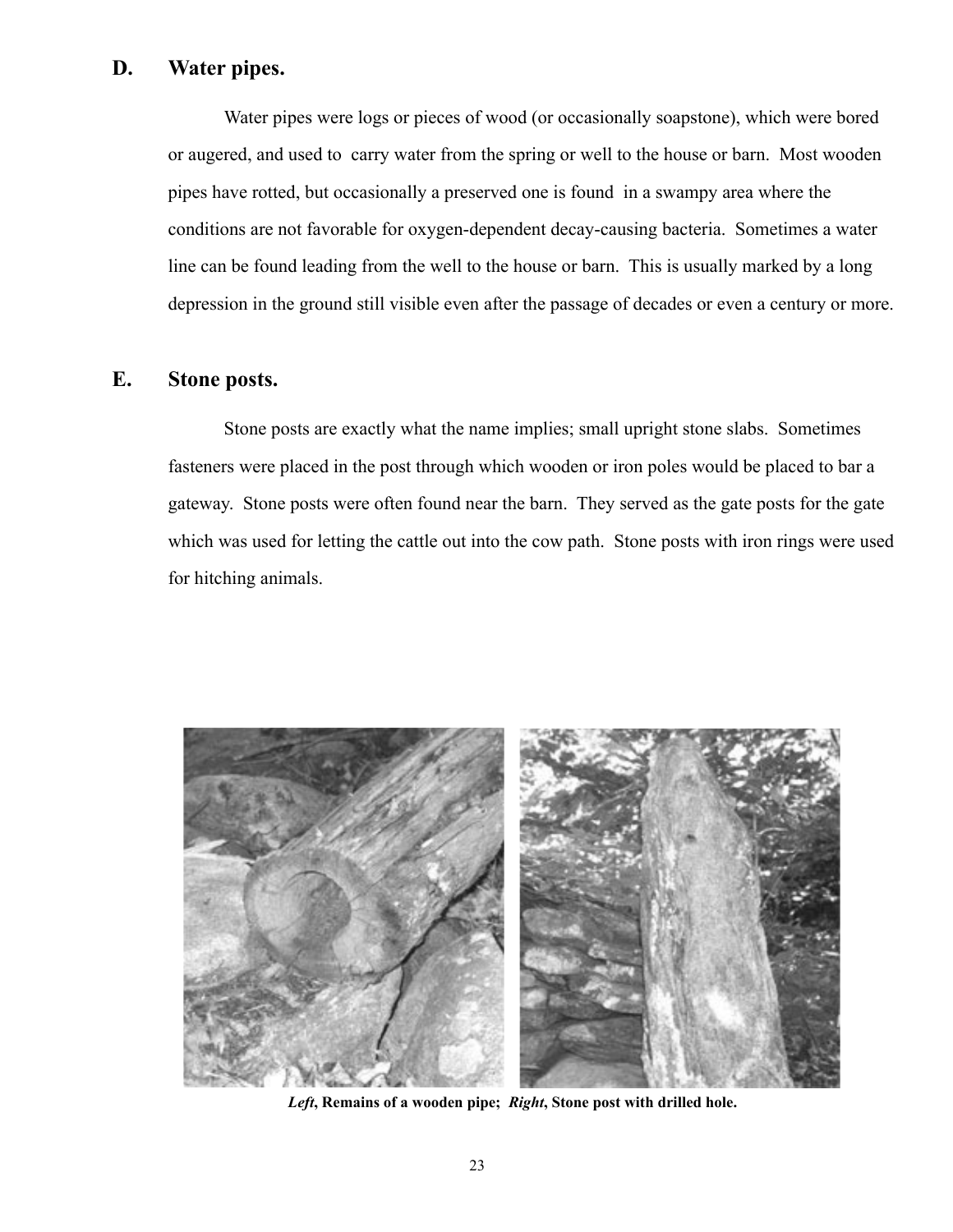#### **F. Boundary lines and boundary marking.**

 "Colonial claims to ownership of land in New England had two potential sources; purchases from Indians or by grants of the English Crown. The latter tended quickly to absorb the former" (William Cronon, *Changes in the Land*, p. 69). In Vermont, towns were usually established by grants from the Crown through colonial governors. Early real estate speculators later sold parcels to individuals to settle and farm. With the advent of private ownership of land came the need to mark or define the boundaries of ownership.

 The boundary lines of a property were first described by topographic features: "The mowing field between the two brooks." Land ownership was described based on whose lot it adjoined; "Bounded on the north by the Hall Lot." Two and a half centuries later, surveyors may still be searching for the Hall Lot boundary lines. Surveying with a compass by following bearings and marking measured distances along the line was the method used on the ground to leave legal evidence of these descriptions. The marked boundary lines are what you are likely to find in your woods. Ax blazing of trees was the most common method used to mark the boundary line. A tree located along the line was hacked at breast height, fore and aft, facing the respective corners of that property line. You may find an oval-shaped scar on a boundary line tree with just a narrow vertical gap still visible because the tree has grown around the blaze. Look closely at that slit and you might see old ax hack marks. The hack marks distinguish the boundary line blaze from an ordinary tree wound. Stone walls or old barbed wire imbedded in trees may also indicate boundaries; landowners wanted to keep their livestock "to home," and the fences or walls served both as boundary marker and livestock control.

 Trees marking the corner of a property are blazed on four sides, with from one to three vertical sets of blazes, one above the other. Sometimes corner trees are scribed with the number or names of adjacent lots. "Witness trees" were often marked at boundary corners, so as to have more than one tree indicating a corner's location.

 Markers other than trees were also used to indicate corners. Triangular or cylindrical rocks were sometimes set in the ground. A cairn of stones was also used to mark corners (rocks were piled in a pyramid or beehive shape). Incidentally, stone cairns were also used by early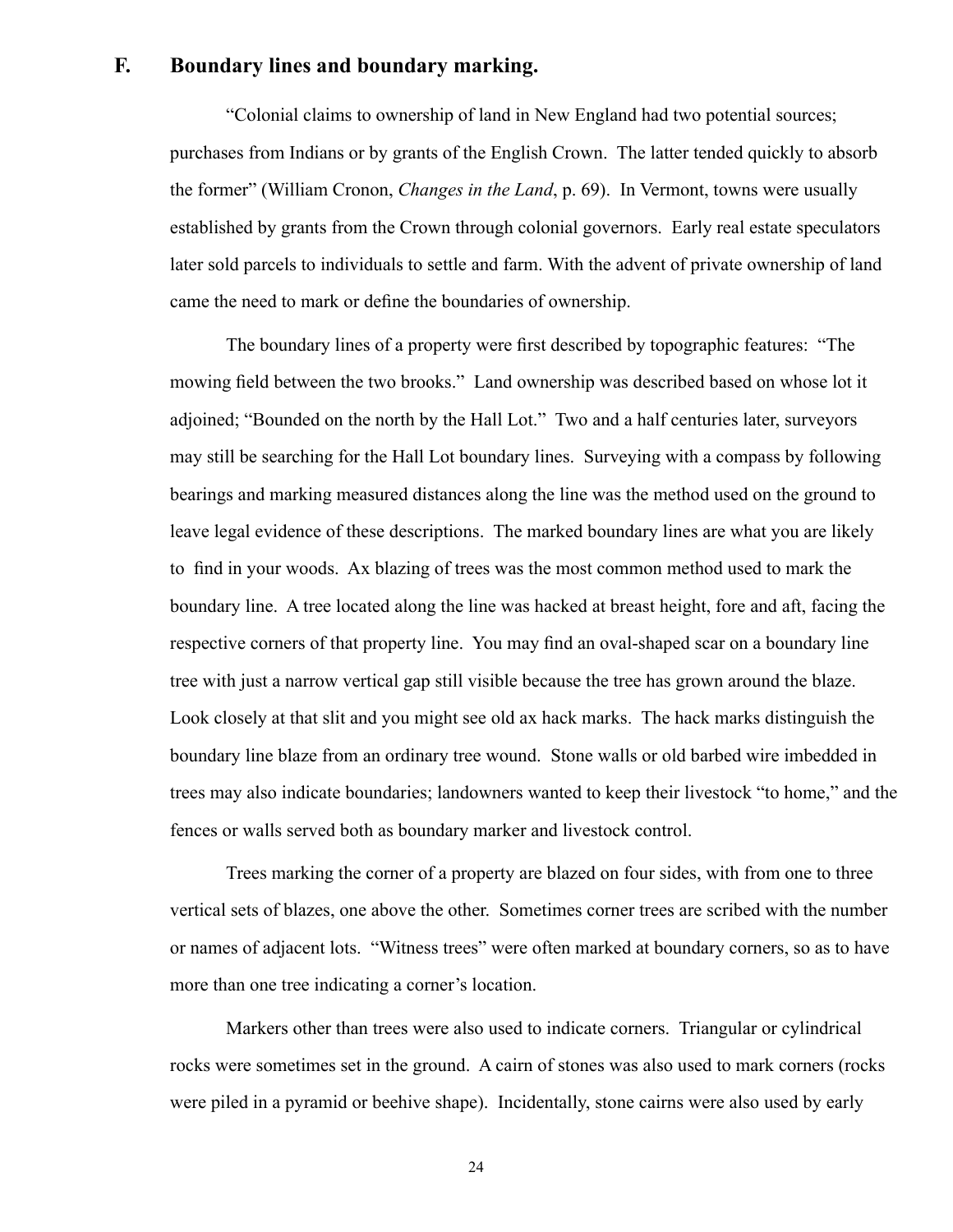explorers and settlers to mark sentry positions. In cedar country, cedar posts were set in a cairn of stones to mark the corner, but usually whatever wood was available was used to create "stake and stones," later "post and stones" corner markers.

 One Vermont surveyor told of following a stone wall boundary line until it disappeared into a beaver pond. Another stone wall approached at a right angle; it disappeared into the pond, too. The surveyor got a canoe and paddled out to where he could see the walls meeting underwater. Clearly visible was a cedar post embedded in a cairn of stones: the property corner.

 Today, you may find the ax blaze lines replaced with paint. You will often find the cedar posts replaced with metal rods. The triangular stone corner marker may be half painted. Look closely on old boundary lines, and you might still find evidence of the original line markings.



*Left***, Property boundary corner marker;** *Right***, Fence wire imbedded in trees can indicate boundary evidence.**

#### **G. Special plantings.**

 Sometimes two evergreens, such as white cedar in northern Vermont, or spruce in the southern part of the state, were planted at the entryway to a cemetery. Evergreen trees were thought to represent 'eternity' because they were always green, always appeared to be living. Sometimes "marriage trees" are found, a pair of trees that were planted outside the married couple's house. The trees were to grow along with the marriage. These trees were often sugar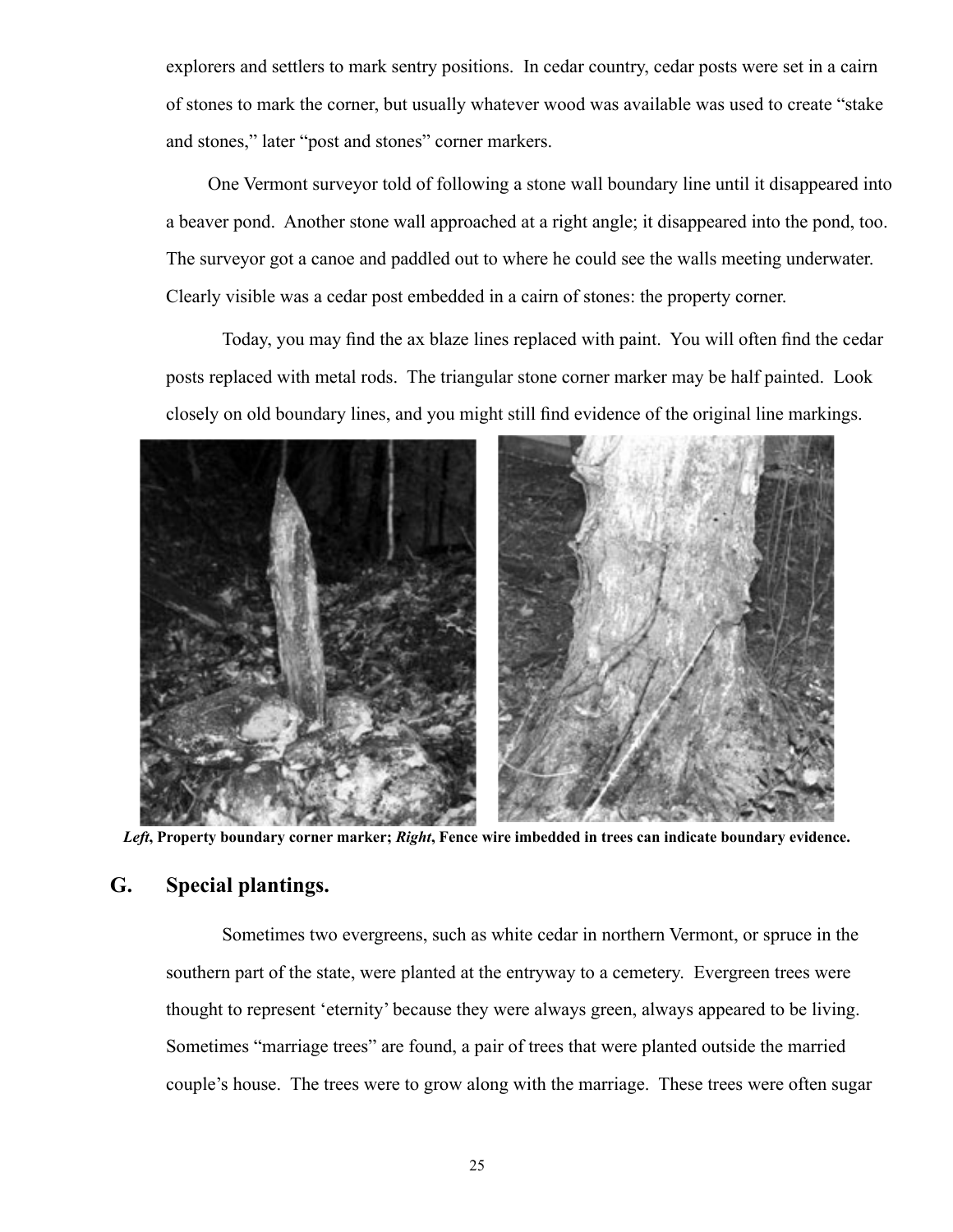maples. They were sometimes called "coffin trees," as each one might be cut upon the death of "its" person, and made into a coffin.

 You frequently find sumac around old cellarholes and around the dooryard. A sunlightloving species, sumac was able to thrive after the farmstead fell into disuse. When farmers became more wealthy and began having more formal front yards, the yard off the kitchen became the dooryard, or the workyard. Here equipment was repaired, and sheep might be sheared. The soil in the dooryard took a pounding. A layer of hardpan, or almost impenetrable soil, formed here. Sumac is frequently found growing now in the former dooryard because it can grow on these poor soils.

 Tansy is a very aromatic herb, and was planted around many dooryards. The garbage was chucked out the back door, and tansy helped mask the smell of decaying vegetables and other foodstuffs. Tansy also is a hornet and yellow jacket repellant. Other herbs and many flowers may still be found around some old foundations. Daylilies and lilacs are two of the most common plant indicators of past homesteads.

#### **H. Quarries.**

 Quarries from which slate, granite or soapstone were taken in the past may be found in some woodlands. Drill holes are present in the rock walls. Quarried stone may also be found in some house foundations. These stones can be identified by the drill marks and by the square edges of the corners (see photo on page 37).

#### **I. Wire fences.**

 Barbed wire became common in Vermont in the late 19th century. Depending on the type of wire, you can research when it was used. A good source for identifying wire is Robert T. Clifton's book, *Barbs, Prongs, Points, and Stickers, A Complete and Illustrated Catalogue of Antique Barbed Wire* (University of Oklahoma Press, Norman, 1973). Another way to date the use of wire is to look at the growth of the tree that appears to have occurred after attachment of the wire.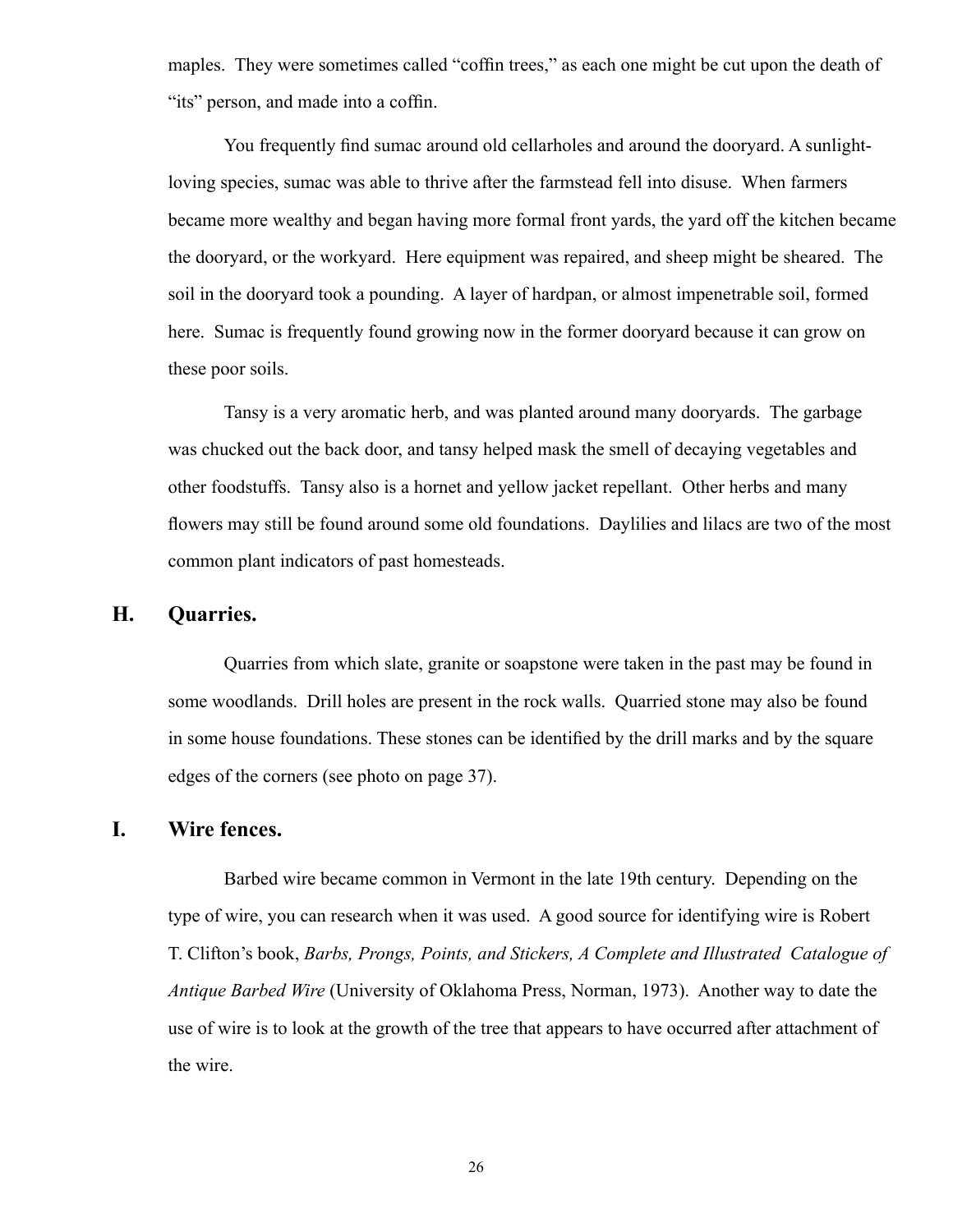

 **Barbed wire from Vermont woodlots (collection of Jim Philbrook, Rutland County Forester).** 

#### **J. Prehistoric cultural resources.**

 These are seldom visible to the untrained observer. They are most likely to be found along lakeshores, river valleys and other water sources, although they can be anywhere. Buffer zones called for in *Acceptable Management Practices for Maintaining Water Quality* and the Wetland Rules help to protect some of these resources. The primary information value of prehistoric sites is contained in the spatial relationship between artifacts, features, and their environmental context, rather than in the artifacts and features themselves. These sites are easily disturbed and impossible to reconstruct. Like historic sites, prehistoric resources are "pollutable" and non-renewable. A thorough discussion of these resources is beyond the scope of this guide. Further information about them can be found in the bibliography and from the Division for Historic Preservation.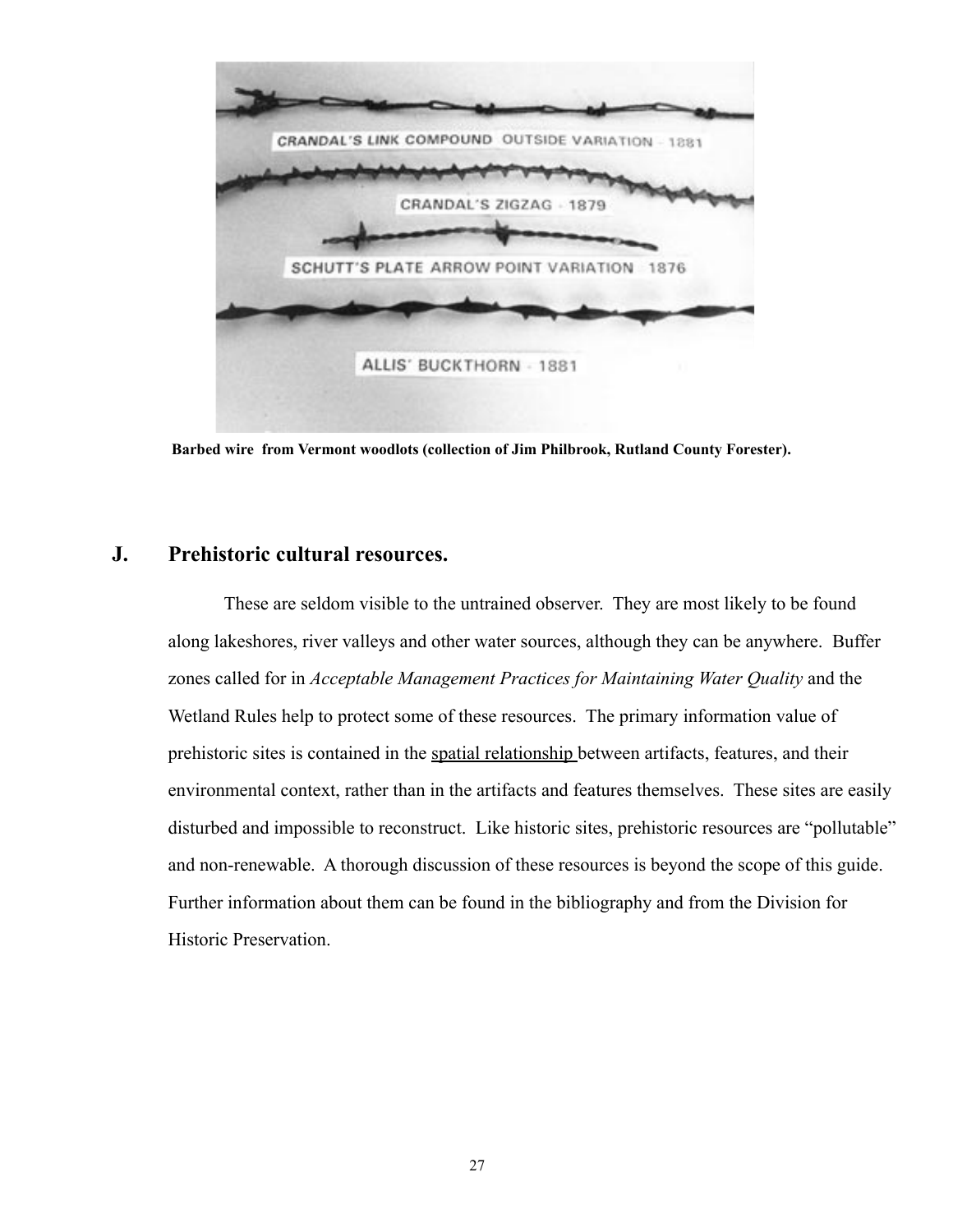### **Logging and Cultural Resources**

 The best protection for cultural resources during logging is to avoid disturbing them. This can be done through designation of a special management area. Generally, the bigger the area, the better the chances that all parts of the cultural resource are being protected. The more that is known about the particular resource, the easier it is to determine an appropriately-sized area. A special management area should include the resource to be protected and a buffer zone around it. The management area can be one in which all disturbances are prohibited, or where limited activities are allowed. Of course, the easiest special management area to administer is one in which all activities are prohibited.

 To understand why a large area of protection might be appropriate, try to visualize an average 19th or early 20th century farm. What is left today are the *visible* remains of that farm, the cellar hole being the most noticeable. However, most of the farm's important archaeological deposits are found outside the cellar hole. A typical farm had a well, dumps or refuse pits, outbuildings, paths, drives, roadways, a vegetable garden, and landscape plantings such as trees, shrubs, cedar hedges, and day lilies. Other features may include animal pounds or grave sites for family members. A search for these features during an initial visit to the site enables mapping and associated management design early in the project.

 To truly protect cultural resources, think about the function and original characteristics of that site. Plan a management area size and shape that can protect the integrity of the entire site. If incursions into the area must be made, keep them to a minimum by using existing access corridors. It is your land, and your decision; what follows are suggestions for your consideration. Since some of these suggestions may impact your timber sale value, it is important to work out a suitable balance between deriving an income and having your land use reflect your values and management desires. Select foresters and loggers who are sensitive to your needs.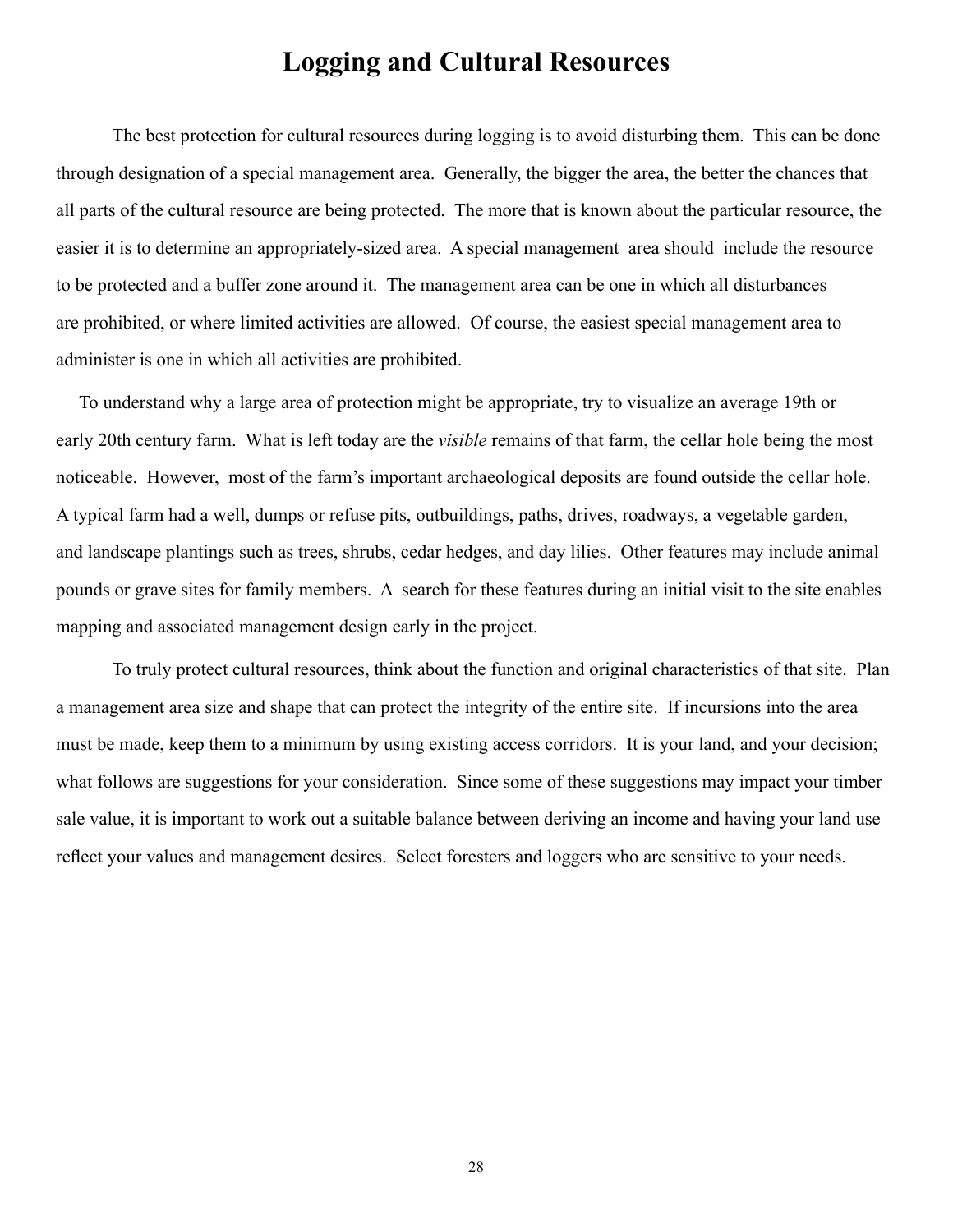#### **Recommended Practices to Protect Cultural Resources During Logging**

• Work with a forester who is sensitive to cultural resources and their protection. Make your concerns and objectives for cultural resources part of your overall land management plan.

• Have a written contract that clearly spells out cultural resource protection measures *before* any logging or other vegetation alteration is begun.

• When the property is being evaluated or mapped for timber reconnaissance or inventory, include cultural resource locations and issues (e.g. stone walls, cellar holes, stone pens, wells, cultivated plants). Damage to these resources is rarely malicious or intentional; most often it is a result of operators not knowing about site locations or their value.

• If archaeologically sensitive areas are known or discernable, include them in your list of cultural resource locations.

• Decide if you want to designate protective "not-to-be-disturbed" buffer zones around cultural resources. You and your forester should decide on and designate a "special management area" around the resource. Flag and map the site and buffer.

• Flag plantings, trees, or groups of trees that have cultural resource value, to protect them during harvesting or road building activities.

- Determine, with your forester, whether special equipment is needed; this may affect your choice of contractors.
- Show the contractor and the crew locations of cultural resources within cutting areas. Review protection procedures with *all* who will work on the site before harvesting begins.
- If possible, conduct skidding operations around cultural resources when the ground is frozen and covered with snow. If this isn't feasible, avoid soil disturbance within the protective buffer. Place landings and skid trails outside buffer areas.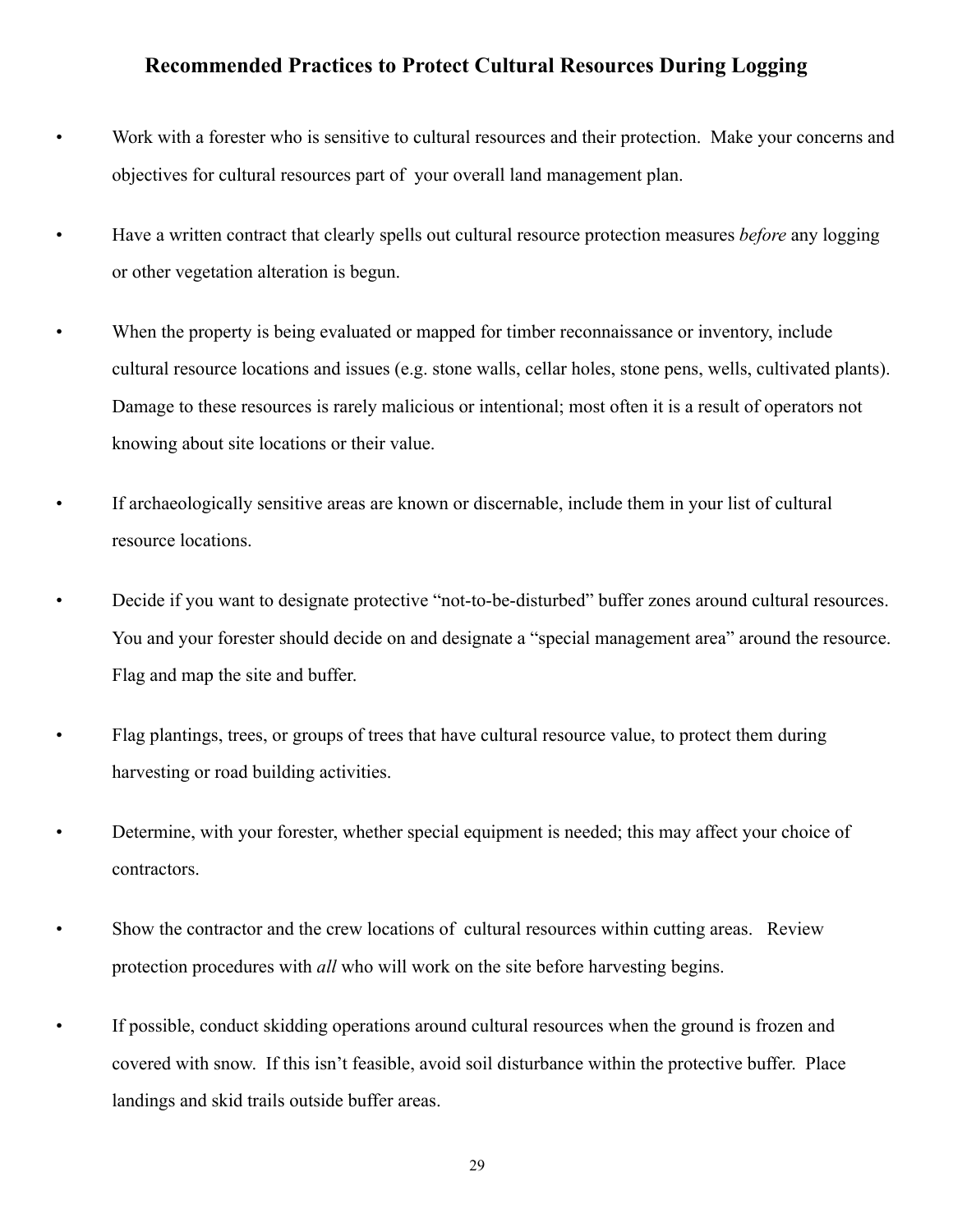- Mark and flag vulnerable cultural resources before logging begins. This will help prevent accidental destruction of walls, cellar holes, and other surface features.
- Designate skid trails on a map and with flagging on the ground.
- Decide with your forester and contractor if a restricted log length is needed to protect specific areas, or just reserve the right to restrict log lengths.
- Decide with your forester and contractor whether directional felling of trees is needed for specific areas.
- If a tree must be removed even if it is in a special management area, consider using extra protective measures. One is to require contractors to winch logs out of buffer areas to avoid ground disturbance. Horses, tractors, or pick-ups can be used rather than skidders; this is particularly appropriate for recovering firewood that might otherwise be left on the site. Keep in mind that operator skill and machinery capability, *not* equipment size, are the keys to resource protection! You can require additional measures, such as using fabric mats to cover a special feature (such as a dump site) to protect it from compaction by equipment or logs. Consider these in special cases, on the advice of your forester and the Division for Historic Preservation.
	- Avoid placing debris, slash, or garbage in cellar holes, quarry sites or depressions associated with cultural resources.
- Place landings, yards, skid trails and access roads outside special management areas.
- Use pre-existing skid trails, and roads wherever possible, unless the roads themselves are resources you wish to designate as special management areas.
- Avoid skidding over stone-faced bridges or culverts whenever possible. Ensure the contractor is aware of such features. If existing roads and bridges are to be used, exercise care to avoid damage to structures from impacts or erosion. Where crossings are necessary, you can use a deck to cover a stone culvert in special circumstances. This may become a safety issue, so work with your forester and contractor if you decide to require protective decks.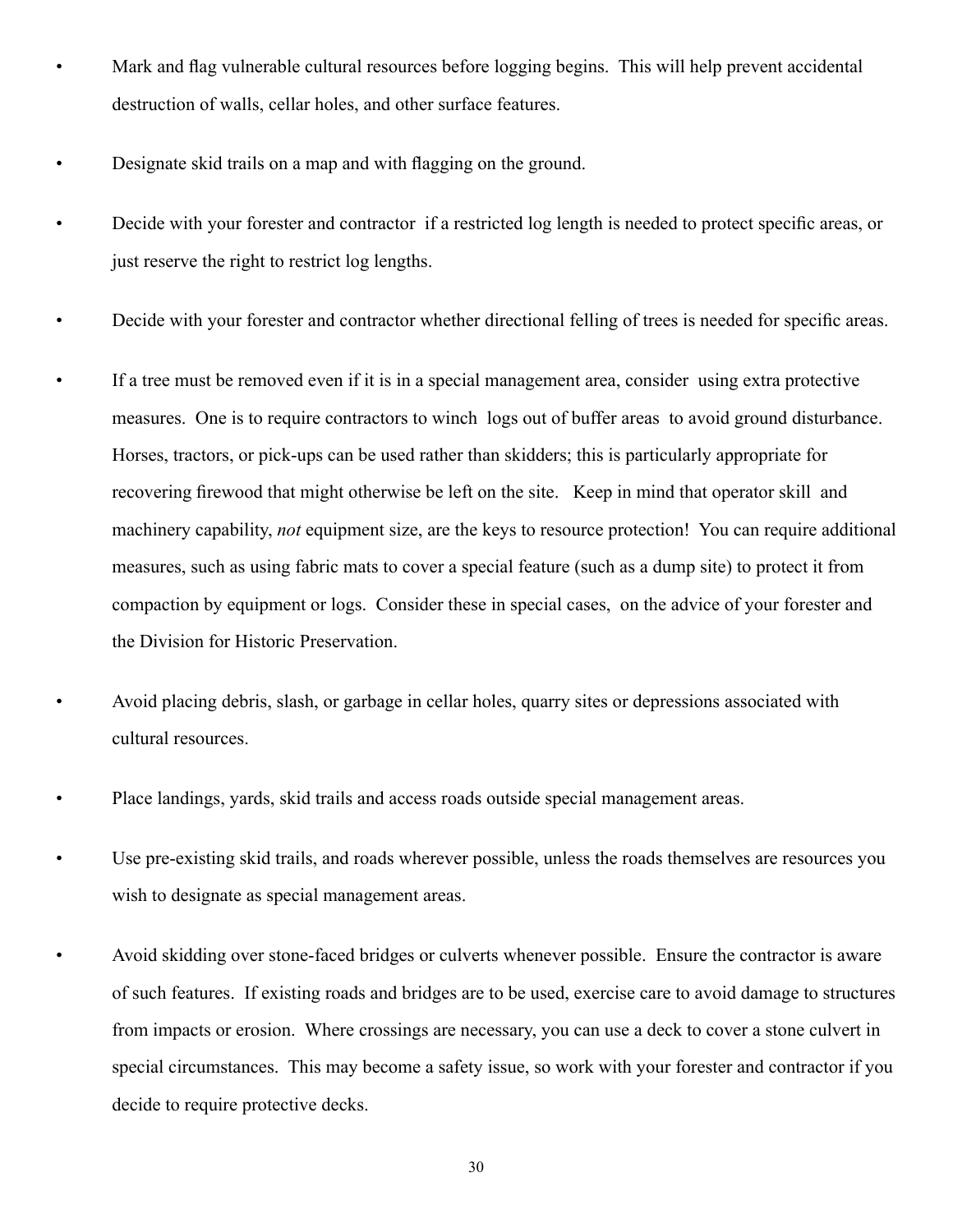- If stone walls must be crossed, use existing openings ("barways") if possible. Limit number of crossings, and cut out only the minimum width needed. Make clean cuts and store the removed stone next to the wall for possible future restoration.
- Do not pile or burn slash within the protective buffer zones. Require loggers to pull unmerchantable wood, slash and stumps outside the buffer to bury or burn.
- If streams in prehistoric sensitive areas must be crossed, disturb the minimum amount of land possible. Remember that *Acceptable Management Practices for Maintaining Water Quality* must **always** be followed!
- If you think a cultural resource will be destroyed, you may wish to photograph it first. In fact, documenting the cultural resources on your property can be a facinating activity regardless of your land management intentions. Please call the Division for Historic Preservation if you have questions or want information on documentation methods.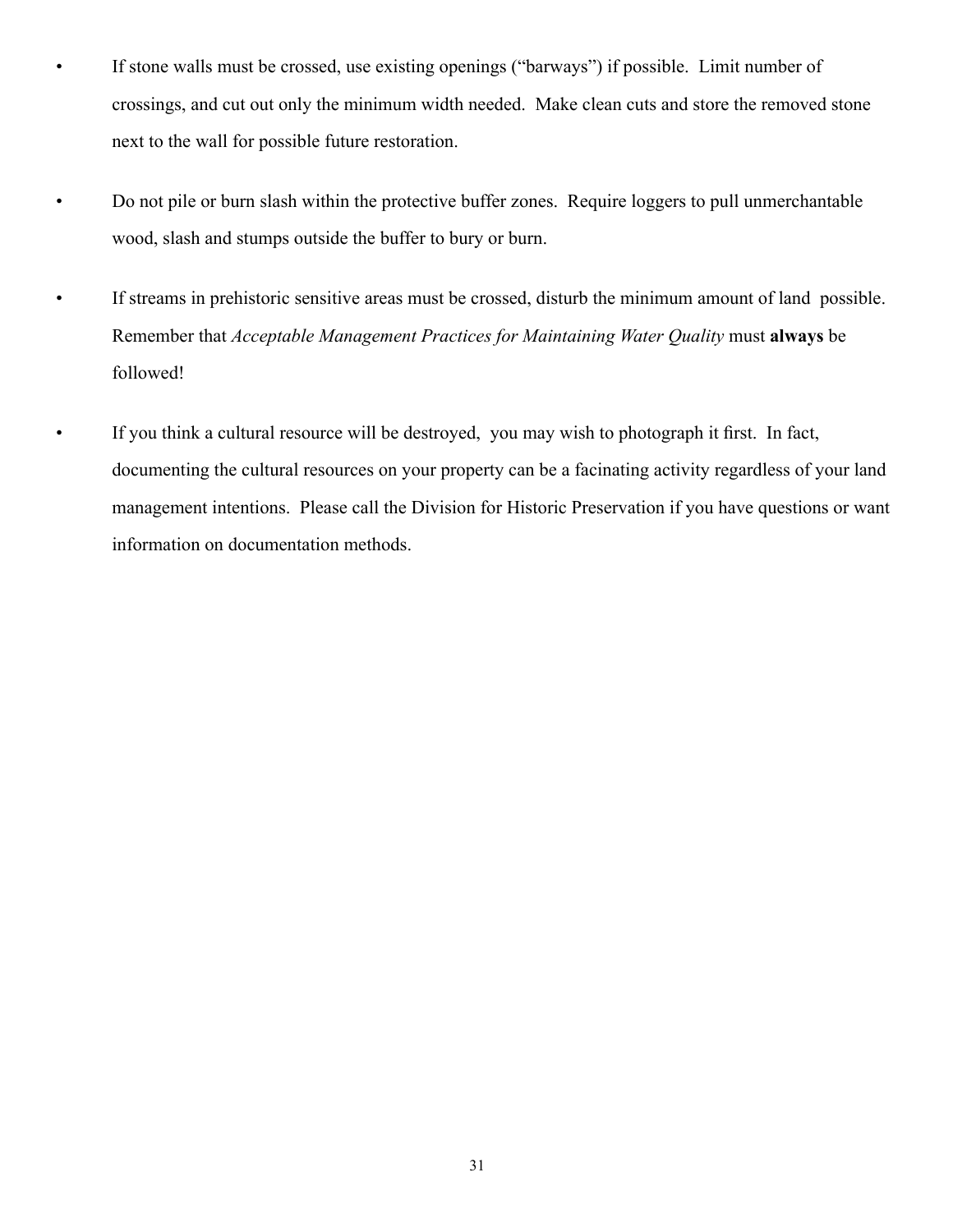#### **APPENDIX A**

#### **BIBLIOGRAPHY FOR VERMONT CULTURAL RESOURCES GUIDE FOR FOREST OWNERS**

#### **General Vermont History, Archaeology, and References**

- Allen, Ira. *The Natural and Political History of the State of Vermont*. Originally published in London in 1798 by J. W. Myers; reprinted in 1969 by Charles E. Tuttle Co., Inc., Rutland, Vermont. This book is of unique interest because it consists of a first-hand account of historical events in which the author, youngest brother of Ethan Allen, played a prominent role.
- Bassett, T. D. Seymour (ed.), *Outsiders Inside Vermont: Travelers' Tales Over 358 Years*. An anthology compiled and edited by T. D. Seymour Bassett. The Stephen Greene Press, Brattleboro, VT, 1967. Includes observations of such travelers as Champlain, Ira and Ethan Allen, Luigi Castiglioni, Horace Greeley, Nathaniel Hawthorne, Thoreau, Henry James, Kipling, and Allistair Cooke, among others.
- Bogart, Walter Thompson. *The Vermont Lease Lands*. Vermont Historical Society, Montpelier, Vermont, 1950. This authoritative study is concerned with land grants in the State of Vermont, popularly known as the "lease lands." These grants are for "public, pious and charitable use." There are few towns in the state which do not contain some of the lands and in each instance, present some special historical peculiarity. Includes definition of glebe lands and gores, historical background, jurisdiction, legislation, and administration of lease lands.
- Child, Hamilton. *County Gazetteer and Directory of Windham County 1724-1884*. Compiled and published by Hamilton Child, Syracuse, NY, Journal Office, July, 1884. Available at the Town Clerk's Office in South Londonderry, and many other libraries.
- Crockett, Walter Hill. *History of Vermont*. The Century History Co., Inc., NY., 1921. A comprehensive study of Vermont from geologic times through World War I in four volumes.
- Dexter, Warren W. and Barbara C. Hanson. *Vermont: Wilderness to Statehood 1748-1791*. Published by Academy Books, Rutland, VT, 1989. Primarily a photographic essay of information gleaned from gravestones, meeting houses, churches, and markers still in existence.
- Duffy, John. *Vermont: An Illustrated History*. Picture research by Faith Learned Pepe, 1985, Windsor Publications, Inc. Contains chapters on The Abenakis - "People of the Dawn" or "the Ordinary People", New France to New England, Revolution, Republic and Statehood, Boom Times, Fifty Years of Social Dynamism, and the Shaping of Modern Vermont.
- Haviland, William A. and Marjory W. Power. *The Original Vermonters: Native Inhabitants Past and Present*. University Press of New England, 1981. This is the most comprehensive book written to date about the native inhabitants in Vermont.
- Huden, John C. *Archaeology in Vermont*. Compiled by John C. Huden, Monograph Three, August 1960, University of Vermont, Burlington. This monograph is a compilation of many authors which includes the study of native inhabitants and relics in Vermont.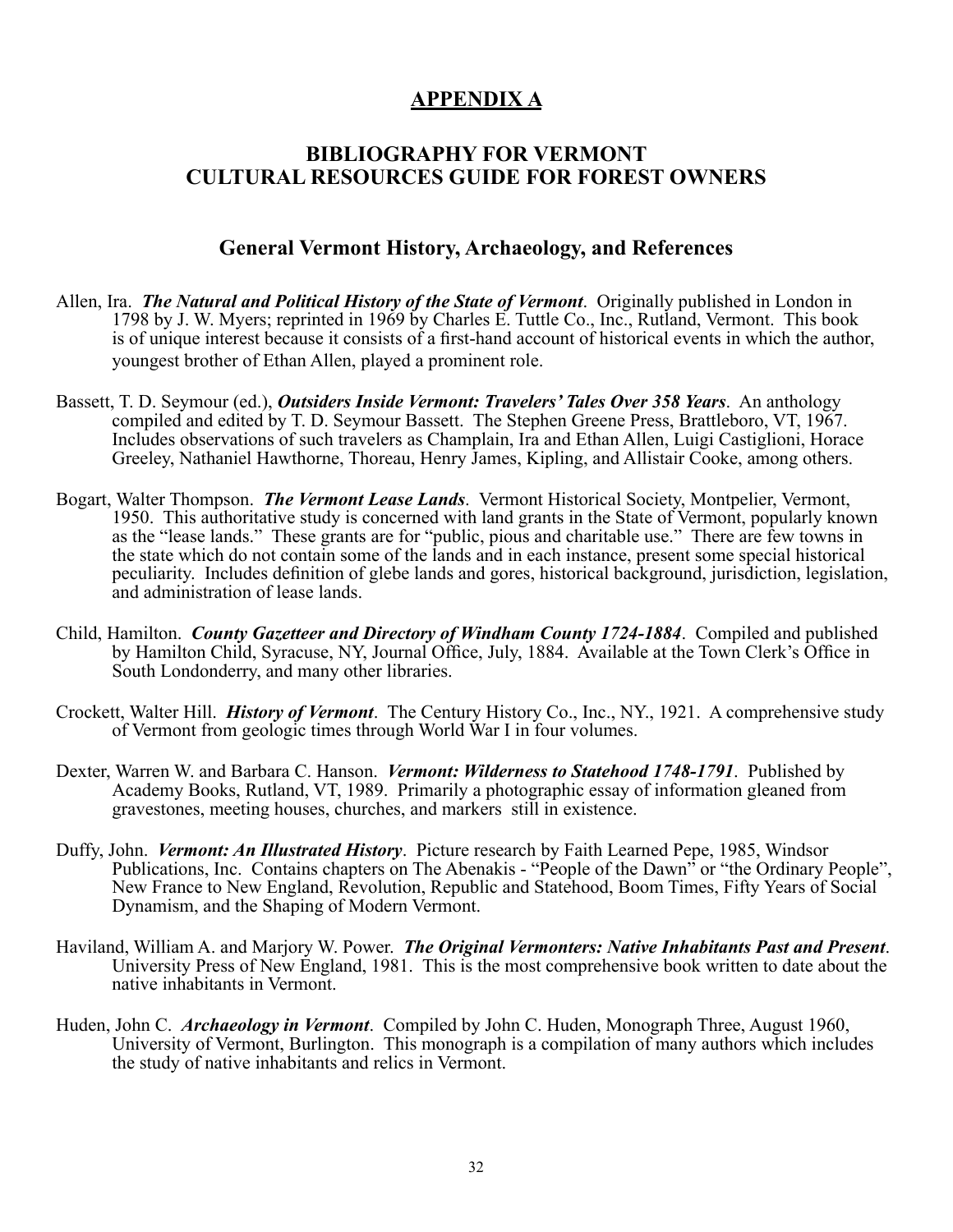- Johnson, Charles W. *The Nature of Vermont: Introduction and Guide to a New England Environment*. The University Press of New England, 1980,Hanover, NH. This book is illustrated with photographs, pen and ink drawings and maps and is set in the context of Vermont's geologic and human pasts. Discusses human impact on landscape, birds, wildlife, and plants as well as the development of forestry and wildlife management and Vermont's agricultural tradition. Also lists 80 areas that readers may visit to see examples of Vermont's beautiful and diverse environments.
- Merrill, Perry H. *Vermont Under Four Flags: A History of the Green Mountain State 1635-1975*. Written and published by Perry H. Merrill, designed and printed by Northlight Studio Press, Inc., Barre, VT, 1975. This book is a composite history of little-known facts about Vermont's past, including a Dutch Colony, immigration and emigration, women's suffrage, and the history of skiing.
- Morrill, Philip and Robert G. Chaffee. *Vermont Mines and Minerals Localities*. Published by the Montshire Museum, Hanover, NH, 1964. Reprinted by Dondero's Rock & Mineral Shop, N. Conway, NH.
- Mussey, Barrows. *Vermont Heritage: A Picture Story*. Published by A. A. Wyn, Inc., New York, 1947; composition by E. L. Hildreth & Co., Brattleboro, VT. This book is illustrated with over 170 old engravings from The Museum Society, Brattleboro. It includes stories of the Green Mountain Boys, travel from Vernon to St. Albans and of work and play - indoors and out, in early Vermont.
- Neudorfer, Giovanna (Peebles). *Vermont's Stone Chambers: An Inquiry into Their Past*. Vermont Historical Society, Montpelier. This book is a rational examination of the pseudo-scientific belief that ancient Celts and other European peoples constructed stone chambers in Vermont thousands of years ago. Her study is a valuable example of the use of scholarly inquiry to deal with popular culture issues and myths.
- Orton, Vrest (ed.). *And So Goes Vermont: A Picture Book of Vermont As It Is. 200 Photographs of the People, The Life and The Scenery*. Foreword by Charles Beecher Hogan, The Countryman Press, Weston, VT and Farrar & Rinehart, NY, 1937.
- Peebles, Giovanna. *A Rich and Ancient Heritage: Vermont's Archaeological Sites*. Division for Historic Preservation, Montpelier, VT. 1989. A nine page response to common questions about archaeology in Vermont
- Peebles, Giovanna. *Archaeology Projects Idea List*. Division for Historic Preservation, Montpelier, VT 1989. A six page handout on fun ideas for learning about archaeology.
- Rolando, Victor R. *200 Years of Soot and Sweat: The History and Archeology of Vermont's Iron, Charcoal, and Lime Industries*. Vermont Archaeological Society, Manchester, VT. 1992. This book is the definitive reference for anyone interested in the history of these industries. It is also a recommended source for all who are interested in Vermont archaeology.
- Starbuck, David (Ed.). *The Journal of Vermont Archeology*. Vermont Archaeological Society. Burlington, VT, 1994. This volume was published in honor of the 25th anniversary of the Vermont Archaeological Society. Articles range from prehistoric land use to lime kilns.
- Stilwell, Lewis D. *Migration From Vermont*. Vermont Historical Society, 1948. Primarily a composite biography of 8,000 people who left Vermont in the early years. Includes life in Vermont between 1760 and 1860 and the Great Migration of 1830-1840.
- Thomas, Peter A. and Lauren A. Kelley. *The Preservation of Vermont's Archaeological Resources*. Division of Historic Preservation, Montpelier, VT, 1980. Addresses preservation, federal and state legislation, the planning process for protecting archaeological resources, and suggestions for citizen participation. Available in some libraries, but may be hard to find.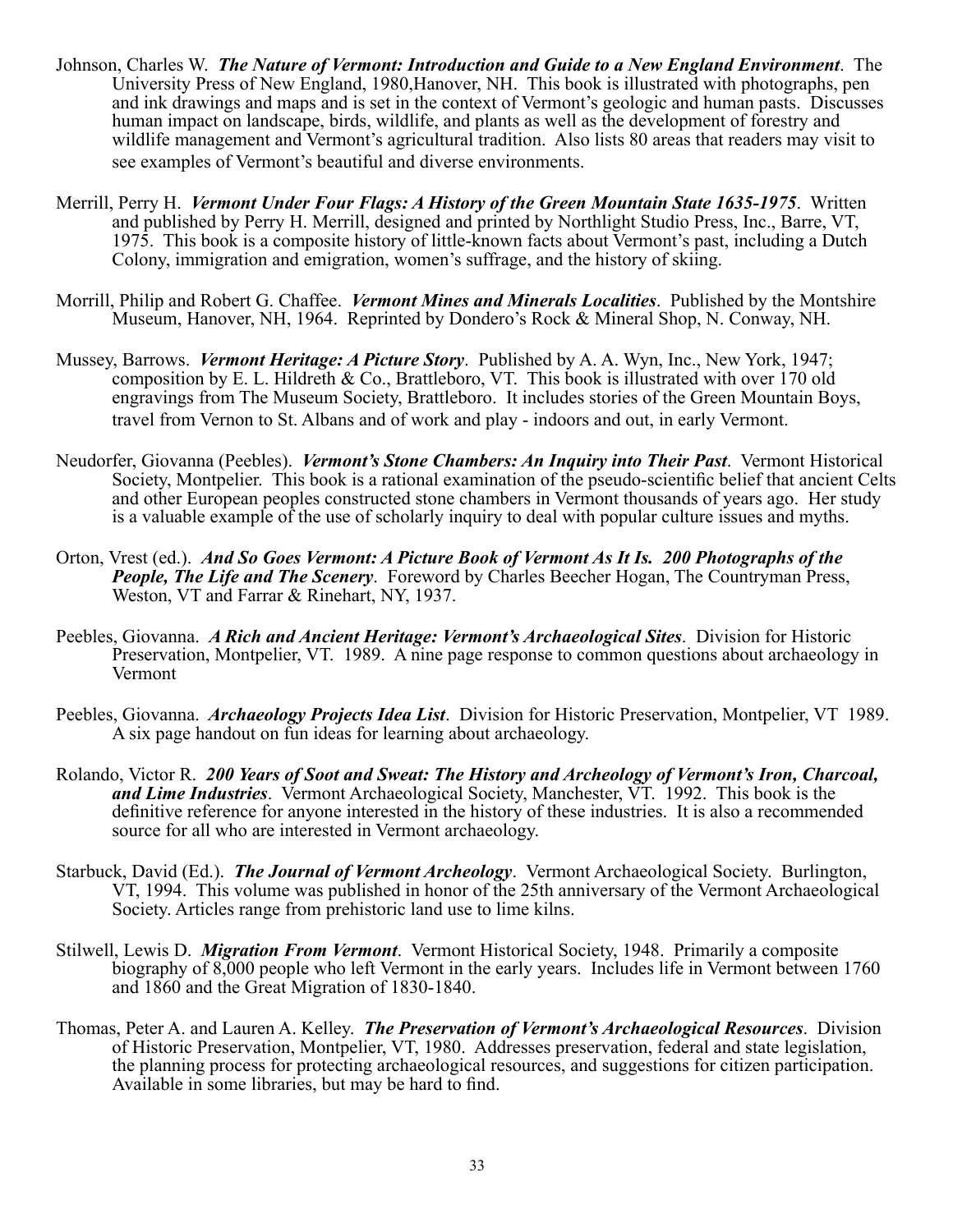- Thomas, Peter A. and Lauren A. Kelley. *An Archaeological View of Vermont's Past*. Division for Historic Preservation, Montpelier, VT, 1980. This document includes an outline of Vermont's Prehistory, studying ways of life of the native inhabitants, understanding cultural processes and an archaeological view of the last 250 years in Vermont.
- Vermont Division for Historic Preservation. *Vermont Historic Preservation Plan*. Division for Historic Preservation, Agency of Development and Community Affairs. April, 1993. The plan is being developed as a management tool for preserving and promoting Vermont's cultural heritage.
- Wilgus, William J. *The Role of Transportation in the Development of Vermont*. Maps by Earle Williams Newton and the author, Vermont Historical Society, Montpelier, 1945. The effects of primitive transport, railroads, steamboats and 20th century transportation on the economic, social, political, and cultural development of Vermont.
- Wilson, Harold Fisher. *The Hill Country of Northern New England: Its Social and Economic History 1790- 1930*. Columbia University Press, 1936. This book includes chapters on the coming of the railroad, the sheep industry, the rise of the dairy industry, forest products, and summer recreation, as well as population, production, and farm statistics.

- NOTE 1: We have left out technical reports and archaeological journal articles. These often require specialized training to fully understand. The Vermont Division for Historic Preservation or an academic or consulting archaeologist could help you with further questions about such references, some of which are also included in the bibliographies of the books listed in this manual.
- NOTE 2: Due to the interests of space, this list is not comprehensive; there are many more sources.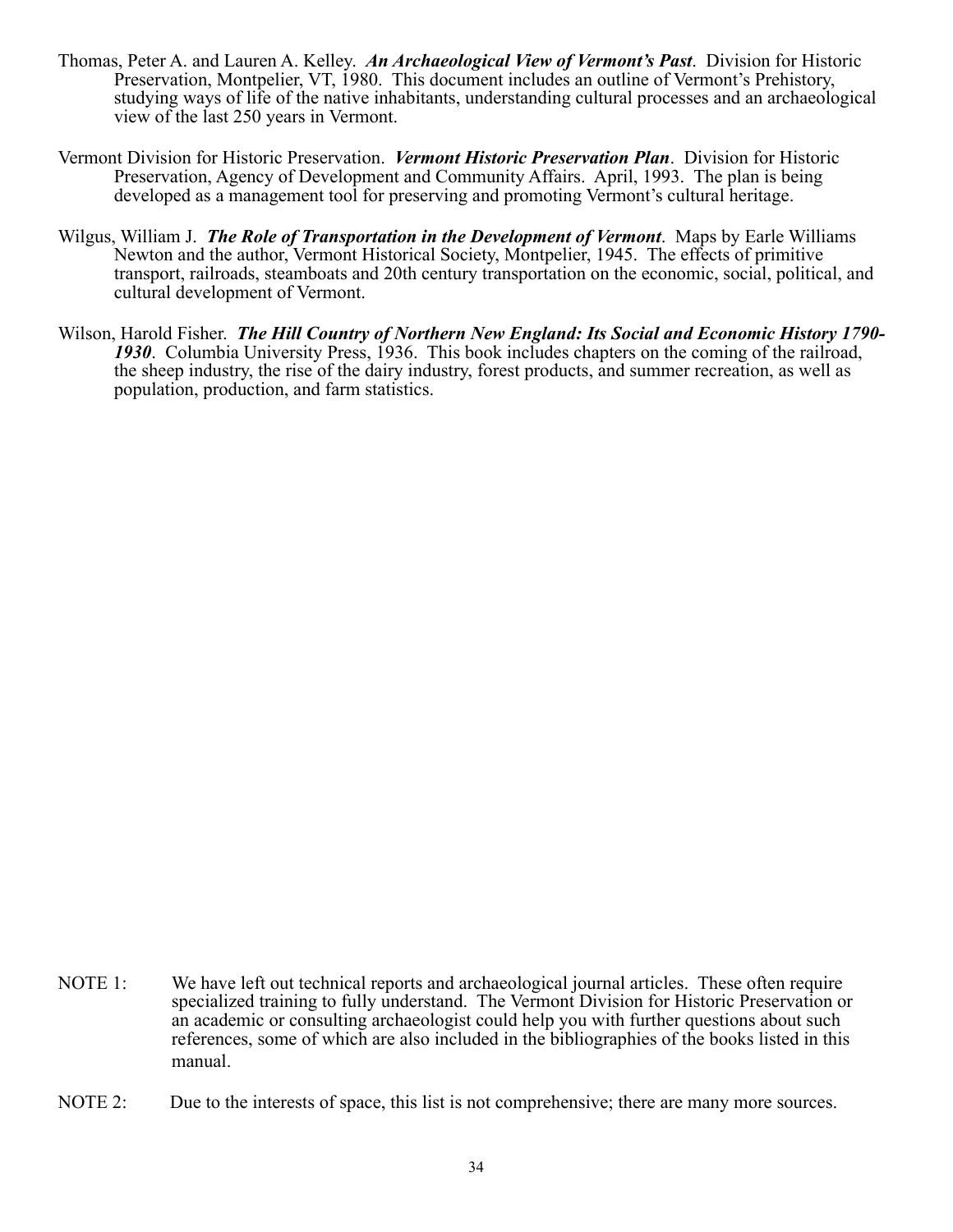#### **Books for Children and Young Adults**

- Bailey, Bernadine. *Vermont*. Albert Whitman & Co., Chicago, 1961. Short history of interesting facts about Vermont.
- Bishop, Alicia R. *My Little Vermont Book*. Maps by The National Survey, Chester, VT, 1966. 73 page book about the geography, government, history, resources, and industry of Vermont.
- Blake, Noah. *Diary of An Early American Boy*. Wilfred Funk, Inc., NY, 1962. Written by Noah Blake at age 15 in 1805. Put together by Eric Sloane, with over 90 illustrations by him. This book gives a real flavor for pioneer life.
- Brown, Slater. *Ethan Allen and the Green Mountain Boys*. Random House, NY, 1956. An account of Ethan Allen's life.
- Bruchac, Joseph. *The Wind Eagle*. Bowman Books (The Greenfield Review Press), Greenfield Center, NY. 1985.
- Calloway, Colin G. *The Abenaki*. Chelsea House Publishers, New York. 1989. Informative general description of the Abenaki in New England. Valuable for adults as well as children.
- Carpenter, Allan. *Vermont: From its Glorious Past to the Present*. Illustrations by Phil Austin, Children's Press, Chicago, 1967. Includes a true story of Captive Johnson, ancient geologic times, the French and English, the Revolutionary War, statehood, natural resources, and a reference section on facts, dates, and governors of Vermont.
- Cheney, Cora. *Vermont: The State with a Storybook Past*. The New England Press, Shelburne, VT. 1986.
- Collins, Edward Day. *A History of Vermont*. The Athenaeum Press, 1903. A comprehensive study of the history of Vermont with geological and geographical notes, bibliography, chronology, maps, and illustrations.
- Fradin, Dennis B. *Vermont in Words and Pictures*. Illustrations by Richard Wahl, maps by Len W. Meents. Children's Press, Chicago, 1980. A brief introduction to the land, histories, cities, industries, and famous sites of the Green Mountain State.
- Greene, Grace W. *Green Mountain Sampler*. Vermont Department of Libraries, 1990. An annotated bibliography of books about Vermont, Vermonters, Vermont-related subjects, or with Vermont settings. All books listed are owned by the Vermont Department of Libraries (28 pages of listings).
- Guyette, Elise A. *Vermont: A Cultural Patchwork*. Cobblestone Publishing, Inc., Peterborough, NH, 1968.
- Kelley, Shirley W. *Little Settlers of Vermont*. Equity Publishing Co., Oxford, NH, 1963. A story of the journey of a pioneer family through New England.
- Long, Laura. *George Dewey: Vermont Boy*. 1952. Bobbs-Merrill, Co., Inc., NY. Fictional account of Commodore Dewey's life.
- Mellen, Jeanne. *The Morgan Horse*. With illustrations, The Stephen Greene Press, Brattleboro, VT, 1961. The history and descendants of the Morgan horse.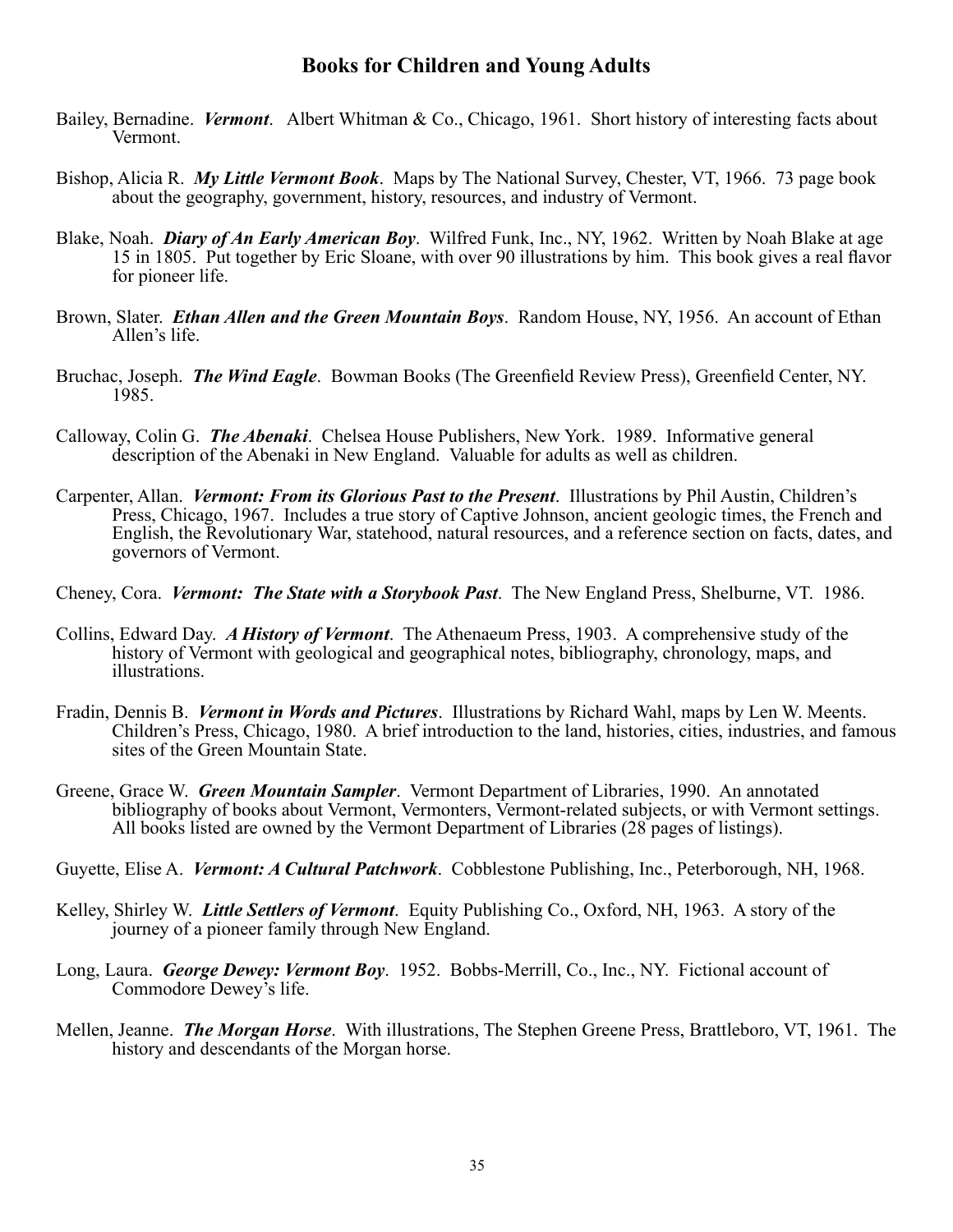- Myron, Robert. *Mounds, Towns and Totems: Indians of North America*. World Publishing, Co., Cleveland, 1966. "When we neglect the heroic past of the American Indian, we thereby weaken our own heritage" - John F. Kennedy.
- O'Neil, Mary J. *Growing Up in Vermont*. Illustrated by Lucy H. Doane; 2nd edition, Charles E. Tuttle, Co., Rutland, VT, 1960. How it Happened - Vermont's state bird, flag, flower, seal, and tree. Also includes Furry Friends, Merry Music, and Vermont leaders.
- Slocum, Harold W. *The Story of Vermont*. Scribner's Sons, NY, 1926. An overview of the early history of Vermont.

#### **Film and Video**

*It's a Love of the Land.* 16 mm. 29 min. Milk Production Serv., Inc. 1977. Portrait of early Vermont settlers.

*A Rich and Ancient Heritage, Vermont's Archaeological Sites.* Video recording, 27 min. VT Division for Historic Preservation, Vermont heritage series. 1991. This video examines Vermont's archeological history beginning with the arrival of the Paleo-indians around 12,000 AD. It documents the importance of archeological sites and artifacts found in Vermont. There are also other videos in the series that also pertain to cultural resources and Vermont history.

**Further Information:** Vermont Department of Libraries, 828-3261 or 828-3268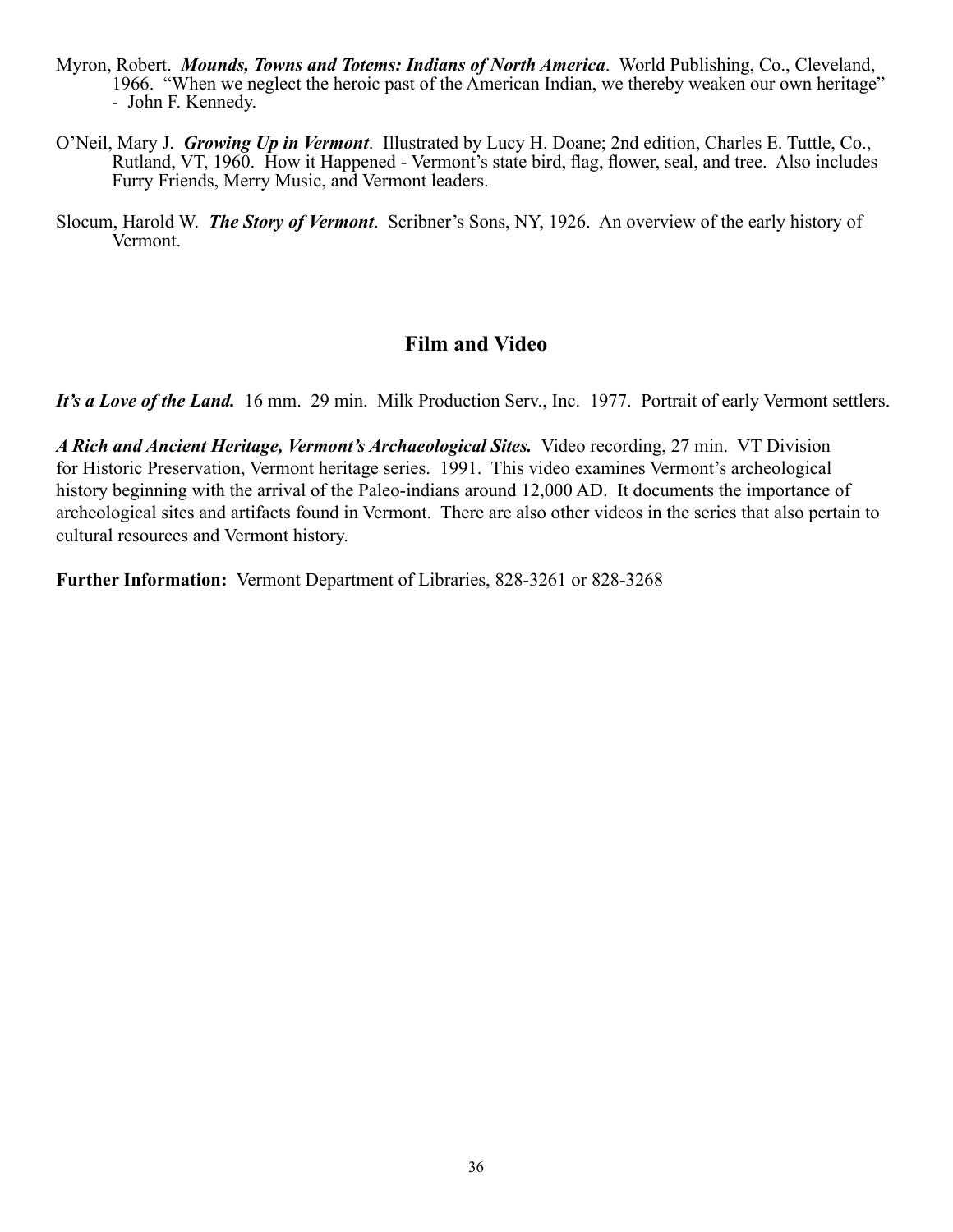#### **Examples of Local Histories**

- Armitage, Peg. *Historical Markers on the Crown Point Road*, illustrated by Peg Armitage, maps by Carl E. Hollender, Crown Point Road Assoc., 1965. 85 mile monument of the memory of early settlers & soldiers that stretches from the banks of Connecticut River to shore of Lake Champlain.
- Barney, Keith Richard. *The History of Springfield, Vermont 1885-1961*, by the William L. Bryant Foundation, 1972. This is a comprehensive study of Springfield with illustrations and maps.
- Cudworth, Addison E. *The History with Genealogical Sketches of Londonderry*. Vermont Historical Society, 1935. Chapters include First Coming of White Men, Public Land & Land Titles, Early Homesteads and Taverns, Mills & Manufacturing and Cemeteries in the Londonderry area.
- Kirby, Deborah S. and David Read Barker (ed.). *Historical Photographs of Brandon and Forestdale, Vermont*. Published by Research Applications, Whiting, VT, 1976. Contains 102 photographs and 1 lithograph of the evolution of Brandon and Forestdale from 1871 to the 1940's.
- Morse, Victor. *Thirty-Six Miles of Trouble*. The Book Cellar, Brattleboro, 1959, Stephen Green Press. The history and troubles of the West River Railroad from Brattleboro to South Londonderry.
- Teagle, Rhoda. *Woodstock, Then and Now*. Designed by Frank Lieberman. Elm Tree Press, Inc., 1957. Vermont as seen by the camera from 1854 to 1957.
- Wiley, Edith. *Doings in Derry* by Edith Wiley and the Londonderry Historical Society, 1992. Whimsical history and local color with drawings and photographs.



**Abandoned slate quarry' note vertical drill marks**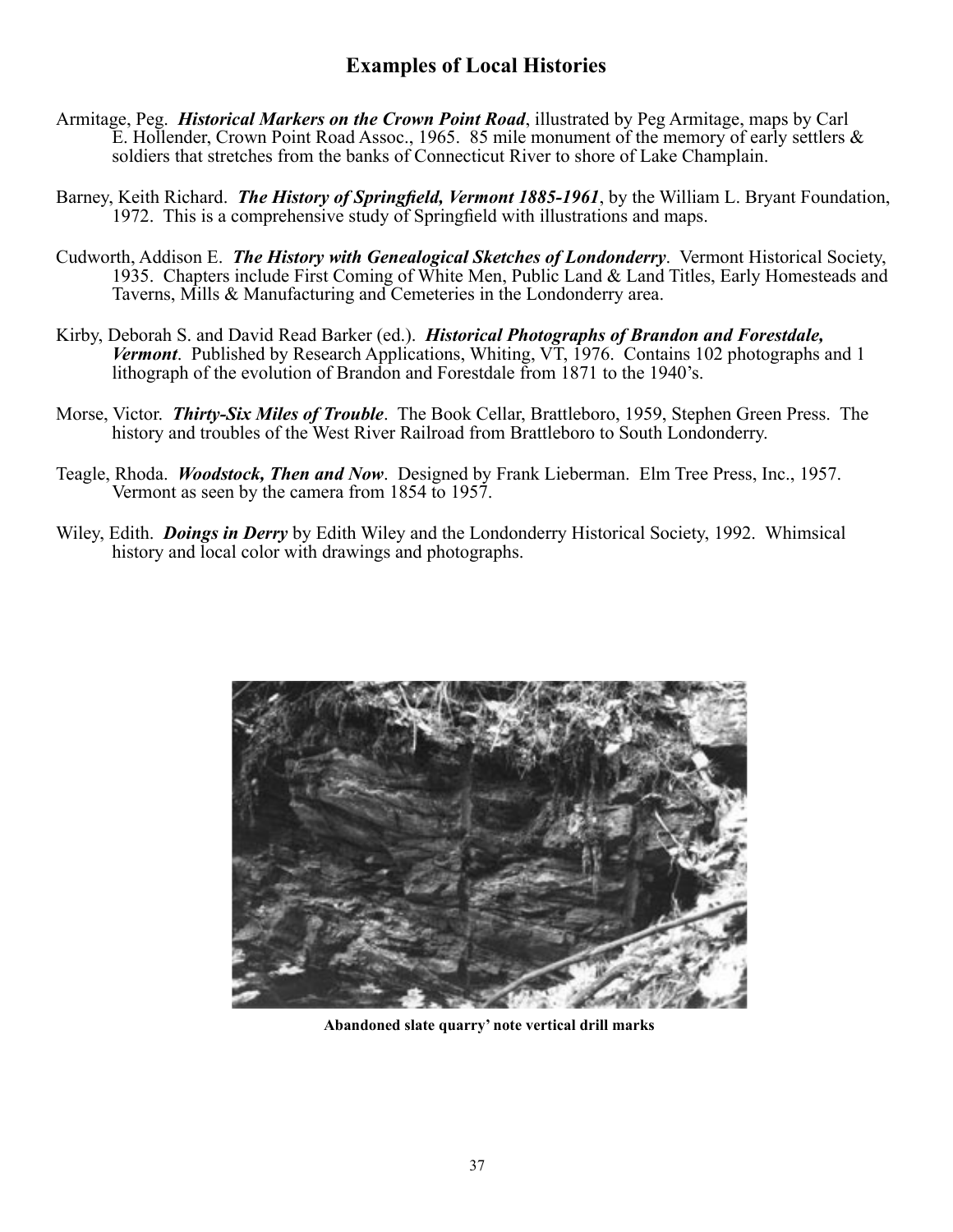#### **Selected Topics and Sources**

- Burns, G. P. and C. H. Otis. *The Trees of Vermont.* University of Vermont, Free Press Printing, Co., Burlington, 1916. Identifies history, habitat, leaves, bark, buds, distribution, and uses of trees at the early part of this century.
- Calloway, Colin, G. *The Western Abenakis of Vermont 1600-1800.* University of Oklahoma Press: Norman and London. 1990. This book helps dethrone the myth of Vermont being empty prior to White settlement. A useful and highly readable summary of this period of history.
- Cronan, William. *Changes in the Land: Indians, Colonists, and the Ecology of New England.* Hill & Wang, NY, 1983. This book has become standard reading for people interested in New England landscape history.
- Curtis, Jane & Will, and Frank Lieberman. *Green Mountain Adventure Vermont's Long Trail: An Illustrated History.* Green Mountain Club, Montpelier, VT, 1985. Contains old and previously unpublished photos and three maps. The Club was founded in 1910 and undertook cutting a trail 265 miles long from Massachusetts to the Canadian border.
- Hobka, Thomas C. *Big House, Little House, Back House, Barn.* University Press of New England, Hanover, NH. 1984. This book describes farmsteads and houses in New England. It will help in interpreting the patterns left by stone foundations, and is a nice reference the whole family could enjoy.
- McHargue, Georgess and Michael Roberts. *A Field Guide to Conservation Archaeology in North America.* J. B. Lippincott; Philadelphia. 1977. A useful guide to American Archaeology, this book is geared toward amateurs interested in a conservation approach.
- Newton, C. M., D. J. Brynn, D. E. Capen, J. C. Clausen, J. R. Donnelly, J. B. Shane, Jr., P. A. Thomas, T. L. Turner, and J. E. Vissering. *Impact Assessment of Timber Harvesting in Vermont.* 1990. School of Natural Resources, University of Vermont, Burlington. 144 pp.
- Sloane, Eric. *Our Vanishing Landscape.* Ballantine Books, NY, 1955. Classic collection of drawings and descriptions of trees, farms, roads, tools, and other features and artifacts of the 18th and 19th century New England landscape. Eric Sloane's other books on barns, tools, and history are also good references and fun reading.
- U.S. Corps of Engineers. *Water Resources Development in Vermont.* U.S. Corps of Engineers, New England Division, 1989. Includes flooding in New England, natural resources management, dams & reservoirs, local protection projects, and navigation.
- Vermont Department of Forests, Parks and Recreation (ed.). *The Vermont Woodland Owner's Manual.* VT Dept. of Forests, Parks and Recreation, Montpelier, VT. 1992. A 32 page collection of short articles on issues that affect forest landowners.
- Vermont Land Trust. *Quarterly Reports of the Vermont Land Trust.* Contains timely articles on conservation, forest lands and stewardship. Available from the Vermont Land Trust.
- Vermont Natural Resources Council. *Liability and the Landowner in Vermont.* Agency of Environmental Conservation, Waterbury. 1977. A ten page booklet that nicely describes general principles of liability.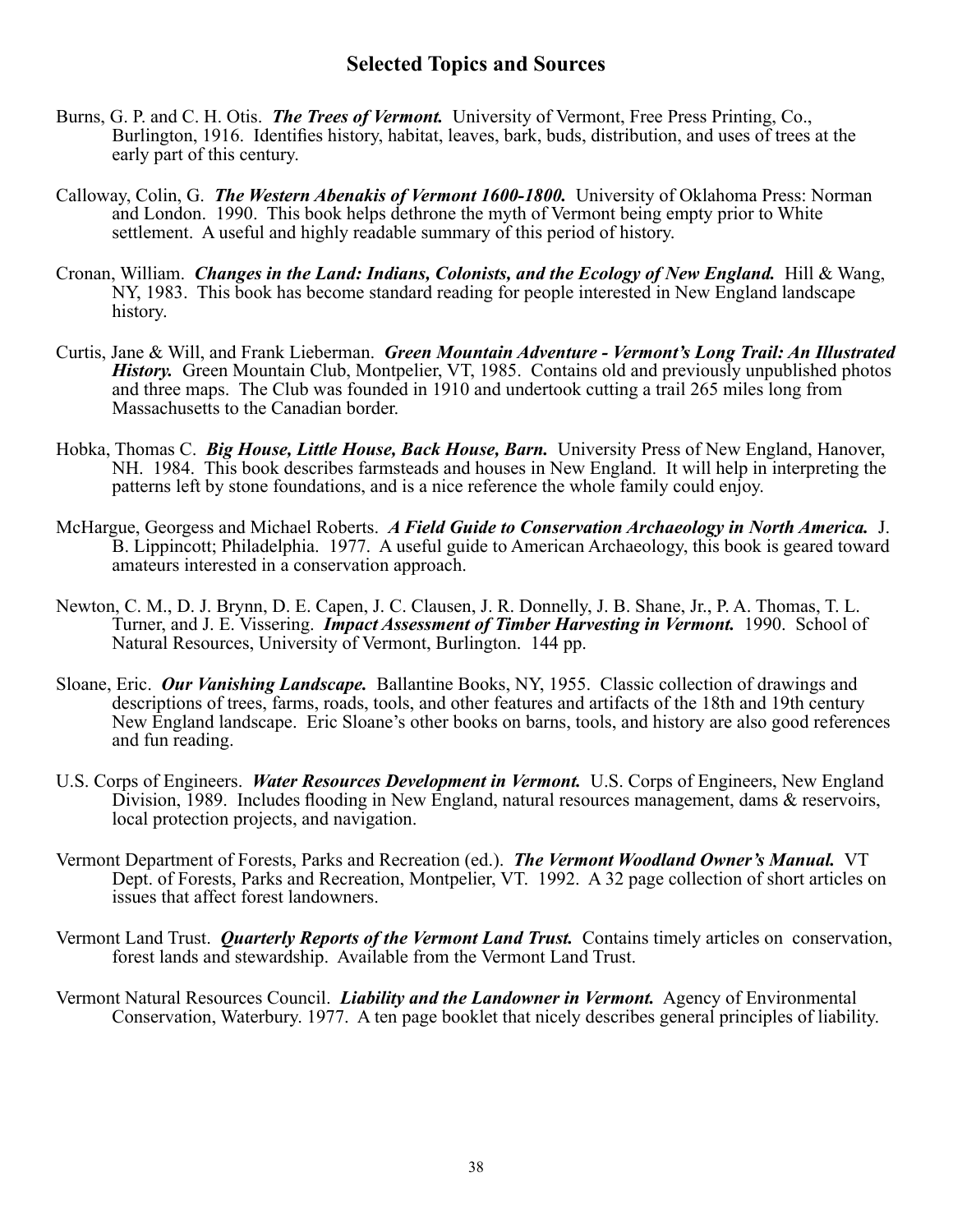### **Maps**

 The following are some examples and types of maps that are commonly used in archaeology and the study of cultural resources:

| Beer Maps:             | F. W. Beers and his associates published county at asses in the mid 19th Century. These<br>often provide the location of specific houses and commercial structures, with associated<br>owners' names. For example, in Windsor County, the reference is:                                                                                                                                                 |
|------------------------|---------------------------------------------------------------------------------------------------------------------------------------------------------------------------------------------------------------------------------------------------------------------------------------------------------------------------------------------------------------------------------------------------------|
|                        | Beers, F. W., A. D. Ellis, and G. G. Soul. 1969. Atlas of Windsor County,<br>Reprinted by the Charles E. Tuttle Company, Inc., Rutland, Vermont.                                                                                                                                                                                                                                                        |
|                        | Most town libraries have one or more of these atlases; they are invaluable references.                                                                                                                                                                                                                                                                                                                  |
| Bird's Eye Maps:       | In the late 19th Century itinerant artists created and sold "bird's eye views" of towns. If<br>they exist for your town, they are most likely to be found in the library, museum, or town<br>offices.                                                                                                                                                                                                   |
| <b>County Maps:</b>    | Walling, Shields, and other cartographers published county maps in the mid to late 19th<br>Century. Many towns such as Springfield and Newbury have framed originals of these<br>maps posted in their town offices. These maps can be used to match names with structure<br>locations. Tracings and photographs can be taken, but the condition of these maps<br>usually prohibits individual handling. |
|                        | Geological Survey Maps: The Vermont Geological survey periodically publishes maps and<br>associated texts. These are useful in the study of cultural resources. One commonly cited<br>reference is:                                                                                                                                                                                                     |
|                        | Doll, C. G., D. P. Stewart, and P. MaClintock (eds). 1970. Surficial Geology Map<br>of Vermont. Vermont Geological Survey, Montpelier.                                                                                                                                                                                                                                                                  |
| <b>Specialty Maps:</b> | Natural resources, soils, railroad, and other specialty maps may exist for your area.<br>Historical maps often are referenced in local histories. Modern specialty maps are<br>available through the regional planning commissions.                                                                                                                                                                     |
| U.S.G.S. Maps:         | The United States Geological Survey has published quadrangle maps (7 minute and 15<br>minute scales). These can be used to compare locations of roads and houses between<br>successive editions. These maps can be found at libraries and local, state, and federal<br>government offices.                                                                                                              |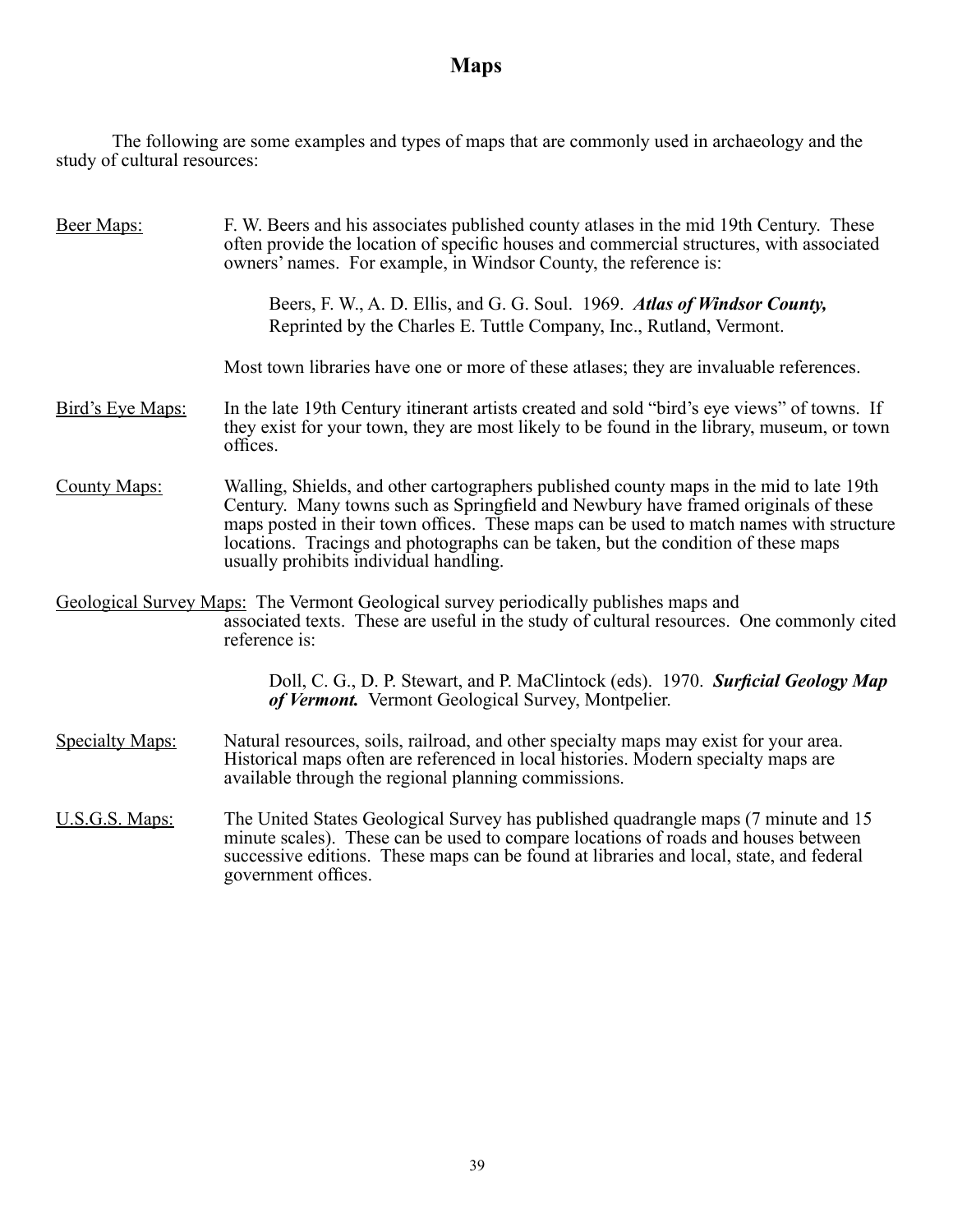#### **APPENDIX B**

#### **Vermont Laws**

 Vermont laws pertaining to archaeology and cultural resources generally apply to projects on state land or that receive public monies. The principal law regulating private land is Act 250.

**Act 250:** Large commercial developments (on more than 10 acres if the town has permanent zoning and subdivision regulations, otherwise on more than one acre) require Act 250 permits, as do subdivisions of ten lots or more, subdivisions with over 800 feet of shared road, and any activity above 2500 feet in elevation. 10 V.S.A. §6086(a)(8) (aesthetics) requires that permits be issued only upon determination that the project will not "have an undue adverse effect on...historic sites..." Section 6001 defines historic sites as any site, structure, district or archeological landmark which has been officially included in the National Register of Historic Places and/or the state register of historic places or which is established by testimony of the Vermont Advisory Council on Historic Preservation as being historically significant.

**Vermont Historic Preservation Act:** This act (22 V.S.A. Chap. 14) established the Division for Historic Preservation, and set up terms, duties, and provisions for the state to manage cultural resources on its properties. The state archaeologist can designate archaeological landmarks. However, this cannot be done on private land without the consent of the landowner. The act directs state agencies to cooperate with each other and the state archaeologist in appropriately treating archaeological and historic sites.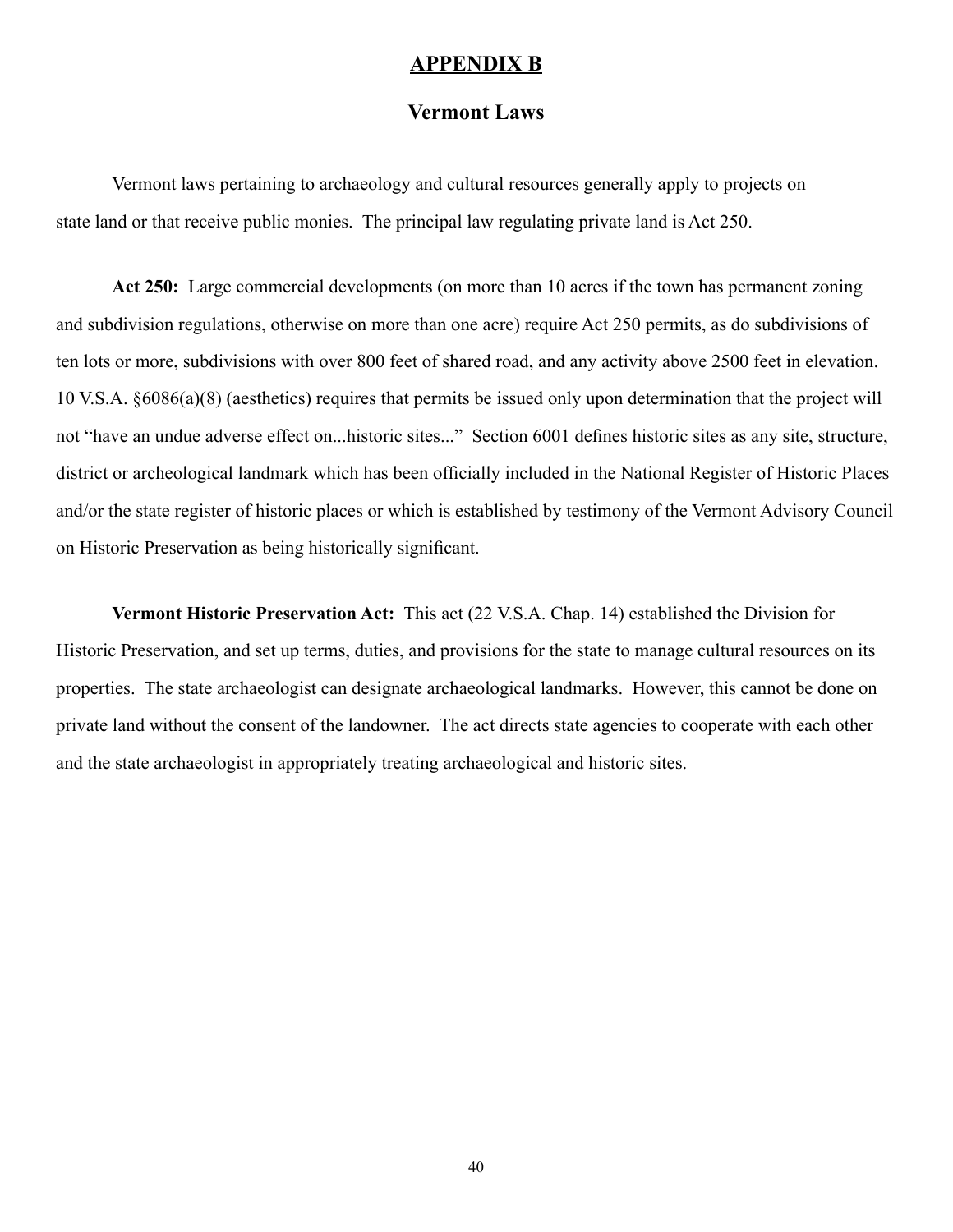#### **APPENDIX C**

#### **Federal Laws**

 Federal laws primarily tell the federal government how to treat cultural resources on federal land. Consequently, these laws will not affect the private or municipal landholder. However, receiving federal money

for a project may require compliance with these laws. The National Historic Preservation Act of 1966 is worthy of mention because it helped define terms and qualifications for archaeology, cultural resource assessment

activities, and other impacts of material history.

Below are the main federal historic preservation laws. Further information on these laws can be found

at your local library and at various state and federal offices.

 **Laws Governing National Historic Preservation Programs**

 Historic Sites Act of 1935 National Historic Preservation Act of 1966, as amended

 **Laws Governing National Historic Landmarks**

 Historic Sites Act of 1935 National Historic Preservation Act of 1966, as amended Section 8 of the General Authorities Act Amendments of 1976 Section 9 of the Mining in the National Parks Act of 1976

#### **Laws Governing the Federal Archeology Program**

 Antiquities Act of 1906 Archaeological and Historic Preservation Act of 1974 Archaeological Resources Protection Act of 1979 Abandoned Shipwreck Act of 1987

#### **Laws Governing Federal Preservation Tax Incentives**

 Certified Rehabilitations: Section 48(g) of the Internal Revenue Code Conservation Easements: Section 170(h) of the Internal Revenue Code

#### **Other Major Federal Historic Preservation Laws**

Transportation Act of 1966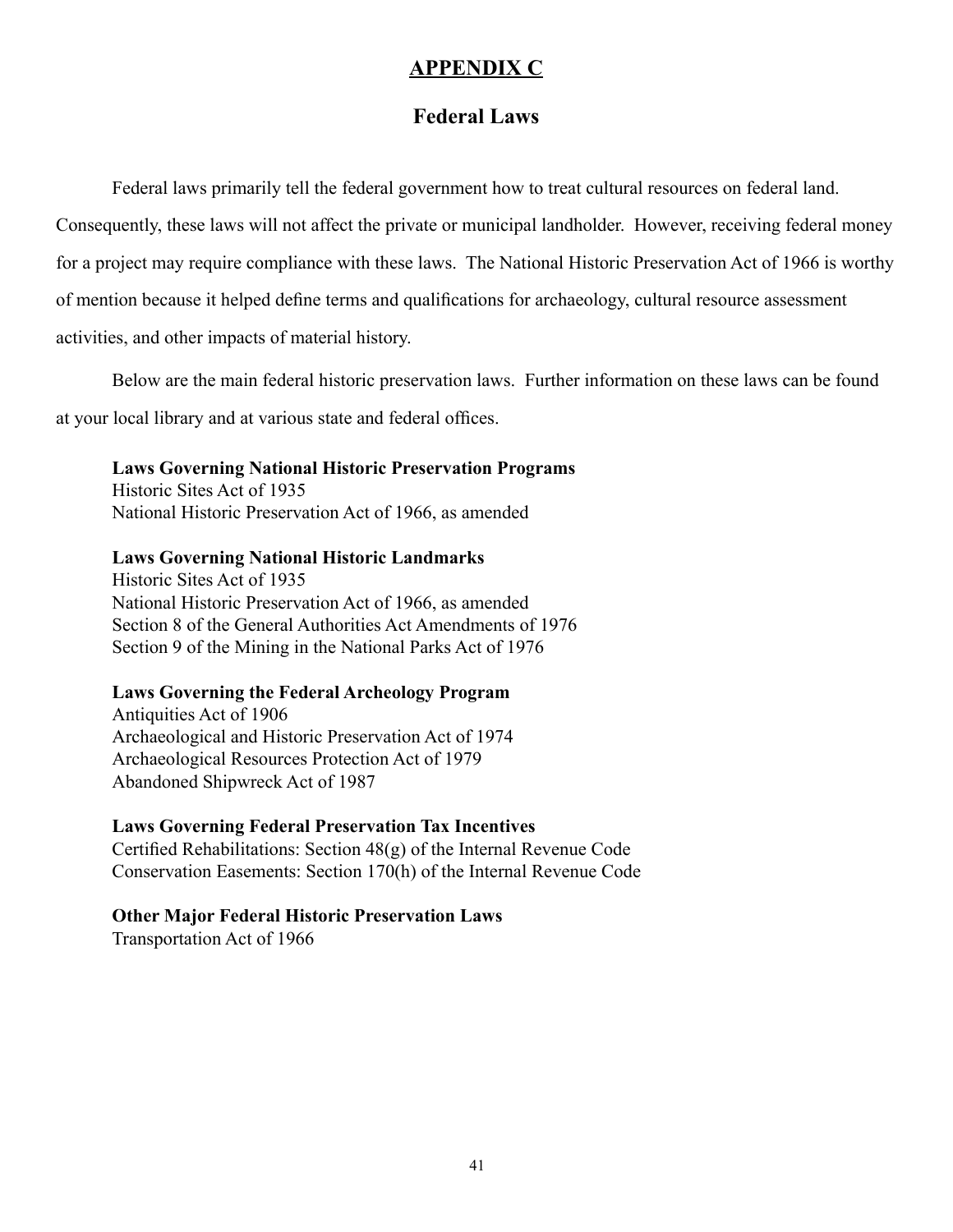#### **APPENDIX D**

#### **For the Developer: Consumer Tips in Hiring a Cultural Resources Firm**

 Normal use and management of woodlands does not require the services of a cultural resources firm. This section is only for owners who may be contemplating a large commercial or residential project, and for the curious. If you have a development that requires cultural resources assessment, you will need to hire someone to do the cultural resources work. The first question to ask is if the nature of the threatened cultural resources is known. If it is solely with a buildingor structure, then a firm with architectural capabilities is needed; if it deals with a question of archaelogical sites, then an archaeologist is needed.

 Vermont, like other states (and commonwealths), has a list of cultural resources consultants. You can get a copy of the list by calling (802) 828-3226 or by writing:

> Division For Historic Preservation Montpelier, Vermont 05602

That list includes cultural resource consultants who have worked in Vermont. However, Vermont does not yet have licensing of these professionals; developers can chose other firms from outside the state, many of which may be eager to establish clients in Vermont.

 With a list of contractors, work with the Vermont Division for Historic Preservation (DHP)to develop a "Scope of Work." A "Scope of Work" is a work order. The Federal agency may require that you have the cultural resources work done; however, it is the DHP that must be satisfied. If you work with the DHP in developing a Scope, you can address DHP's concerns at the outset. This makes a smoother review process.

 Armed with a Scope of Work, send it out to a number of firms as a "Request for Proposals" (RFP). Make sure that you specify the date you want the firms' RFPs returned to you. The DHP will help you so that you include details about matters that those firms will need to address to submit a bid to you.

 You may or may not receive a large number of bids. It is very hard to estimate ahead of time what the costs might be. Just as a very general "ballpark" possibility, a Phase I exercise over relatively level property might cost around \$1,000 to \$5,000 per acre for the first few acres. This is more than enough area to cover most projects, since an entire tract seldom needs testing. A Phase II might cost around \$5,000 to \$20,000 per acre of identified archaeological sites. The costs are real, and they are legitimate; this is a land development expense comparable to running water mains or sewer lines, and is considered just as seriously.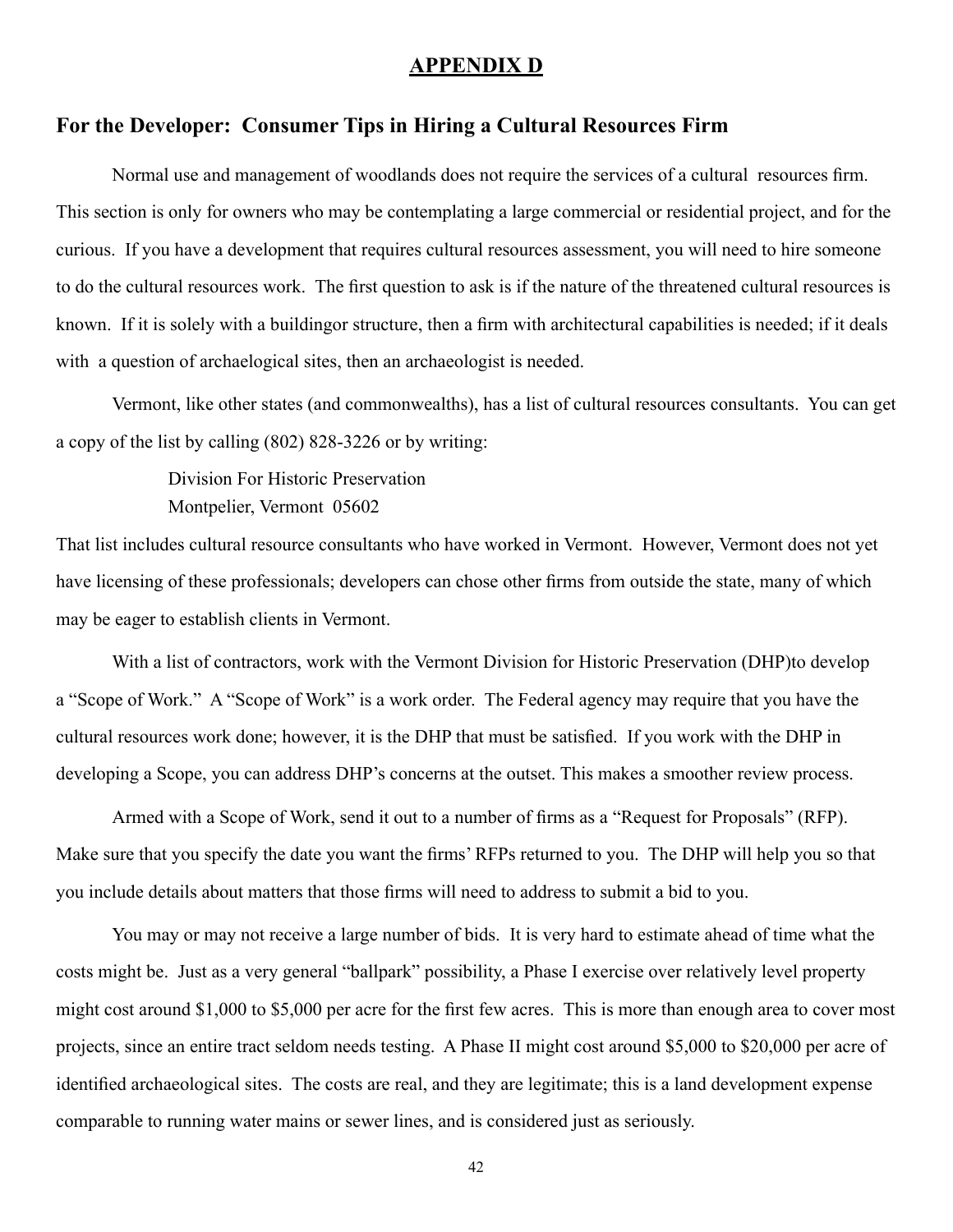Select from the submitted bids the three firms whose costs and qualifications statements appear best suited to your needs. Make sure that they are bonded or otherwise fully insured; make sure as well that they have workman's compensation. Check their references, asking especially about their record of having the DHP agree with the firm's findings. Then, ask for their "best-and-final" offer. Work closely with the Vermont DHP.

#### **APPENDIX E**

#### **For the Curious: How is Land Checked Prior to Development**

 The "cultural resources process" refers to the process of checking land to make sure that cultural resources deemed important to the community are not inadvertently destroyed during construction or other ground-disturbing activity. In Vermont, this may be required for land use development permits under Act 250 (Land Use and Development Law, Title 10 Vermont Statutes Annotated Chapter 151). The District Environmental Coordinator is the person to contact with questions about Act 250 and whether or not it affects a development or activity you may be planning. One of Act 250's review criteria includes historic sites.

 The laws governing cultural resources are meant to give the community, of which you are a part, a chance to record what is present before it is destroyed. Sometimes it turns out that it is cheaper to avoid destroying something than it is to record all that should be recorded, but this is a case-by-case issue. The government regulators — both state and federal — are interested in win-win situations, where both the resource base AND the landowner come out ahead.

 The cultural resources process generally involves three steps or "phases." Phase I is the lowest level of examination. The purpose is to see if the land contains cultural resources. Archaeologists usually check the land by walking over it to record the visible historic archaeological resources, by digging small test holes (called "shovel tests"), in areas suspected to have buried sites or features, and by examining the character of the forest growth, and so on for evidence of use by past peoples. Structures on the property are also examined. Historical and site file research of municipal and state offices is done to see if anything had previously been recorded for the land.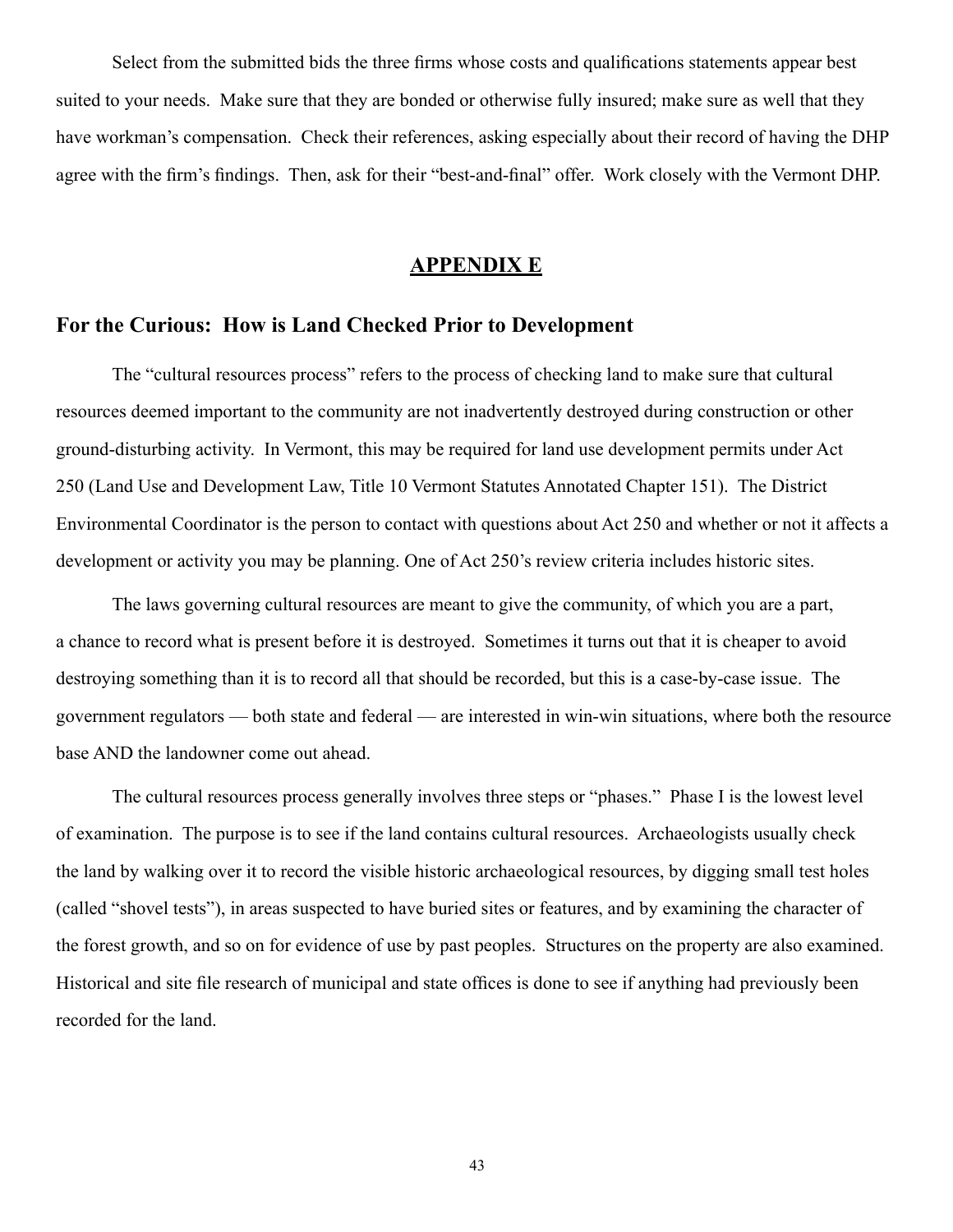Phase II is the next investigation level. Phase II is done if Phase I work reveals archaeological sites are present, or if there are structures that could be eligible for the National Register. Phase II is less common than Phase I. Phase II is a testing step; it's done to evaluate the resource.

 Phase III is the last step. It is called data recovery; its purpose is to recover enough information from the cultural resource to help mitigate its loss. Phase III goes into effect when (1) the cultural resource is determined to be eligible for listing on the State or National Register of Historic Places and (2) there's no way to redesign the project to avoid destroying or severely damaging the cultural resource.

 For archaeological sites (both historic and prehistoric), Phase III data recovery usually consists of a full-scale archaeological excavation. Field time can be between three to six months, with approval from the state and federal agencies. A developer may be allowed to start a land alteration project at the end of the field time, provided an adequate letter report has been submitted. The process of a Phase III investigation is rather expensive and time consuming.

#### **APPENDIX F**

#### **A Statement on Excavation**

 Excavation should be for two purposes; emergency "salvage" of a site about to be lost, or to address academic research questions. Preliminary site examinations may be necessary to determine whether an excavation is warranted. In all cases, no subsurface exploration should be undertaken without direct, on-site supervision of a professional archaeologist. A professional archaeologist is one who has at least a Master's degree in archaeology, or anthropological archaeology, or equivalent, and who meets the federal and state guidelines for professional qualifications. The Division for Historic Preservation maintains a list of archaeology consultants, although there may be other qualified archaeologists in Vermont. Many sites have been lost to well-meaning students and amateurs. Adequate professional supervision is necessary to protect the resource base and maintain the respect of the public for the archaeological profession.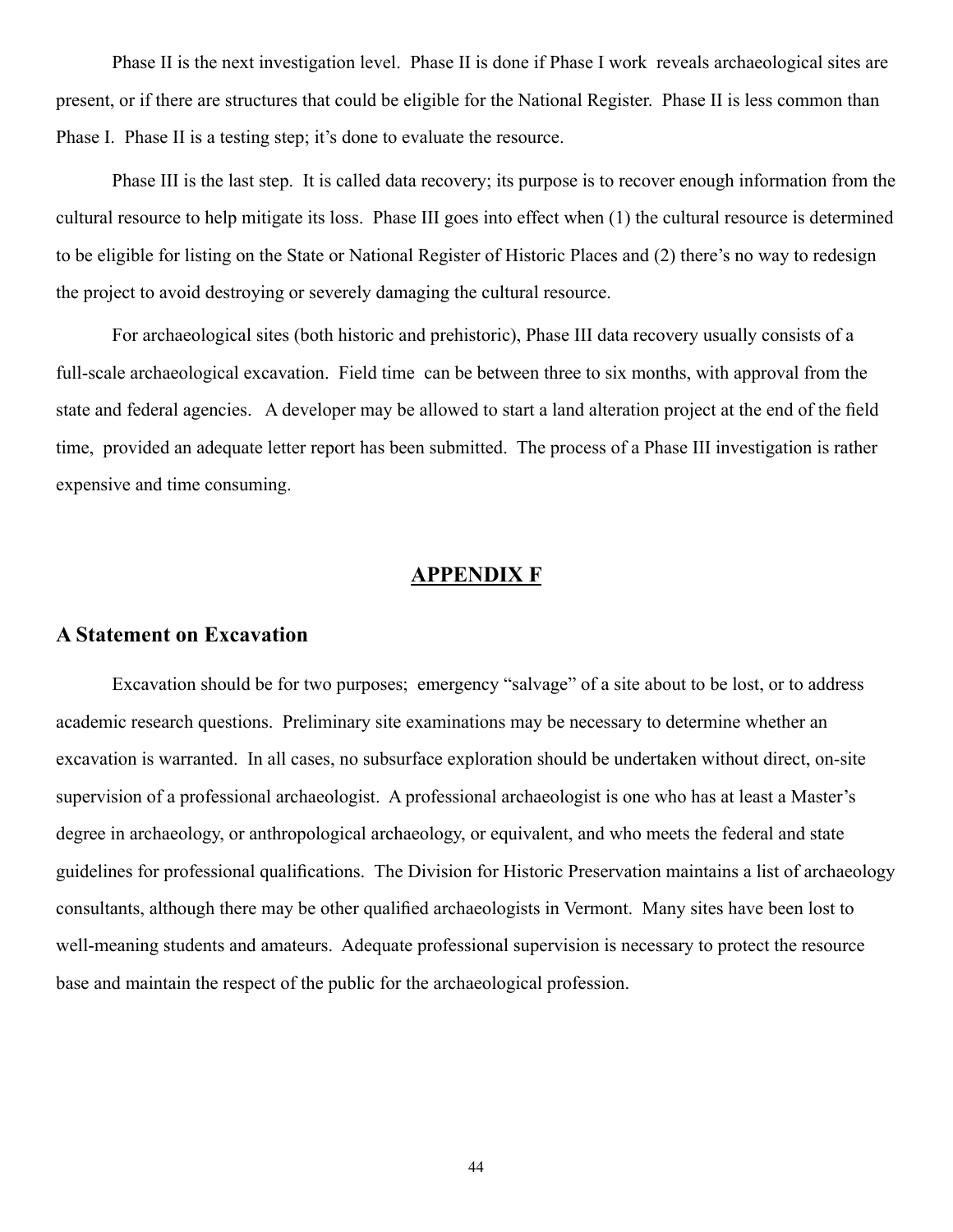#### **APPENDIX G**

#### **Researching and Documenting Cultural Historic Resources: A Family Project**

 If you are interested in learning more about the cultural resources on your property, there is much you can do on your own. A good place to begin is at your local library. During the bicentennial of our country, many town histories were compiled. Although many weren't formally published, they still can be found on local bookshelves. A general history of your town helps to give "flavor" or context to the specific history of your property.

 A project to research the history of your property will involve library work, a walk through your woods, interviews, map comparisons, sketches, photographs, and other activities. The appendices in this guide can point you toward some sources. They may also give you some ideas about what types of maps and books can be found and where to go for them.

 A fairly inexpensive and quick way to get started is to find a Beers atlas and various U.S. Geological survey maps. By comparing them for different years, you may be able to see if roads or structures appear on your property, and if so, when, where and for how long. This makes it easier to "read the landscape" by giving you some idea of what might have been there. The Beers atlas will usually have a name listed along with the structure. This is also true for the county maps of the late 19th century. A name gives you something to look for in the written histories, which generally do not have much in the way of maps of their own.

 Neighbors, historians, local historical societies, and old-timers of the town may have early photographs. Most people are very willing to share this sort of information and talk to you about the past. Take notes based on your conversations.

 You can also make your own documentation by drawing maps, measuring structures, and taking photographs. If you do these things, the results can be used by you and future Photographs should be of more than one perspective and include detailed as well as general views.You can mark where the picture was taken, and the angle on a map. In general, when you document, be sure to include names, dates, and sources: as much of the "who, why, what, when, where," as you know.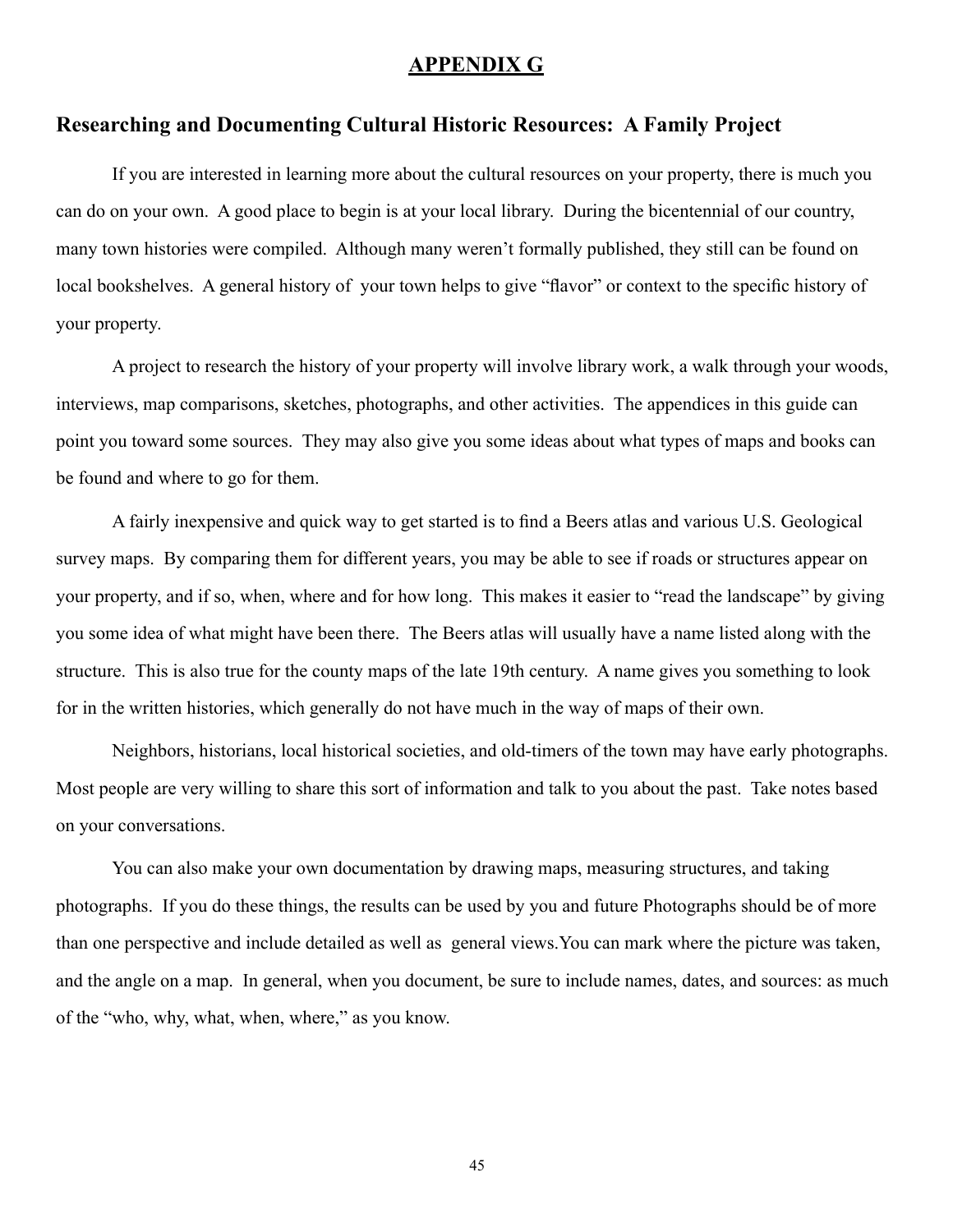The results of your inquiries and documentation can be compiled for you and your family to share. It might be of interest to local libraries and historians. Imagine if someone had done this same thing for your property a hundred years ago and you were to discover it! You could create a valuable resource for the future that also increases your present enjoyment of your property.



**Stone Bridge**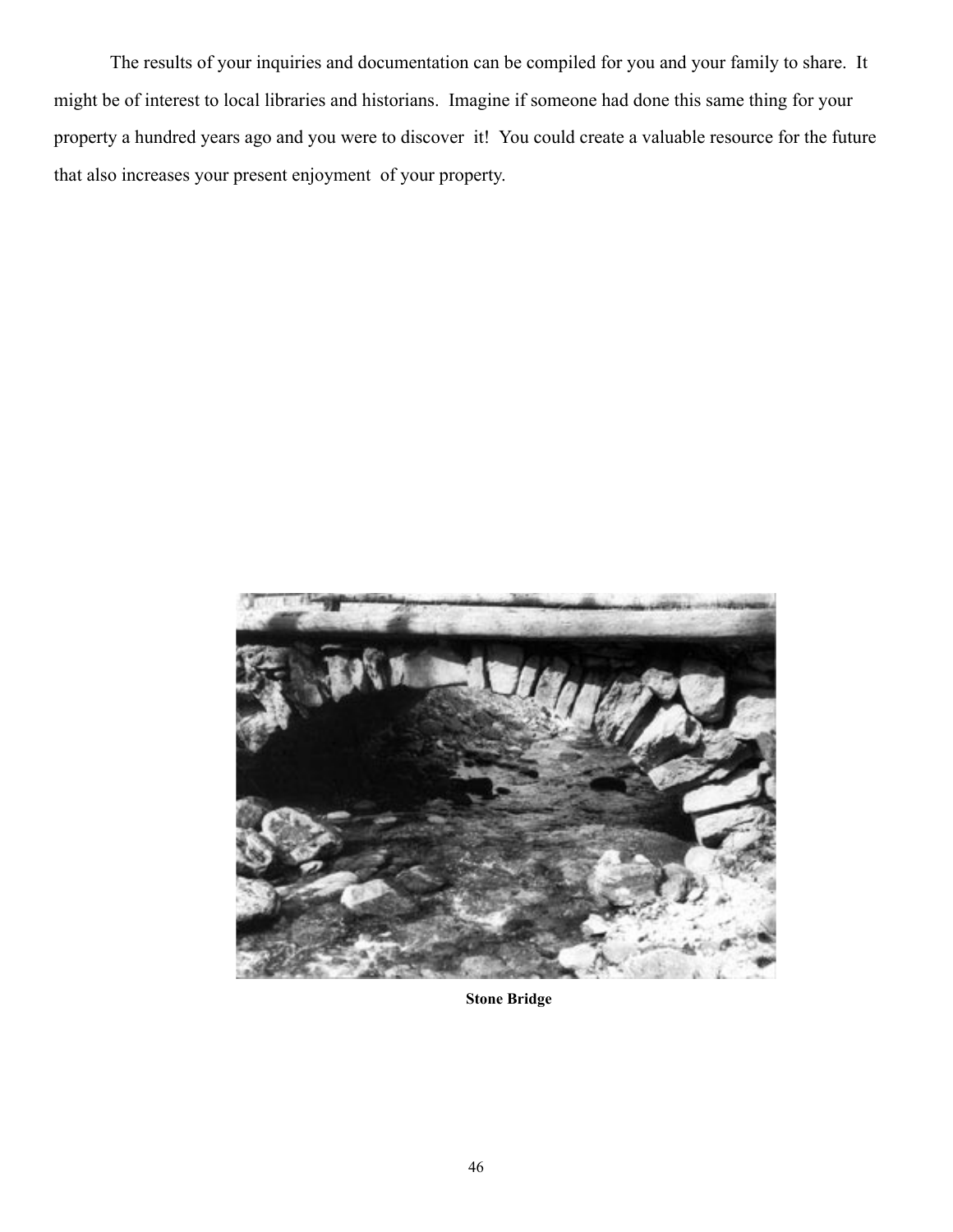### **APPENDIX H**

#### **Where to go for more Information: Agencies, Offices, and Societies**

#### **Green Mountain National Forest**

231 North Main Street Rutland, VT 05702 (802) 747-6700 *Source of information for cultural resources within the Green Mountain National Forest.*

#### **Historic Windsor, Inc.**

Preservation Institute for the Building Crafts, Inc. Windsor House PO Box 1777 Windsor, VT 05089 (802) 674-6752 *The institute offers workshops in preservation building skills and architectural history for teachers, builders, historians, and other interested people.*

#### **National and Regional Archaeological Associations**

*There are many general and specialized archaeological associations. The Vermont Archaeological Society or the Division For Historic Preservation can provide information on these associations. Some of the references in this bibliography also provide names and addresses of various organizations.*

#### **Vermont Archaeological Society**

PO Box 663 Burlington, VT 05402-0663 *The society publishes a newsletter, disseminates information, and sponsors programs and education on Vermont archaeology.*

#### **Vermont Division For Historic Preservation**

National Life Bldg. 6th Floor Montpelier, VT 05620-501 (802) 828-3211 *This office is the logical starting place for inquiries about cultural resources. Archaeologists, historians, and other experts work for the division and can answer your questions and provide guidance. The division has useful brochures, leaflets, and ideas.*

#### **Vermont Historical Society**

Pavilion Building Montpelier, VT 05602 (802) 828-2291 *The Vermont Historical Society is a non-profit educational organization founded in 1838. The Society publishes Vermont History, Vermont History News, and books and pamphlets. The Society operates The Vermont Museum in Montpelier and maintains a historical reference library.*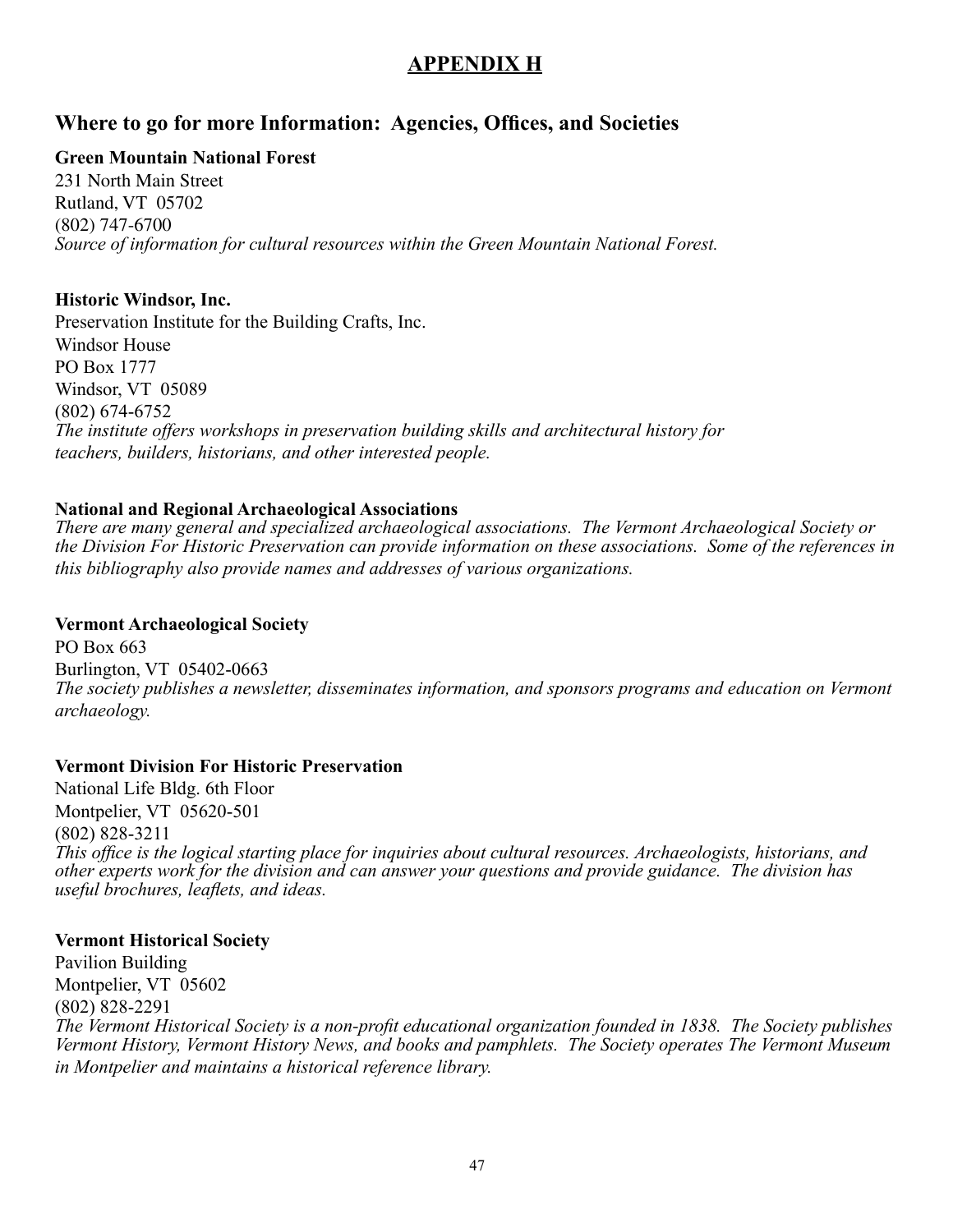**Local Offices:** *In addition to local libraries, museums and town offices, some towns have historic preservation commissions. As of the date of this manual (1994), the following towns have "certified local government commissions": Bennington, Burlington, Hartford, Rockingham, Shelburne, Williston, and the Mad River Valley Planning District (consisting of the towns of Fayston, Waitsfield and Warren).*